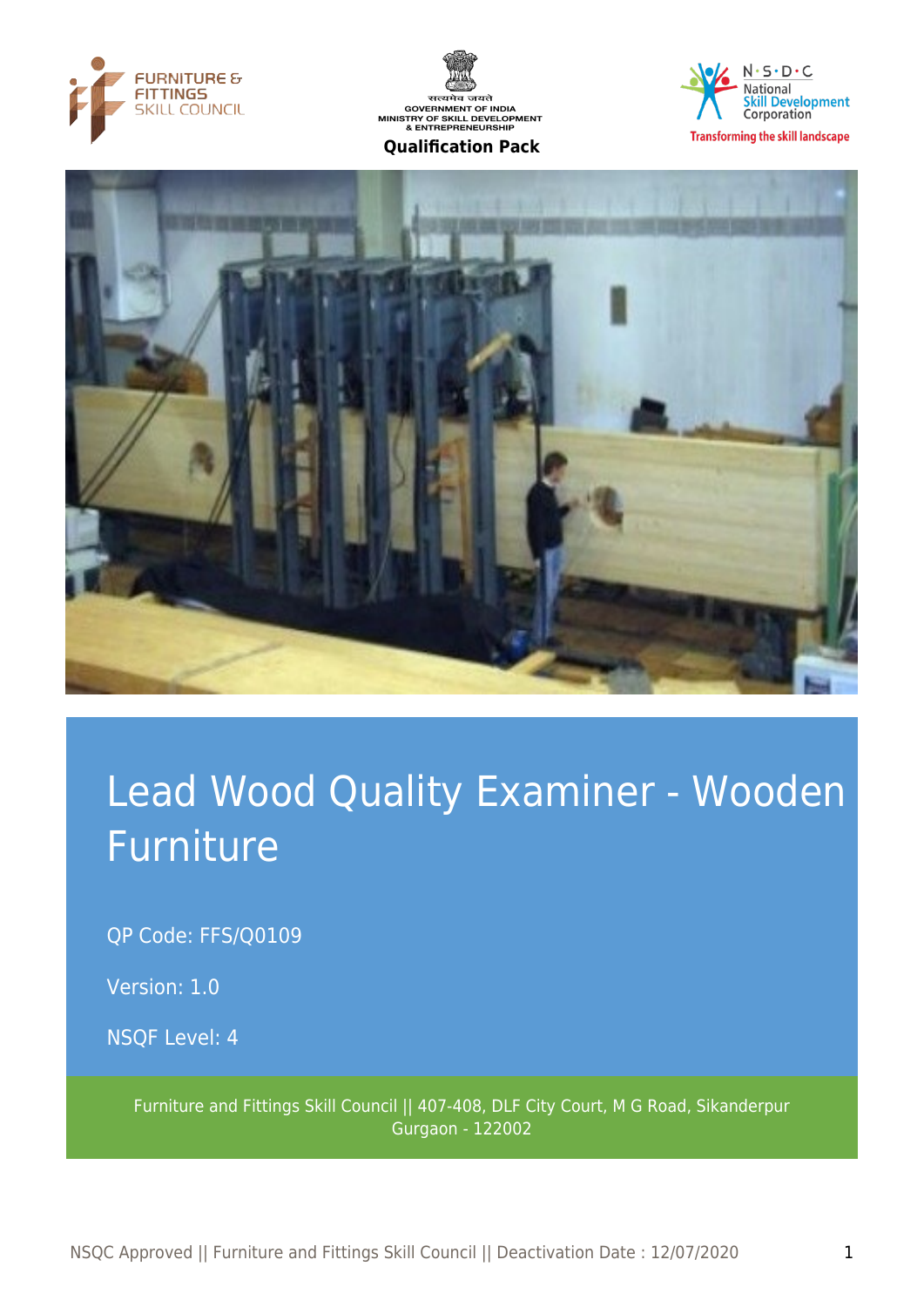

सत्यमेव जयते<br>GOVERNMENT OF INDIA<br>MINISTRY OF SKILL DEVELOPMENT<br>& ENTREPRENEURSHIP **Qualification Pack** 

 $N \cdot S \cdot D \cdot C$ National<br>Skill Development<br>Corporation **Transforming the skill landscape** 

# **Contents**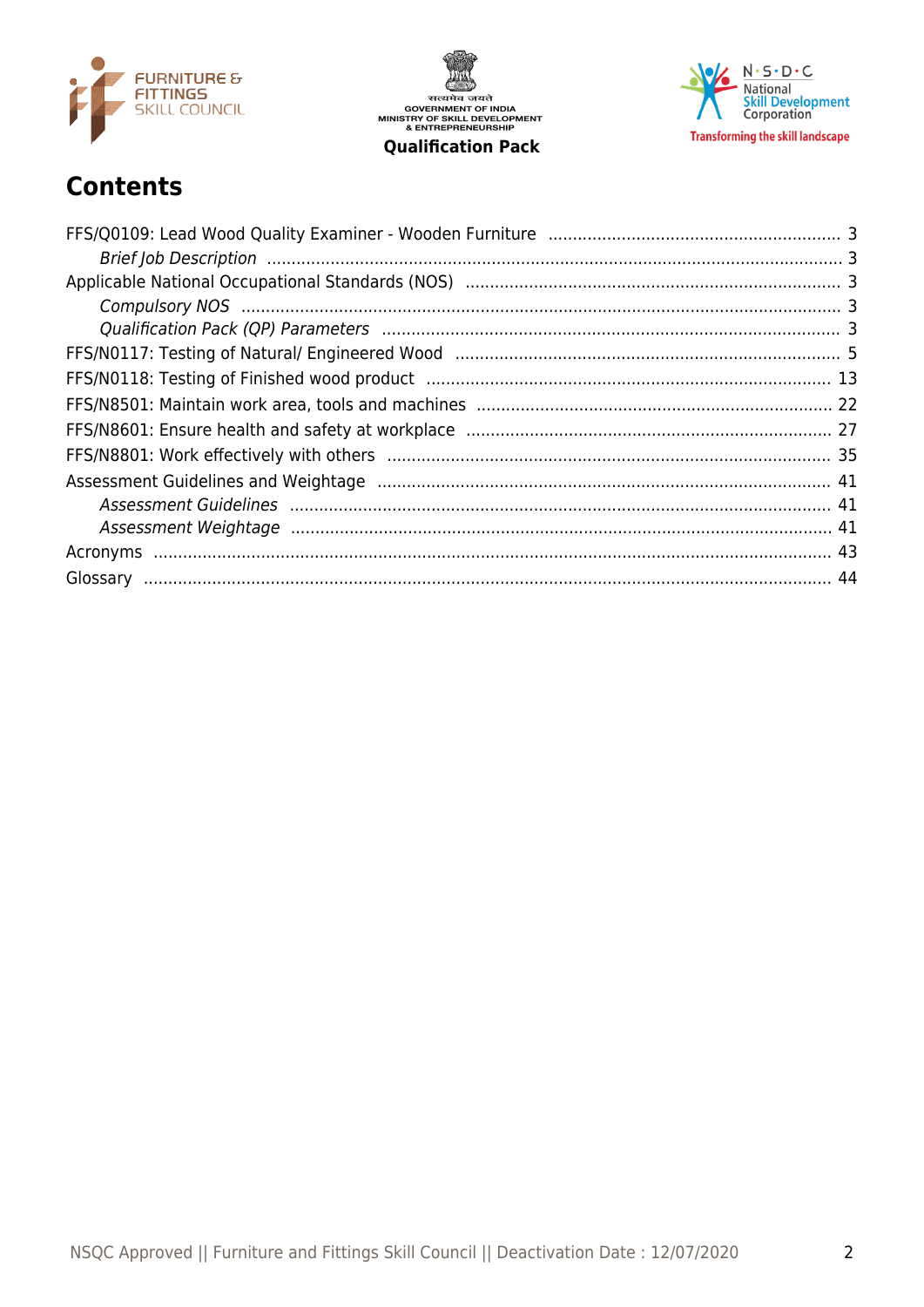





## <span id="page-2-0"></span>**FFS/Q0109: Lead Wood Quality Examiner - Wooden Furniture**

#### <span id="page-2-1"></span>**Brief Job Description**

The individual at work is responsible for testing of natural wood and finished wooden products at different stages of production or at completion, by using test and measuring equipment, machines and visual aids in order to ensure that they are of correct value, are painted/ marked as per companys specifications and ensure adherence to prescribed tolerances and specifications.

#### **Personal Attributes**

The job requires the individual to have attention to details, good eye sight and no colour blindness . S/he should have the ability to work for long hours and be physically fit. S/he should have knowledge of different type and quality of wood, wooden manufacturing process and surface finish knowledge and flexible in adapting their work to different work situations. S/he should have communication skills , numerical and computational abilities . S/he should have openness to learning, ability to plan and organize work , identify and solve problems in the course of working.

#### <span id="page-2-2"></span>**Applicable National Occupational Standards (NOS)**

#### <span id="page-2-3"></span>**Compulsory NOS:**

- 1. [FFS/N0117: Testing of Natural/ Engineered Wood](#page-4-0)
- 2. [FFS/N0118: Testing of Finished wood product](#page-12-0)
- 3. [FFS/N8501: Maintain work area, tools and machines](#page-21-0)
- 4. [FFS/N8601: Ensure health and safety at workplace](#page-26-0)
- 5. [FFS/N8801: Work effectively with others](#page-34-0)

#### <span id="page-2-4"></span>**Qualification Pack (QP) Parameters**

| <b>Sector</b>                        | Furniture & Fittings               |
|--------------------------------------|------------------------------------|
| <b>Sub-Sector</b>                    | Wooden Furniture                   |
| <b>Occupation</b>                    | <b>Quality Analysis Production</b> |
| <b>Country</b>                       | India                              |
| <b>NSQF Level</b>                    | 4                                  |
| <b>Aligned to NCO/ISCO/ISIC Code</b> | NCO-2015/7543.0500                 |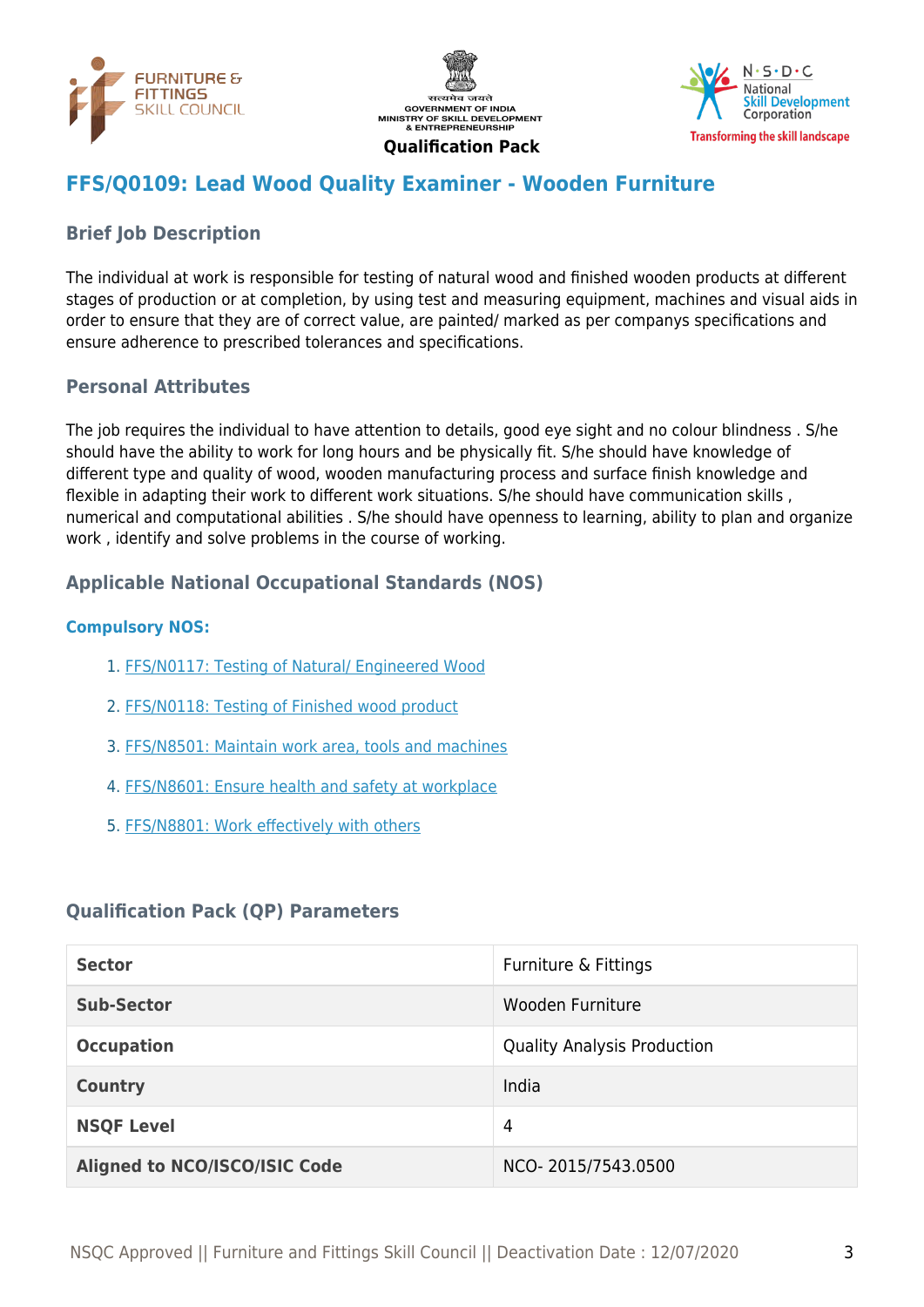





| <b>Minimum Educational Qualification &amp;</b><br><b>Experience</b> | 12th Class with 1-2 Years of experience                                       |
|---------------------------------------------------------------------|-------------------------------------------------------------------------------|
| <b>Minimum Level of Education for Training in</b><br><b>School</b>  |                                                                               |
| <b>Pre-Requisite License or Training</b>                            | Computer basics and basic carpentry<br>knowledge -suggested but not mandatory |
| <b>Minimum Job Entry Age</b>                                        | 18 Years                                                                      |
| <b>Last Reviewed On</b>                                             | 12/07/2017                                                                    |
| <b>Next Review Date</b>                                             | 12/07/2020                                                                    |
| <b>Deactivation Date</b>                                            | 12/07/2020                                                                    |
| <b>NSQC Approval Date</b>                                           | 19/12/2018                                                                    |
| <b>Version</b>                                                      | 1.0                                                                           |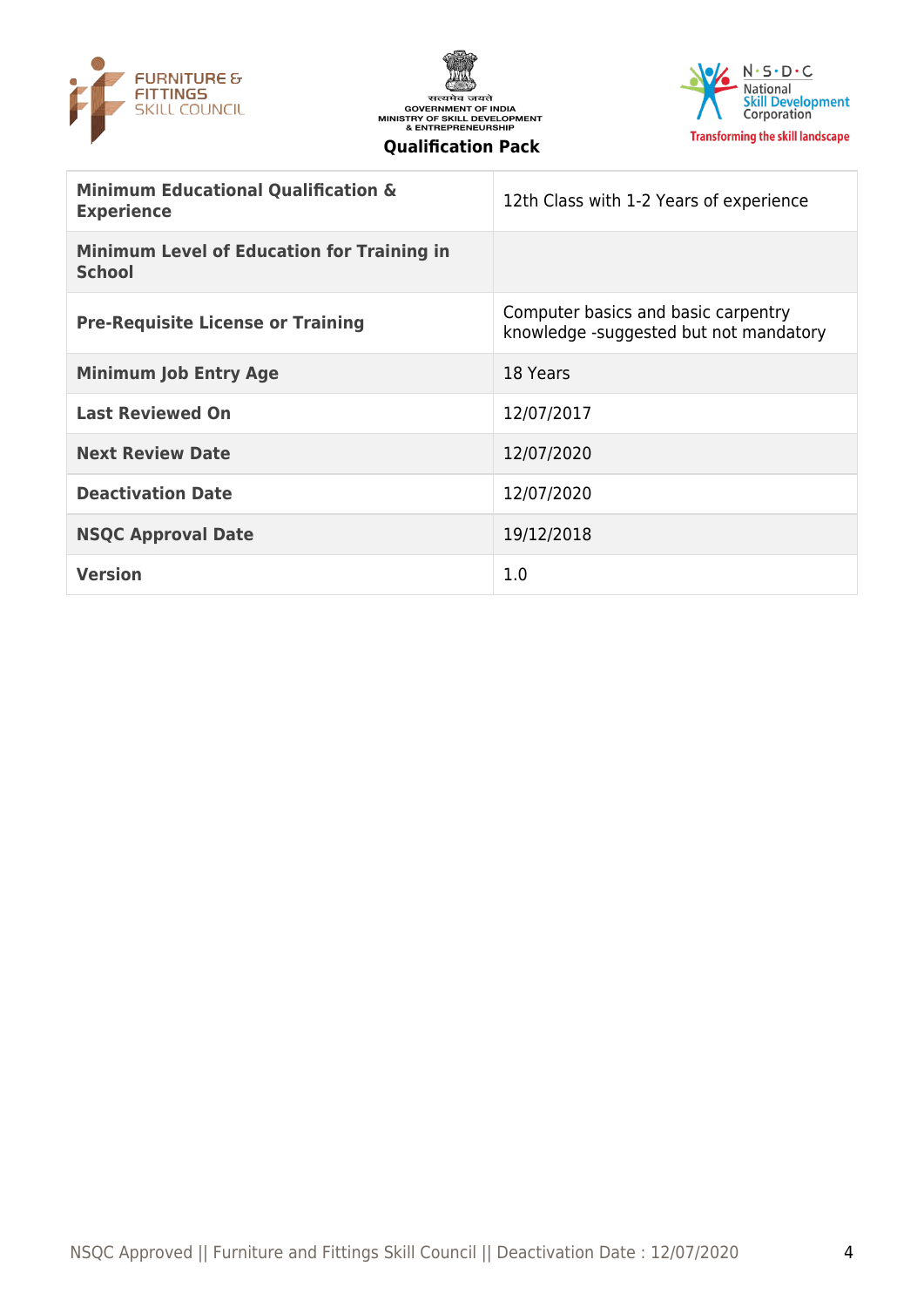





# <span id="page-4-0"></span>**FFS/N0117: Testing of Natural/ Engineered Wood**

#### **Description**

This OS unit is about testing of natural /engineered wood to check for conformance to specified standards by using test machines, measuring instruments and visual aids.

#### **Scope**

This unit/task covers the following:

- Understanding work requirement and set up preparation process
- Sorting criteria for wooden logs
- Grading of wood
- Sorting criteria for engineered wood
- Achieve productivity and quality standard.

#### **Elements and Performance Criteria**

#### Understanding work requirement and set up preparation process

To be competent, the user/individual on the job must be able to:

- **PC1.** coordinate with supervisor and understand clearly the application of wood to be used in furniture piece i.e. for interior, exterior use
- **PC2.** collect the furniture drawings, product sample/wood log
- **PC3.** read and comprehend the job sheet to know the specifications, work instruction notes and work manuals
- **PC4.** setup equipments and maintain the work area as per procedure or operation specification
- **PC5.** ensure that all measuring equipment is within calibration date and are approved for usage

#### Sorting criteria for wooden logs

To be competent, the user/individual on the job must be able to:

- **PC6.** conduct the physical and visual check for size i.e. length and circumference (diameter) of individual log
- **PC7.** carry out the physical and visual check for any discoloration, fungal and insect attack.
- **PC8.** conduct the physical and visual check for spiral grains, type and size of knots, checks and splits, shakes, taper and sweep of logs, eccentricity, reaction wood, double pith, false heartwood, etc.

#### Grading of wood

To be competent, the user/individual on the job must be able to:

- **PC9.** carry out the visual , physical and mechanical test for determining the kind of wood and also carry out fiber test
- **PC10.** carry out the physical and mechanical test for woods density, diameter of largest knot, circumference of logs.
- **PC11.** carry out the physical and mechanical test for woods stability, drop and surface soundness test
- **PC12.** carry out the physical and mechanical test for woods tension, compression, Flexure test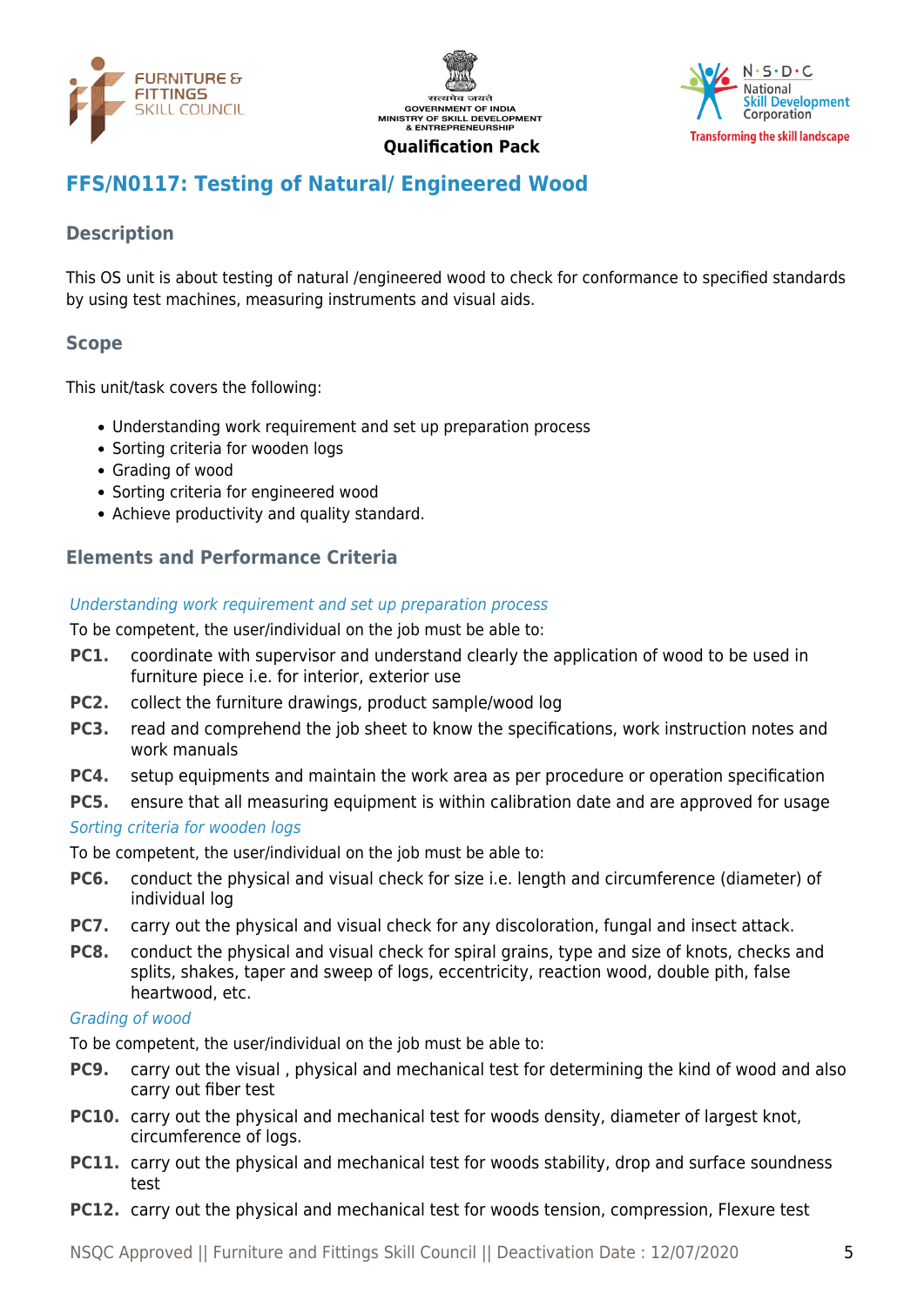





- **PC13.** carry out the physical and mechanical test for woods elasticity and hardness test.
- **PC14.** carry out the visual, physical and mechanical test for moisture content in wood logs
- **PC15.** carry out the physical and mechanical test for woods load endurance and internal bond strength test
- **PC16.** carry out the physical and mechanical test for woods impact test and test for woods flammability, woods heat and visible Smoke Release Rates Test
- **PC17.** carry out the physical and mechanical test of Direct Screw Withdrawal Test
- **PC18.** carry out the visual, physical and mechanical test for woods Dull Corrosion, Humidity & Temperature Test

#### Sorting criteria for engineered wood

To be competent, the user/individual on the job must be able to:

- **PC19.** carry out the physical and mechanical test of engineered woods (veneer etc.) Specimen test , impact test and also determine the moisture content
- **PC20.** carry out the physical and mechanical test of engineered woods stability, drop and surface soundness test
- **PC21.** carry out the physical and mechanical test of engineered woods load ,Tensile Strength Modulus of Rupture and Modulus of Elasticity Test
- **PC22.** carry out the physical and mechanical test of engineered woods fiber or particle Internal Bond, Adhesives plywood quality test
- **PC23.** carry out the physical and mechanical test of engineered woods Formaldehyde Concentrations in Air and Emission Rates test
- **PC24.** carry out the physical and mechanical test of engineered woods Face Screw-Holding Capacity, Edge Screw-Holding Capacity test
- **PC25.** carry out the visual, physical and mechanical test of engineered woods water Absorption and Thickness Swelling test

#### Achieving productivity and quality standards

To be competent, the user/individual on the job must be able to:

- **PC26.** maintain notes and records of all readings undertaken and ensure to undertake required documentation for complete compliance
- **PC27.** review the readings and other records and discuss the results with the senior/supervisor before initiating the markings of all the engineered wood
- **PC28.** basis the results of the tests, undertake markings of ranking/grading of all wood /engineered wood
- **PC29.** achieve 100% target w.r.t number and area of pieces to be tested
- **PC30.** Ensure compliance to standards and 100% quality guarantee
- **PC31.** confirm to rules adherence towards requisite grading and sorting of all wood /engineered wood

#### **Knowledge and Understanding (KU)**

The individual on the job needs to know and understand:

- **KU1.** about various organizational processes
- **KU2.** organisation procedures and the formalities to be completed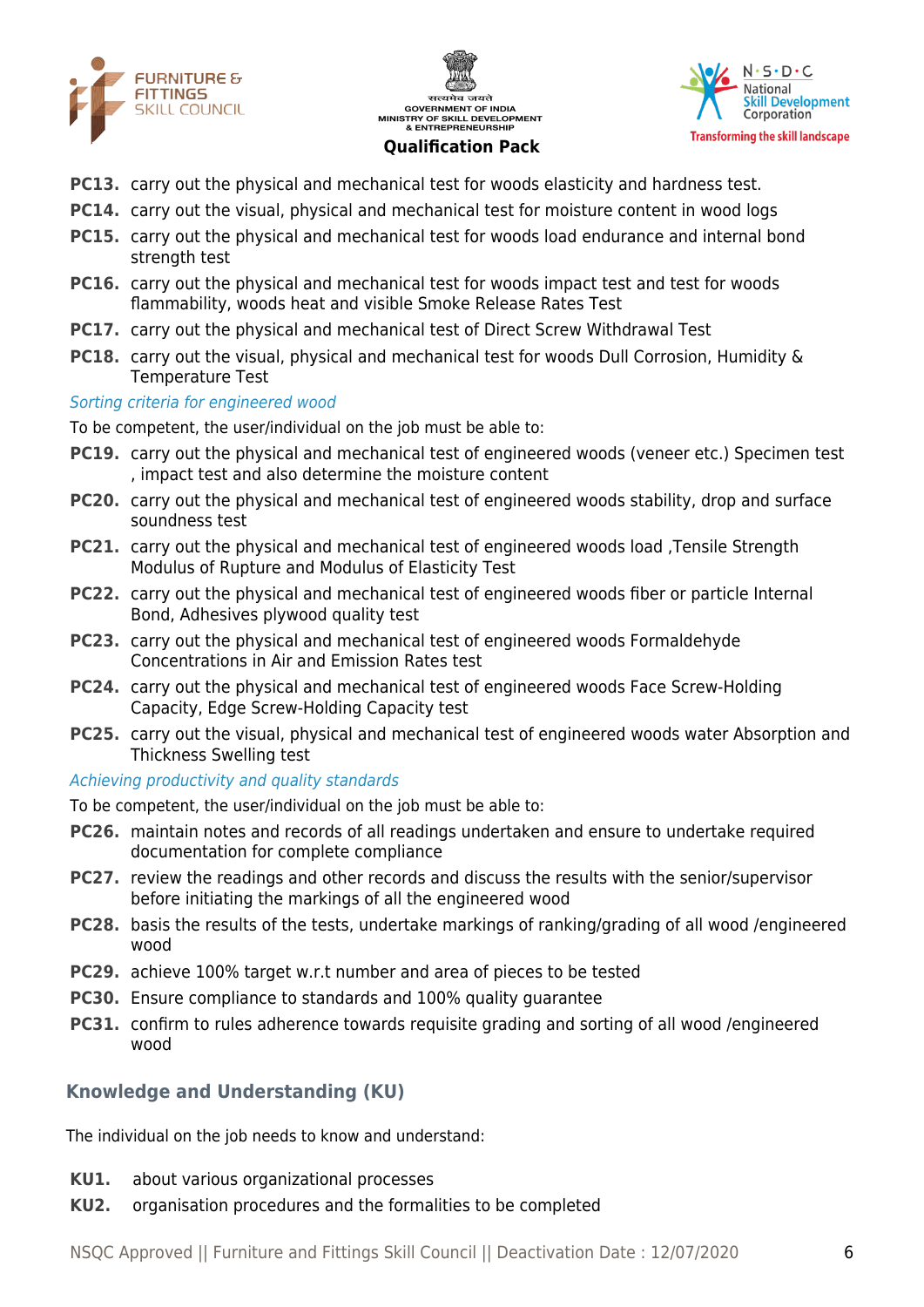





- **KU3.** about organisation products and services
- **KU4.** relevant safety , quality standards and security procedures to be followed
- **KU5.** about the furniture warehouses and warehousing policy
- **KU6.** work specifications and interpret them accurately
- **KU7.** kinds of wood and wood properties/ engineered wood properties
- **KU8.** about wooden logs, grading of wood , kinds of engineered wood and its features etc.
- **KU9.** tools and machines used for testing/grading
- **KU10.** about tests to undertake grading of wood- tests on woods density, diameter of largest knot, circumference of logs, moisture content test, woods stability, drop and surface soundness test, woods tension, compression, flexure test, elasticity and hardness test etc.
- **KU11.** safety standards and precautions to be taken and different types of personal protective gear and their usage
- **KU12.** standard operating procedures and documentation required
- **KU13.** common issues troubleshooting knowledge

#### **Generic Skills (GS)**

User/individual on the job needs to know how to:

- **GS1.** document the information communicated /observations if any related to process
- **GS2.** write reports, information documents to internal departments/ internal teams
- **GS3.** ability to read and interpret the process required for conducting the assigned work
- **GS4.** read internal information documents sent by internal teams
- **GS5.** discuss task lists, schedules and activities
- **GS6.** follow instructions accurately
- **GS7.** effectively communicate with team members.
- **GS8.** attentively listen and comprehend the information given by the speaker
- **GS9.** respond and communicate clearly on the issues/queries
- **GS10.** share best practices with peers
- **GS11.** take appropriate decisions related to own responsibilities to deliver within prescribed time and as per quality standards
- **GS12.** identify and decide the tools and equipments to be used.
- **GS13.** ability to troubleshoot common concerns faced
- **GS14.** plan, organize and prioritize the work order and jobs received
- **GS15.** plan to utilize time and equipment's effectively.
- **GS16.** ability to concentrate on task and ability to complete with time limits.
- **GS17.** assist in record keeping and proper documentation.
- **GS18.** understand customer requirements and time lines and respond as per their needs.
- **GS19.** spport lead/manager in solving problems by detailing and discussing the possible solutions
- **GS20.** ability to quickly identify common causes of errors and help in resolution
- **GS21.** apply a structured approach to providing sustainable solutions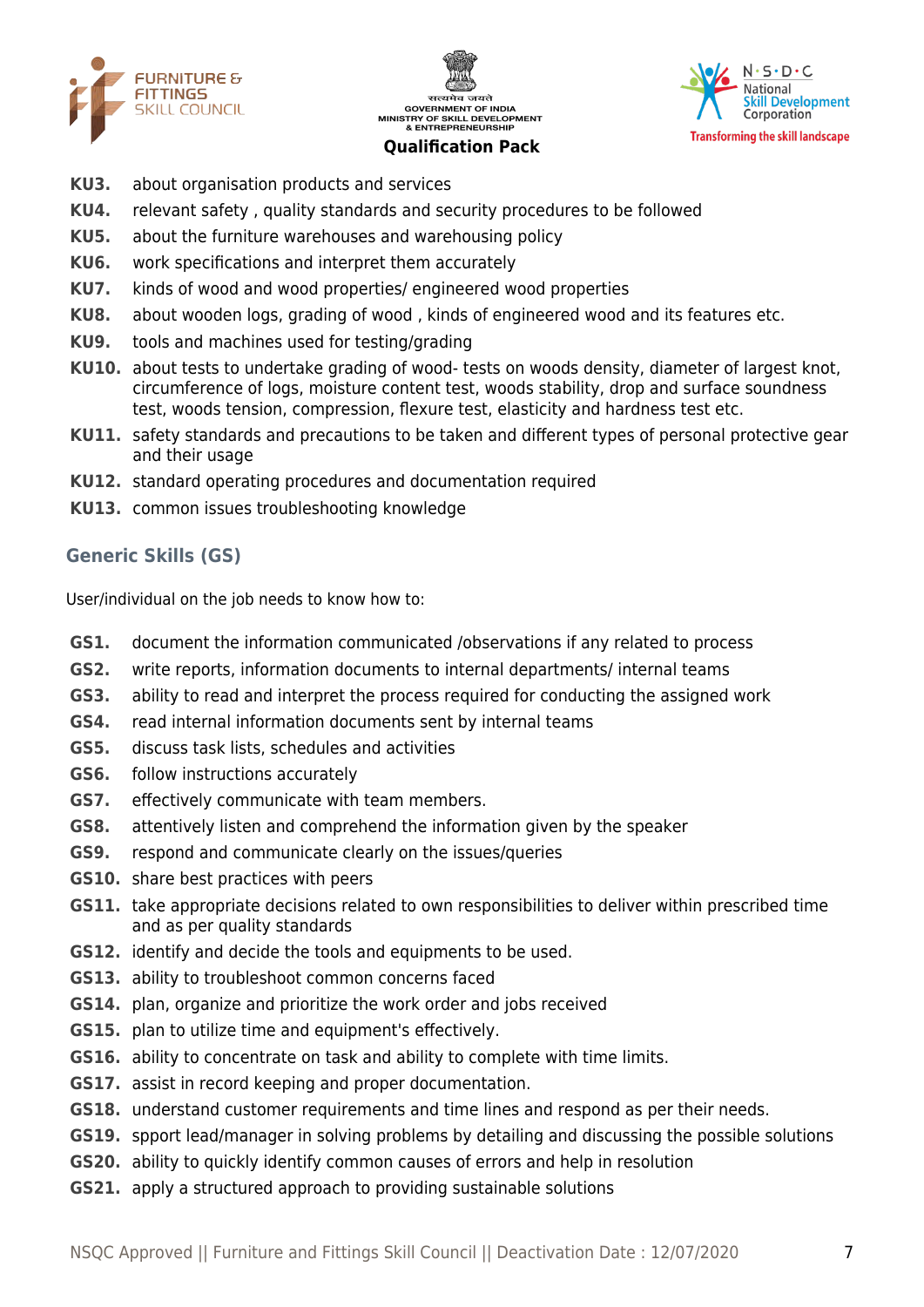





- **GS22.** apply domain information/knowledge and assess day to day tasks through experience and observation, to identify measures to solve issues
- **GS23.** deliver business process improvements measures/suggestions in a systematic manner to further streamline the process
- **GS24.** use reasoning skills to identify and resolve problems
- **GS25.** use acquired knowledge of the process and apply the information gathered from observation, experience, reasoning, or communication to act efficiently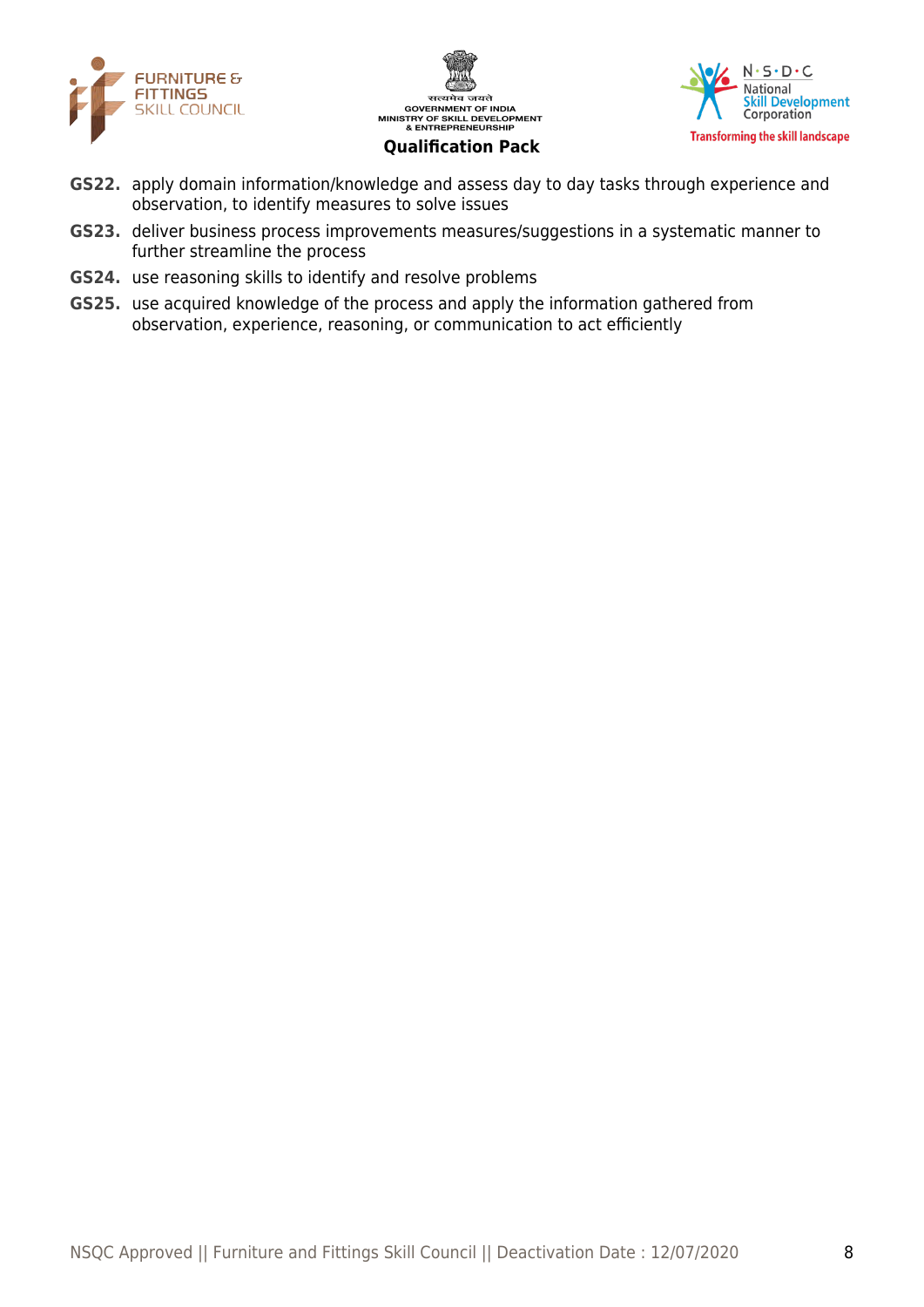





# **Assessment Criteria**

| <b>Assessment Criteria for Outcomes</b>                                                                                                                                                                               | <b>Theory</b><br><b>Marks</b> | <b>Practical</b><br><b>Marks</b> | <b>Project</b><br><b>Marks</b> | <b>Viva</b><br><b>Marks</b> |
|-----------------------------------------------------------------------------------------------------------------------------------------------------------------------------------------------------------------------|-------------------------------|----------------------------------|--------------------------------|-----------------------------|
| Understanding work requirement and set up<br>preparation process                                                                                                                                                      | 10                            | 10                               |                                |                             |
| PC1. coordinate with supervisor and understand<br>clearly the application of wood to be used in<br>furniture piece i.e. for interior, exterior use                                                                    | $\overline{2}$                | $\overline{2}$                   |                                |                             |
| PC2. collect the furniture drawings, product<br>sample/wood log                                                                                                                                                       | $\overline{2}$                | $\overline{2}$                   |                                |                             |
| PC3. read and comprehend the job sheet to know<br>the specifications, work instruction notes and work<br>manuals                                                                                                      | $\overline{2}$                | $\overline{2}$                   |                                |                             |
| PC4. setup equipments and maintain the work area<br>as per procedure or operation specification                                                                                                                       | $\overline{2}$                | $\overline{2}$                   |                                |                             |
| PC5. ensure that all measuring equipment is within<br>calibration date and are approved for usage                                                                                                                     | $\overline{2}$                | $\overline{2}$                   |                                |                             |
| Sorting criteria for wooden logs                                                                                                                                                                                      | 3                             | 6                                |                                |                             |
| PC6. conduct the physical and visual check for size<br>i.e. length and circumference (diameter) of<br>individual log                                                                                                  | $\mathbf{1}$                  | $\overline{2}$                   |                                |                             |
| PC7. carry out the physical and visual check for<br>any discoloration, fungal and insect attack.                                                                                                                      | 1                             | $\overline{2}$                   |                                |                             |
| PC8. conduct the physical and visual check for<br>spiral grains, type and size of knots, checks and<br>splits, shakes, taper and sweep of logs,<br>eccentricity, reaction wood, double pith, false<br>heartwood, etc. | 1                             | 2                                |                                |                             |
| Grading of wood                                                                                                                                                                                                       | 10                            | 20                               |                                |                             |
| PC9. carry out the visual, physical and mechanical<br>test for determining the kind of wood and also<br>carry out fiber test                                                                                          | 1                             | 2                                |                                |                             |
| <b>PC10.</b> carry out the physical and mechanical test<br>for woods density, diameter of largest knot,<br>circumference of logs.                                                                                     | 1                             | $\overline{2}$                   |                                |                             |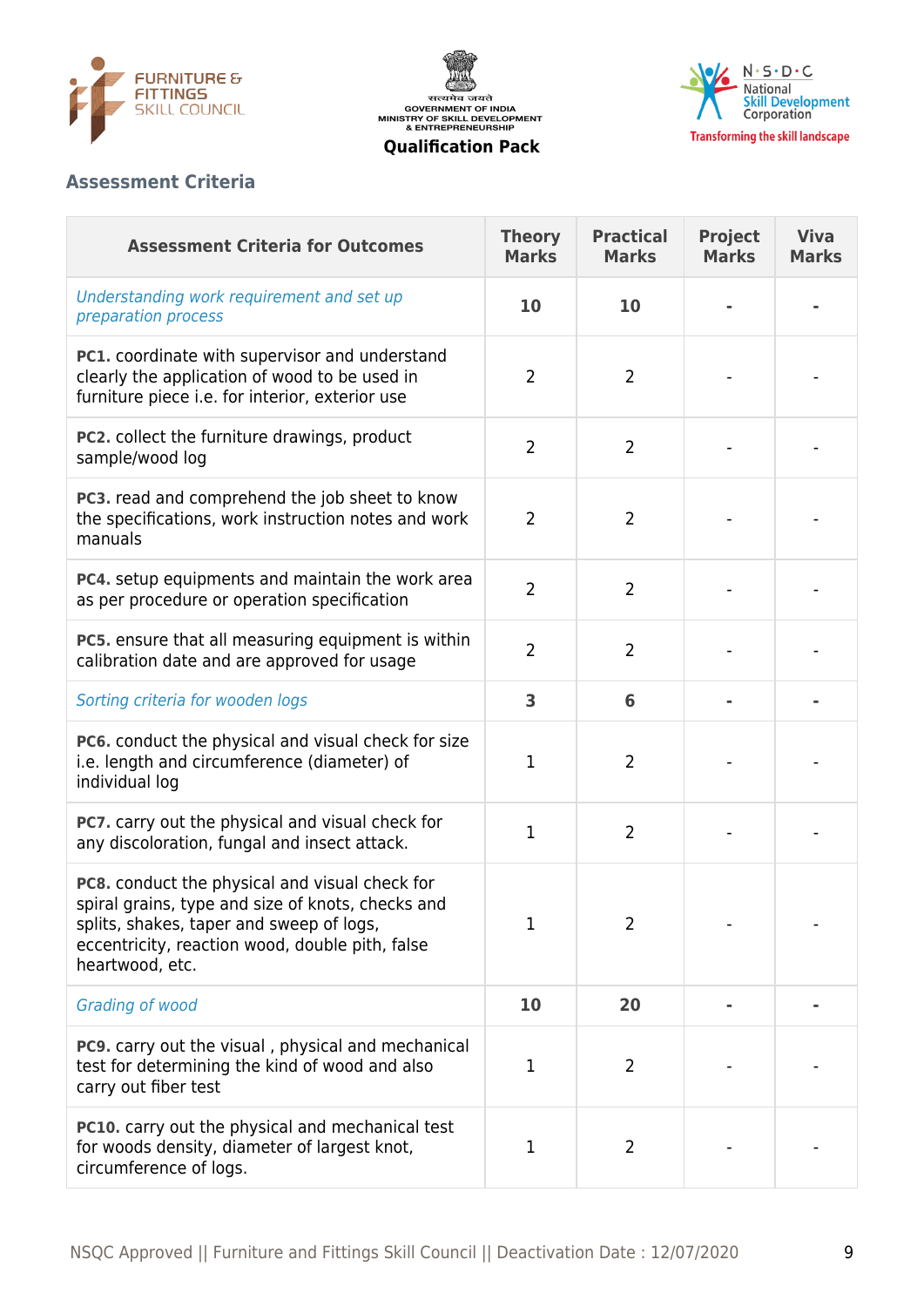





**Transforming the skill landscape** 

| <b>Assessment Criteria for Outcomes</b>                                                                                                                                 | <b>Theory</b><br><b>Marks</b> | <b>Practical</b><br><b>Marks</b> | <b>Project</b><br><b>Marks</b> | <b>Viva</b><br><b>Marks</b> |
|-------------------------------------------------------------------------------------------------------------------------------------------------------------------------|-------------------------------|----------------------------------|--------------------------------|-----------------------------|
| <b>PC11.</b> carry out the physical and mechanical test<br>for woods stability, drop and surface soundness<br>test                                                      | 1                             | $\overline{2}$                   |                                |                             |
| PC12. carry out the physical and mechanical test<br>for woods tension, compression, Flexure test                                                                        | 1                             | $\overline{2}$                   |                                |                             |
| PC13. carry out the physical and mechanical test<br>for woods elasticity and hardness test.                                                                             | 1                             | $\overline{2}$                   |                                |                             |
| PC14. carry out the visual, physical and mechanical<br>test for moisture content in wood logs                                                                           | 1                             | $\overline{2}$                   |                                |                             |
| <b>PC15.</b> carry out the physical and mechanical test<br>for woods load endurance and internal bond<br>strength test                                                  | 1                             | $\overline{2}$                   |                                |                             |
| PC16. carry out the physical and mechanical test<br>for woods impact test and test for woods<br>flammability, woods heat and visible Smoke<br><b>Release Rates Test</b> | 1                             | $\overline{2}$                   |                                |                             |
| <b>PC17.</b> carry out the physical and mechanical test of<br><b>Direct Screw Withdrawal Test</b>                                                                       | 1                             | $\overline{2}$                   |                                |                             |
| PC18. carry out the visual, physical and mechanical<br>test for woods Dull Corrosion, Humidity &<br><b>Temperature Test</b>                                             | 1                             | $\overline{2}$                   |                                |                             |
| Sorting criteria for engineered wood                                                                                                                                    | $\overline{7}$                | 14                               |                                |                             |
| <b>PC19.</b> carry out the physical and mechanical test of<br>engineered woods (veneer etc.) Specimen test,<br>impact test and also determine the moisture<br>content   | 1                             | $\overline{2}$                   |                                |                             |
| <b>PC20.</b> carry out the physical and mechanical test of<br>engineered woods stability, drop and surface<br>soundness test                                            | 1                             | $\overline{2}$                   |                                |                             |
| <b>PC21.</b> carry out the physical and mechanical test of<br>engineered woods load , Tensile Strength Modulus<br>of Rupture and Modulus of Elasticity Test             | 1                             | $\overline{2}$                   |                                |                             |
| PC22. carry out the physical and mechanical test of<br>engineered woods fiber or particle Internal Bond,<br>Adhesives plywood quality test                              | 1                             | 2                                |                                |                             |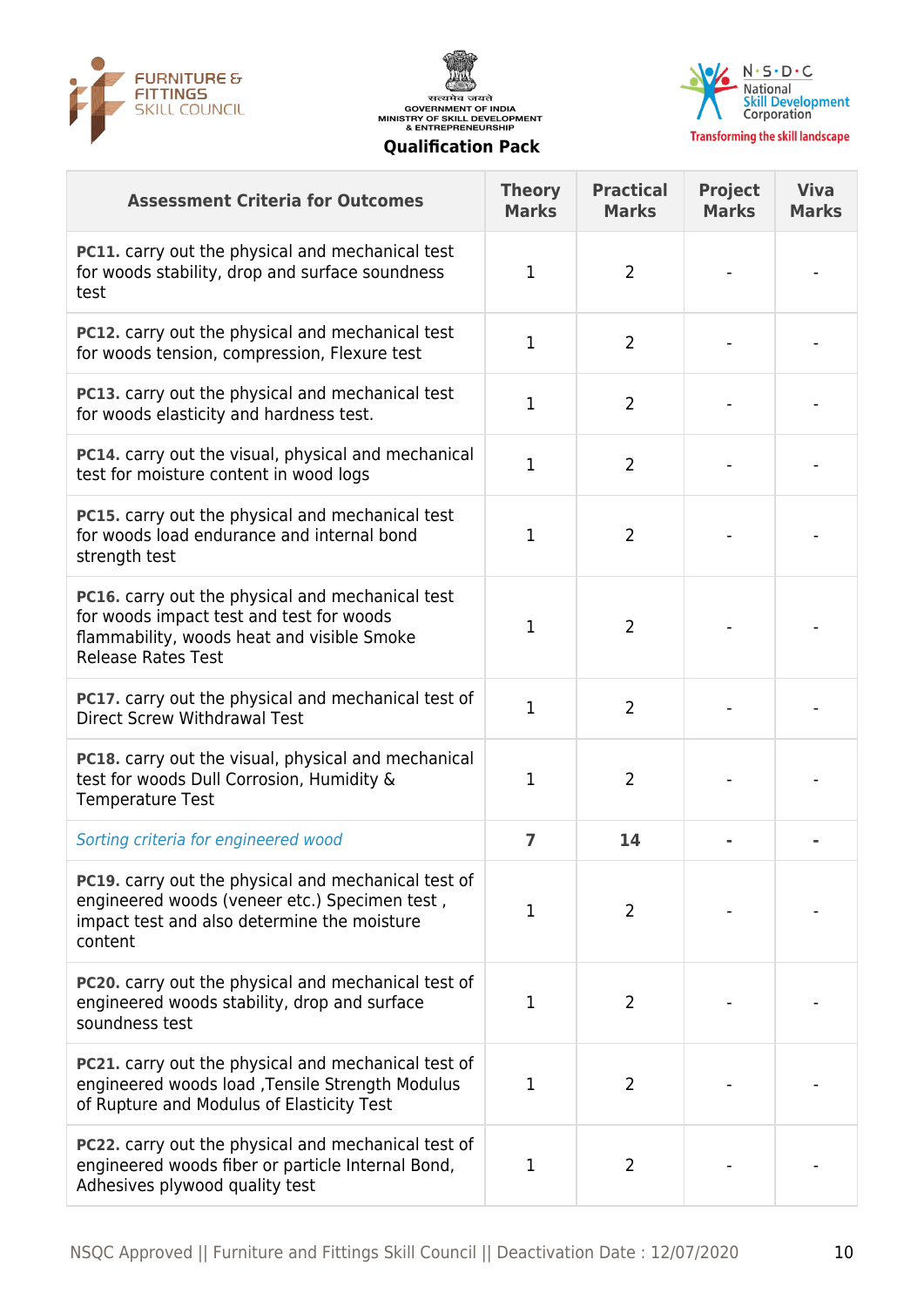





| <b>Assessment Criteria for Outcomes</b>                                                                                                                                  | <b>Theory</b><br><b>Marks</b> | <b>Practical</b><br><b>Marks</b> | <b>Project</b><br><b>Marks</b> | <b>Viva</b><br><b>Marks</b> |
|--------------------------------------------------------------------------------------------------------------------------------------------------------------------------|-------------------------------|----------------------------------|--------------------------------|-----------------------------|
| <b>PC23.</b> carry out the physical and mechanical test of<br>engineered woods Formaldehyde Concentrations in<br>Air and Emission Rates test                             | 1                             | $\overline{2}$                   |                                |                             |
| PC24. carry out the physical and mechanical test of<br>engineered woods Face Screw-Holding Capacity,<br><b>Edge Screw-Holding Capacity test</b>                          | 1                             | $\overline{2}$                   |                                |                             |
| PC25. carry out the visual, physical and mechanical<br>test of engineered woods water Absorption and<br>Thickness Swelling test                                          | 1                             | 2                                |                                |                             |
| Achieving productivity and quality standards                                                                                                                             | 10                            | 10                               |                                |                             |
| <b>PC26.</b> maintain notes and records of all readings<br>undertaken and ensure to undertake required<br>documentation for complete compliance                          | 1                             | $\overline{2}$                   |                                |                             |
| <b>PC27.</b> review the readings and other records and<br>discuss the results with the senior/supervisor<br>before initiating the markings of all the engineered<br>wood | 2                             | $\overline{2}$                   |                                |                             |
| <b>PC28.</b> basis the results of the tests, undertake<br>markings of ranking/grading of all wood<br>/engineered wood                                                    | $\overline{2}$                | $\overline{2}$                   |                                |                             |
| PC29. achieve 100% target w.r.t number and area<br>of pieces to be tested                                                                                                | $\overline{2}$                | $\mathbf{1}$                     |                                |                             |
| PC30. Ensure compliance to standards and 100%<br>quality guarantee                                                                                                       | 2                             | 1                                |                                |                             |
| PC31. confirm to rules adherence towards requisite<br>grading and sorting of all wood /engineered wood                                                                   | 1                             | $\overline{2}$                   |                                |                             |
| <b>NOS Total</b>                                                                                                                                                         | 40                            | 60                               |                                |                             |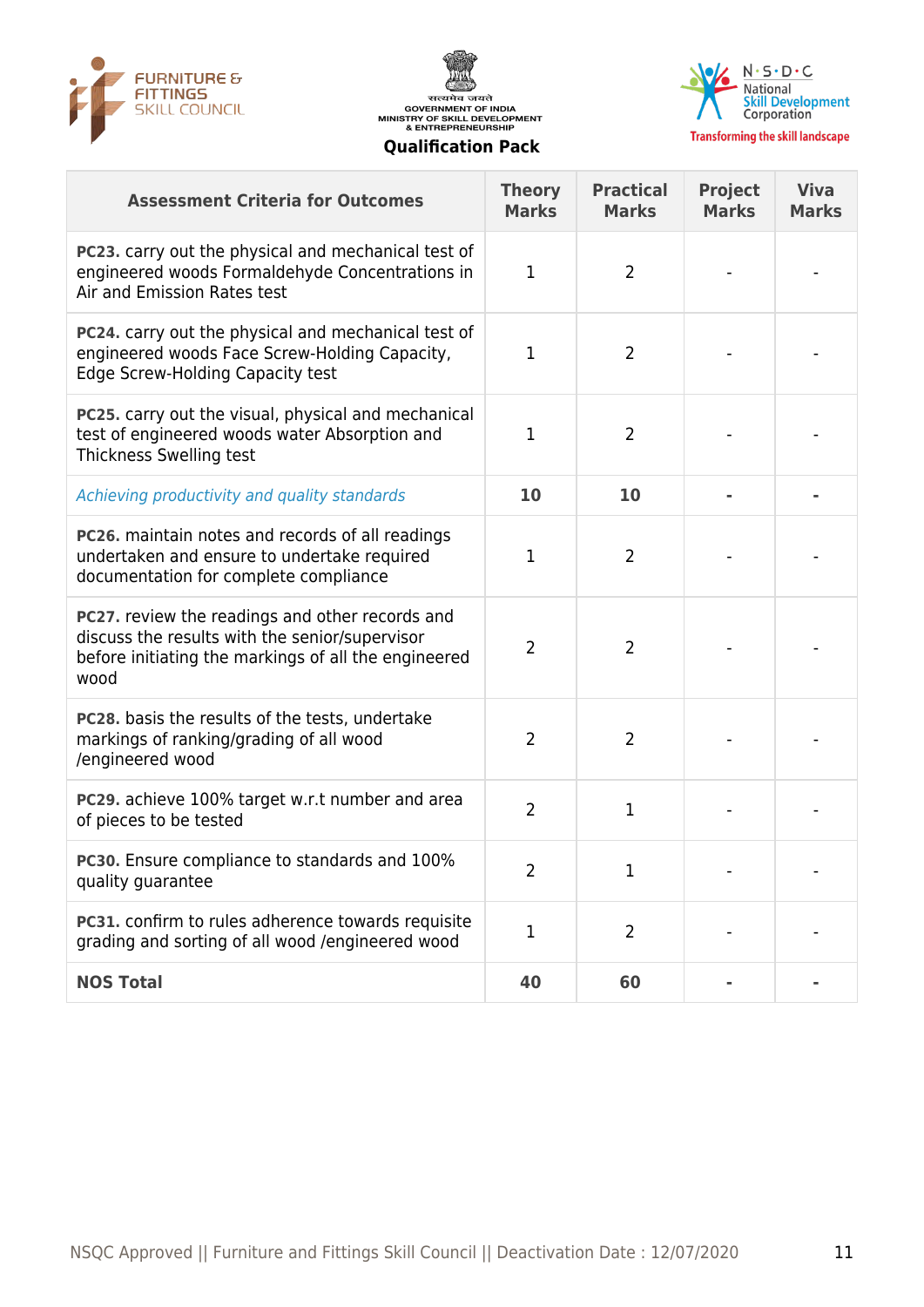





#### **National Occupational Standards (NOS) Parameters**

| <b>NOS Code</b>            | <b>FFS/N0117</b>                    |
|----------------------------|-------------------------------------|
| <b>NOS Name</b>            | Testing of Natural/ Engineered Wood |
| <b>Sector</b>              | Furniture & Fittings                |
| <b>Sub-Sector</b>          | Wooden Furniture                    |
| <b>Occupation</b>          | <b>Quality Analysis- Production</b> |
| <b>NSQF Level</b>          | $\overline{4}$                      |
| <b>Credits</b>             | <b>NA</b>                           |
| <b>Version</b>             | 1.0                                 |
| <b>Last Reviewed Date</b>  | 12/07/2017                          |
| <b>Next Review Date</b>    | 12/07/2020                          |
| <b>NSQC Clearance Date</b> | 19/12/2018                          |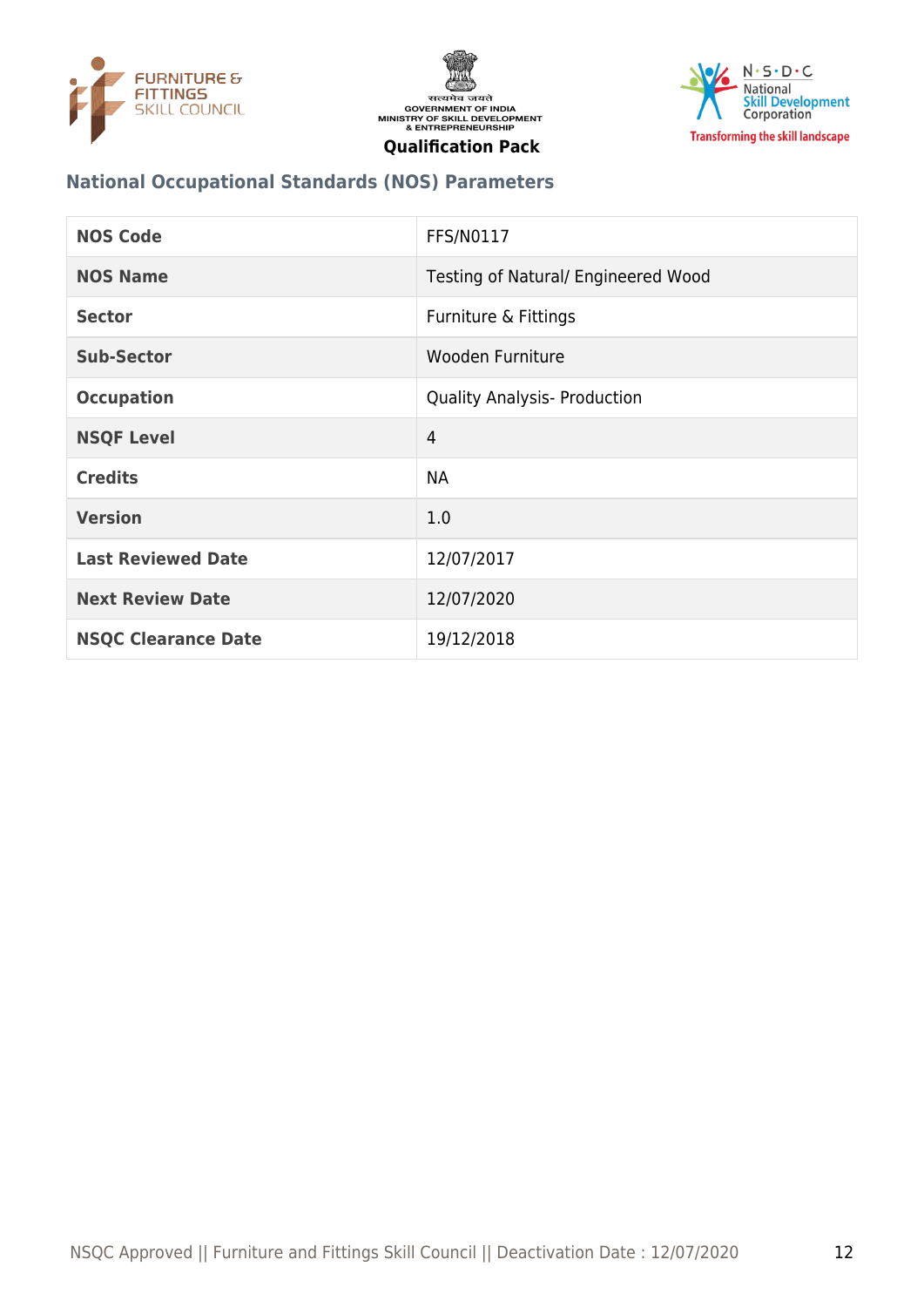





# <span id="page-12-0"></span>**FFS/N0118: Testing of Finished wood product**

#### **Description**

This unit is about testing of finished wood products to check for conformance to specified standards, using machine, test and measuring instruments and visual aids.

#### **Scope**

This unit/task covers the following:

- Comprehend work requirement
- Set up and operate the test, during manufacturing process
- Final product's Structure Strength, appearance and durability test
- Surface finish /polish/paint check
- Final product weather, chemical and fire test
- Achieve productivity and quality standard.

#### **Elements and Performance Criteria**

#### Comprehend work requirement

To be competent, the user/individual on the job must be able to:

- **PC1.** coordinate with supervisor to understand the days/weeks target and the overall timelines
- **PC2.** read job sheet to understand the specifications for the lot received, work instruction notes and work manuals
- **PC3.** collect the furniture piece samples to be tested
- **PC4.** collect the requisite tools needed e.g. foot rule, callipers, right angle device etc.

#### Set up and operate the test, during manufacturing process

To be competent, the user/individual on the job must be able to:

- **PC5.** ensure that all wooden sections are properly stacked and are properly dry and have standard moisture content by doing moisture and humidity test
- **PC6.** ensure with measuring components, that all the markings done on wood, ply or board are as per given drawing specifications
- **PC7.** ensure with measuring components, that all wooden sections, board and ply are accurately cut and all sawing and shaping done efficiently as per standards
- **PC8.** confirm that all the joineries are done as per drawings using appropriate Mortise and Tenon ,dovetails and dowels or screws
- **PC9.** assess whether the adhesive and hardware, e.g. screws, bolts etc. used are also as per drawings and standards
- **PC10.** ensure that all the sections including drawers, doors etc. are properly screwed or tied or joined together with neatness and skilfully as per the approved drawings
- **PC11.** ensure that all the open edges are properly covered and sealed

Final products Structure Strength, appearance and durability test

To be competent, the user/individual on the job must be able to: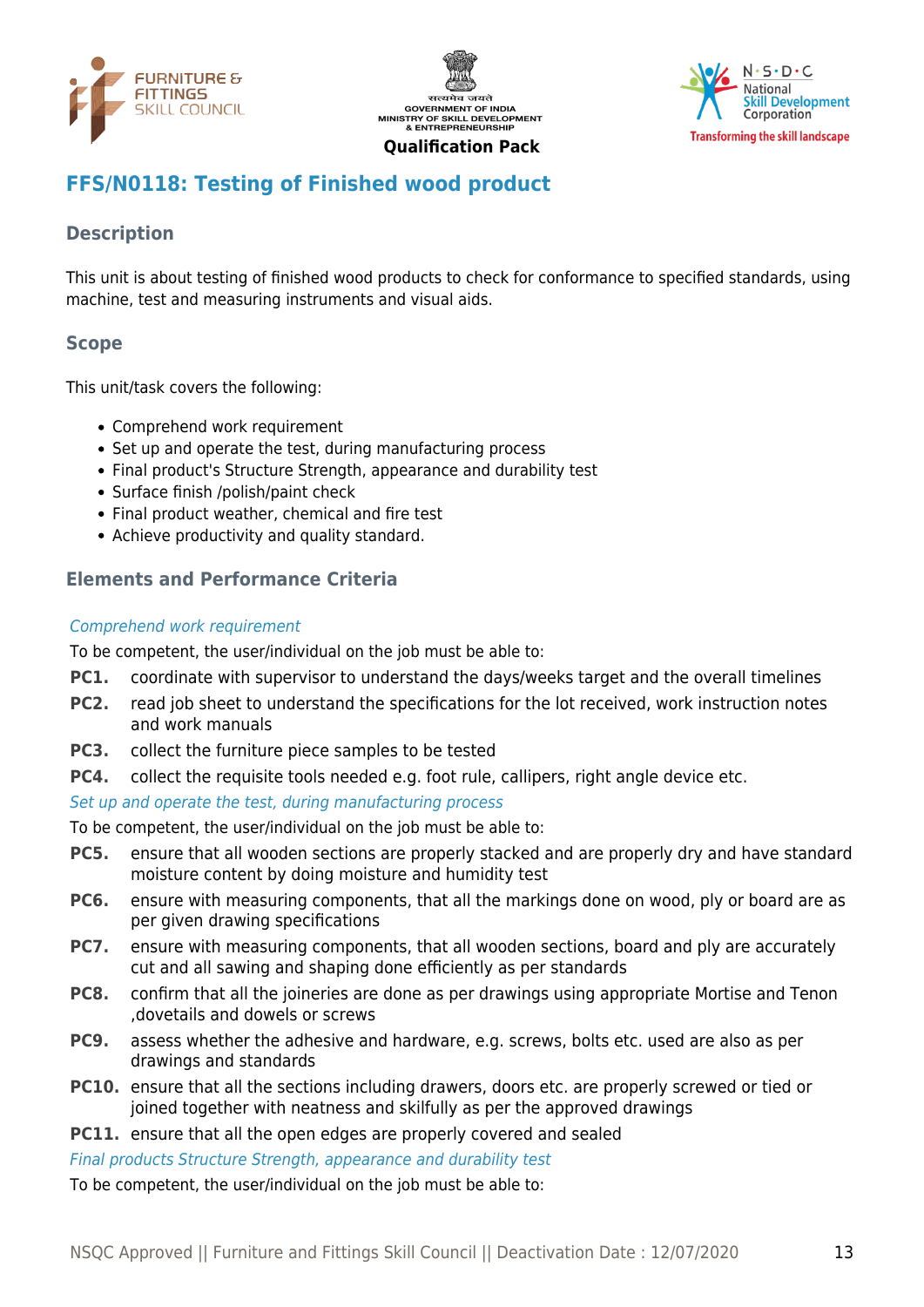





- **PC12.** carry out the visual and physical checking of the products longevity, strength, durability, and physical appearance by doing of load test, stability Test, drop test and surface soundness test etc.
- **PC13.** carry out the visual and physical checking all corner blocks thatadd to the strength and stability to a piece in making of final product
- **PC14.** test for sturdiness by trying to rock or jostle the piece. It shouldn't squeak, twist or wobble. Check to make sure it's level with the floor surface.
- **PC15.** carry out the visual and physical checking of furniture ergonomic test w.r.t efficiency, comfort, functionality etc.
- **PC16.** review the overall furniture for any splintered edges

#### Surface finish /polish/paint check

To be competent, the user/individual on the job must be able to:

- **PC17.** carry out the visual and physical checking of sanding process done in final product. The following points should be taken into consideration:a) check for smoothness by running hand over surface and highlight any rough patches,b) review the surface from different angles to check for any scratches/ blotchiness,c) ensure that sanding is not done across wood grain to avoid unattractive results such as dark lines or scratches across the surface,d) review the overall sanding done on the product to avoid uneven staining done at subsequent stage.
- **PC18.** carry out the visual and physical check of staining done on final product. E.g. evaluate if the staining done is even or not without any dark spots and all sides, ends of furniture are of same tone or not.
- **PC19.** conduct the visual and physical check of finishes and top coating done on the final product. The following points should be taken into consideration:a) evaluate that the finishes should be similar on the back and underside of the furniture too,b) evaluate the finish to ensure it is smooth and free of rough spots, dust specks or bubbles,c) review for the depth and richness in the finish which comes on furniture through several light coats of finish with sanding between the coats.
- **PC20.** check for any dull spots indicating not enough coats or for any glossy or cloudy surface that hides the wood grain

Final products weather , chemical and fire test

To be competent, the user/individual on the job must be able to:

- **PC21.** carry out the visual, physical and mechanical test of final products surface water absorption and thickness swelling test
- **PC22.** carry out the visual, physical and mechanical test of final products surface linear variation with change in Moisture Content test, Humidity & Temperature test
- **PC23.** carry out the visual, physical and mechanical test of final products surface Dull Accelerated Heat and UV aging Test
- **PC24.** carry out the physical and mechanical test of final products flammability, heat and visible Smoke Release Rates test

#### Achieving productivity and quality standards

To be competent, the user/individual on the job must be able to:

- **PC25.** maintain notes and records of all readings undertaken and ensure to undertake required documentation for complete compliance
- **PC26.** review the readings and other records and discuss the results with the senior/supervisor before initiating the sorting/grading of all finished articles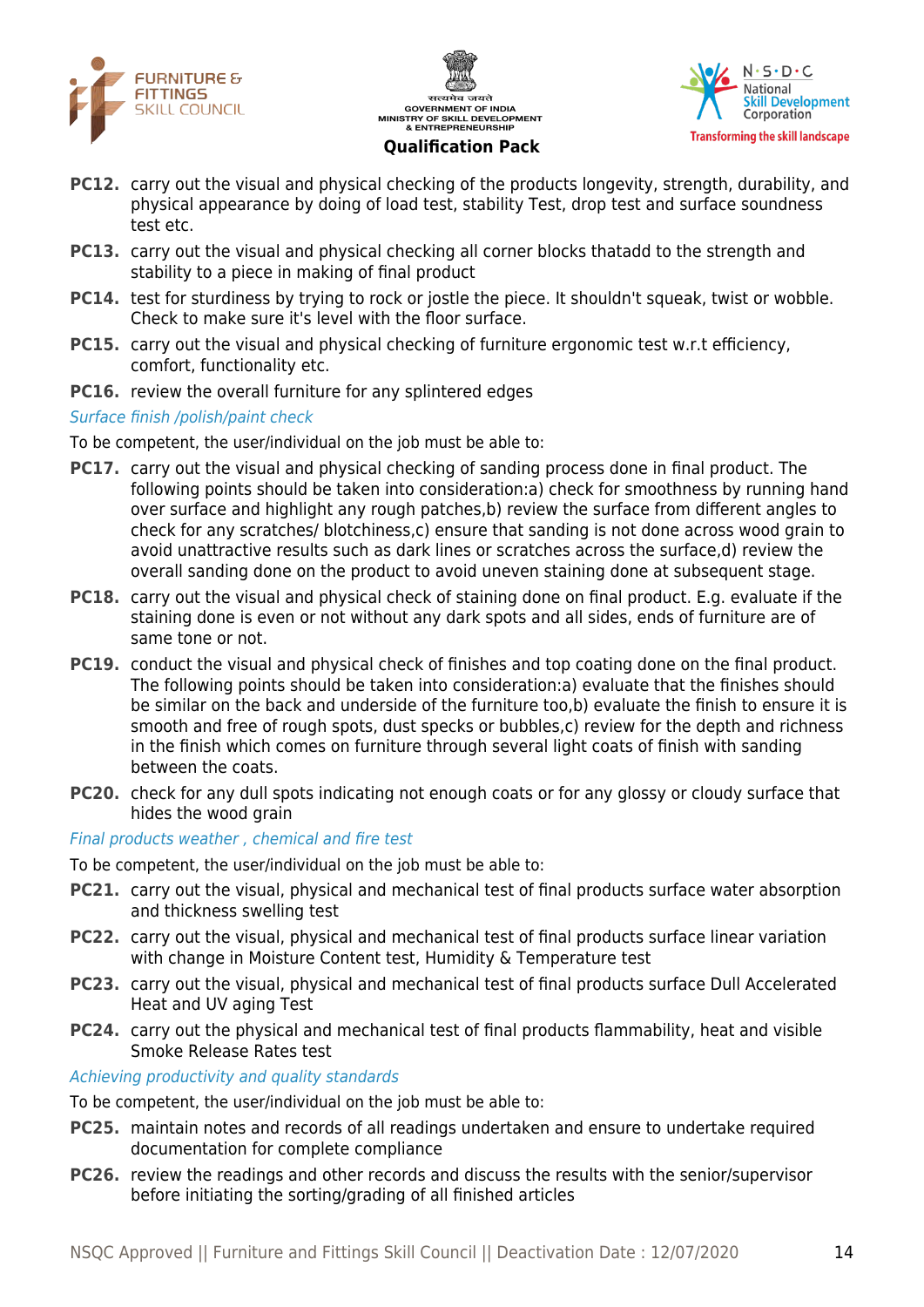





- **PC27.** basis the results of the tests, undertake the sorting/grading of all finished articles
- **PC28.** achieve 100% target w.r.t number and area of pieces to be tested
- **PC29.** ensure compliance to standards and 100% quality quarantee
- **PC30.** confirm to rules adherence towards requisite testing of samples during manufacturing process and finished article testing

#### **Knowledge and Understanding (KU)**

The individual on the job needs to know and understand:

- **KU1.** about various organizational policies, processes , code of conduct and reporting structure, escalation hierarchy
- **KU2.** the organisation procedures and formalities to be complied
- **KU3.** about organisation furniture/fitting products
- **KU4.** relevant safety , quality standards and security procedures to be followed
- **KU5.** about the furniture warehouses and warehousing policy
- **KU6.** work specifications and interpret them accurately
- **KU7.** Quality standards to be maintained
- **KU8.** Kinds of wood and wood properties/ engineered wood properties
- **KU9.** Kinds of furniture made and their manufacturing process
- **KU10.** About wooden logs, grading of wood and engineered wood
- **KU11.** Tools and machines used for testing/grading
- **KU12.** About tests to undertake test on moisture content , stability, drop and surface soundness test, Humidity & Temperature test, final products flammability, tests for checking surface finish etc.
- **KU13.** About the quality checks to undertake while manufacturing process
- **KU14.** Safety standards and precautions to be taken and different types of personal protective gear and their usage
- **KU15.** Standard operating procedures and documentation required
- **KU16.** Common issues troubleshooting knowledge

#### **Generic Skills (GS)**

User/individual on the job needs to know how to:

- **GS1.** document the information communicated /observations if any related to process and procedures
- **GS2.** write reports ,records ,test results/outcome and information documents to internal departments/ internal teams
- **GS3.** ability to read and interpret the process required for conducting the assigned work
- **GS4.** read internal information documents sent by internal teams
- **GS5.** discuss task lists, schedules and activities
- **GS6.** follow instructions accurately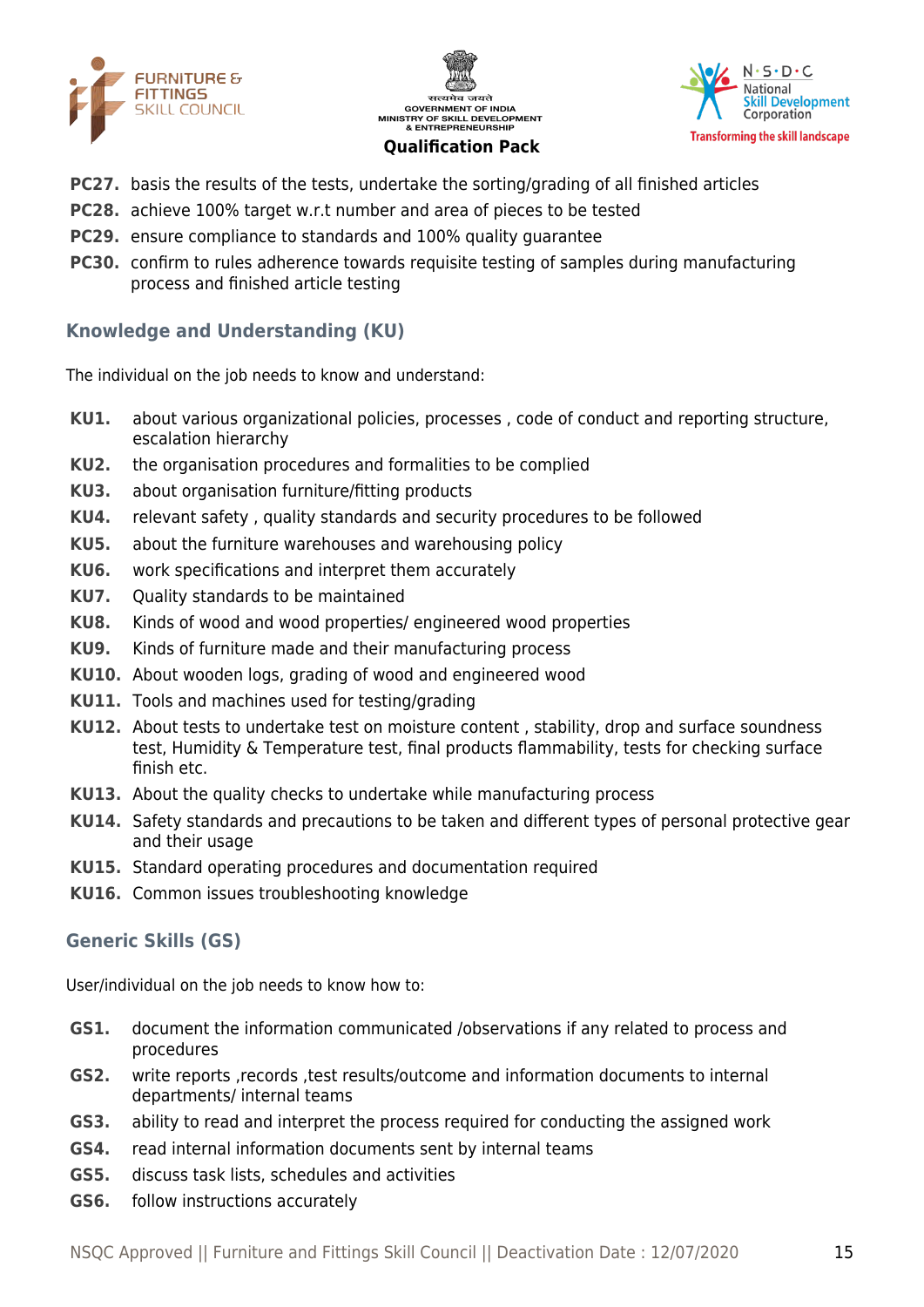





- **GS7.** effectively communicate with team members
- **GS8.** attentively listen and comprehend the information given by the speaker
- **GS9.** respond and communicate clearly on the issues/queries
- **GS10.** share best practices with peers
- **GS11.** take appropriate decisions related to own responsibilities to deliver within prescribed time and as per quality standards.
- **GS12.** identify and decide the tools and equipments to be used.
- **GS13.** ability to troubleshoot common concerns faced
- **GS14.** plan, organize and prioritize the work order and jobs received.
- **GS15.** plan to utilize time and equipment's effectively.
- **GS16.** ability to concentrate on task and ability to complete with time limits.
- **GS17.** assist in record keeping and proper documentation.
- **GS18.** understand customer requirements and time lines and respond as per their needs.
- **GS19.** support lead/manager in solving problems by detailing and discussing the possible solutions
- **GS20.** ability to quickly identify common causes of errors and help in resolution
- **GS21.** apply domain information/knowledge and assess day to day tasks through experience and observation, to identify measures to solve issues
- **GS22.** provide suggestions to further streamline process
- **GS23.** use reasoning skills to identify and resolve problems
- **GS24.** use acquired knowledge of the process and apply the information gathered from observation, experience, reasoning, or communication to act efficiently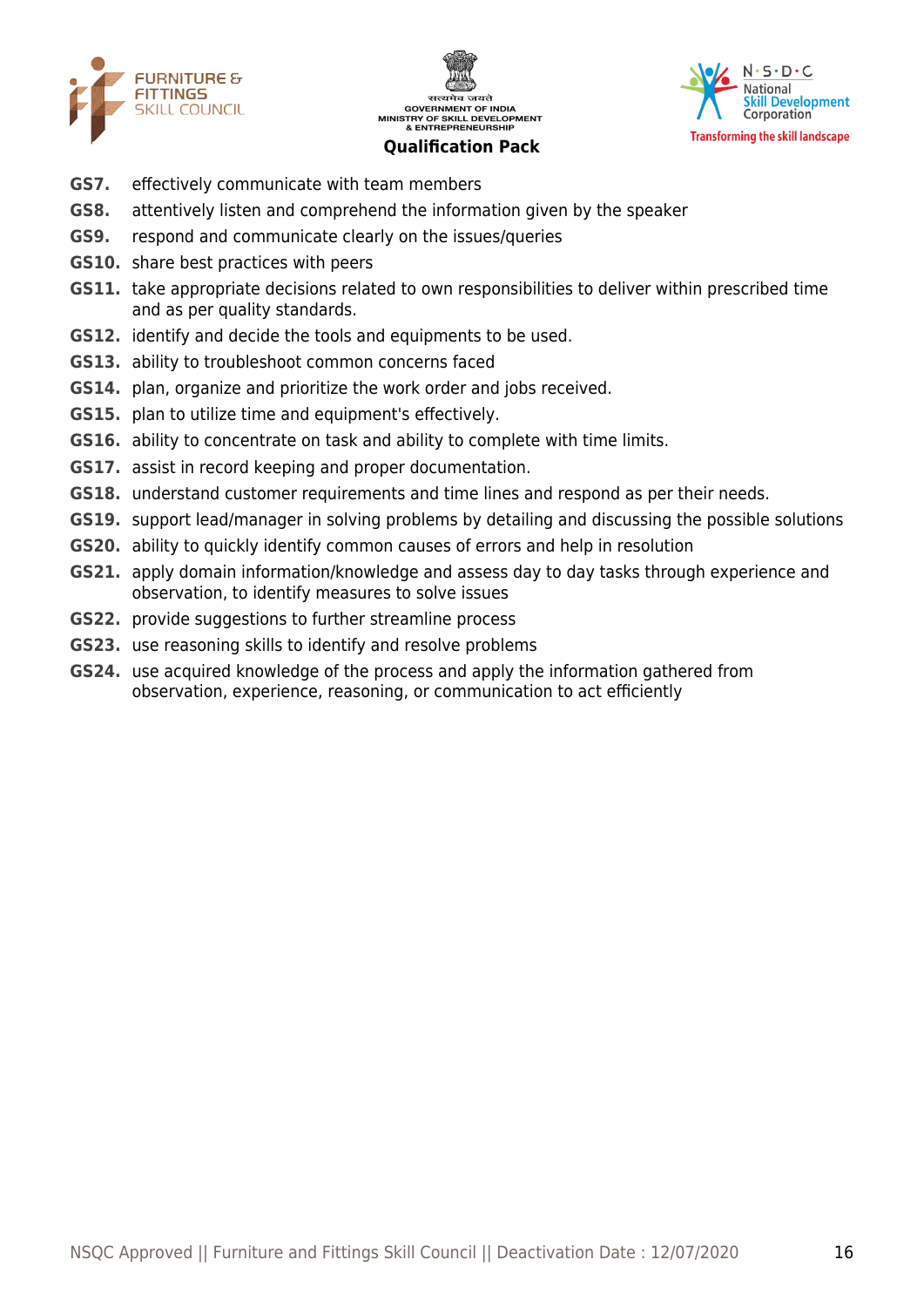





#### **Assessment Criteria**

| <b>Assessment Criteria for Outcomes</b>                                                                                                                                                   | <b>Theory</b><br><b>Marks</b> | <b>Practical</b><br><b>Marks</b> | <b>Project</b><br><b>Marks</b> | <b>Viva</b><br><b>Marks</b> |
|-------------------------------------------------------------------------------------------------------------------------------------------------------------------------------------------|-------------------------------|----------------------------------|--------------------------------|-----------------------------|
| Comprehend work requirement                                                                                                                                                               | 7                             | 8                                |                                |                             |
| PC1. coordinate with supervisor to understand the<br>days/weeks target and the overall timelines                                                                                          | $\mathbf{1}$                  | $\overline{2}$                   |                                |                             |
| PC2. read job sheet to understand the specifications<br>for the lot received, work instruction notes and work<br>manuals                                                                  | $\overline{2}$                | 2                                |                                |                             |
| PC3. collect the furniture piece samples to be tested                                                                                                                                     | $\overline{2}$                | $\overline{2}$                   |                                |                             |
| <b>PC4.</b> collect the requisite tools needed e.g. foot rule,<br>callipers, right angle device etc.                                                                                      | $\overline{2}$                | 2                                |                                |                             |
| Set up and operate the test, during manufacturing<br>process                                                                                                                              | 8                             | 14                               |                                |                             |
| PC5. ensure that all wooden sections are properly<br>stacked and are properly dry and have standard<br>moisture content by doing moisture and humidity<br>test                            | 2                             | 2                                |                                |                             |
| PC6. ensure with measuring components, that all<br>the markings done on wood, ply or board are as per<br>given drawing specifications                                                     | $\mathbf{1}$                  | $\overline{2}$                   |                                |                             |
| PC7. ensure with measuring components, that all<br>wooden sections, board and ply are accurately cut<br>and all sawing and shaping done efficiently as per<br>standards                   | 1                             | $\overline{2}$                   |                                |                             |
| PC8. confirm that all the joineries are done as per<br>drawings using appropriate Mortise and Tenon<br>dovetails and dowels or screws                                                     | 1                             | 2                                |                                |                             |
| PC9. assess whether the adhesive and hardware,<br>e.g. screws, bolts etc. used are also as per drawings<br>and standards                                                                  | 1                             | $\overline{2}$                   |                                |                             |
| <b>PC10.</b> ensure that all the sections including drawers,<br>doors etc. are properly screwed or tied or joined<br>together with neatness and skilfully as per the<br>approved drawings | 1                             | 2                                |                                |                             |
| <b>PC11.</b> ensure that all the open edges are properly<br>covered and sealed                                                                                                            | $\mathbf 1$                   | $\overline{2}$                   |                                |                             |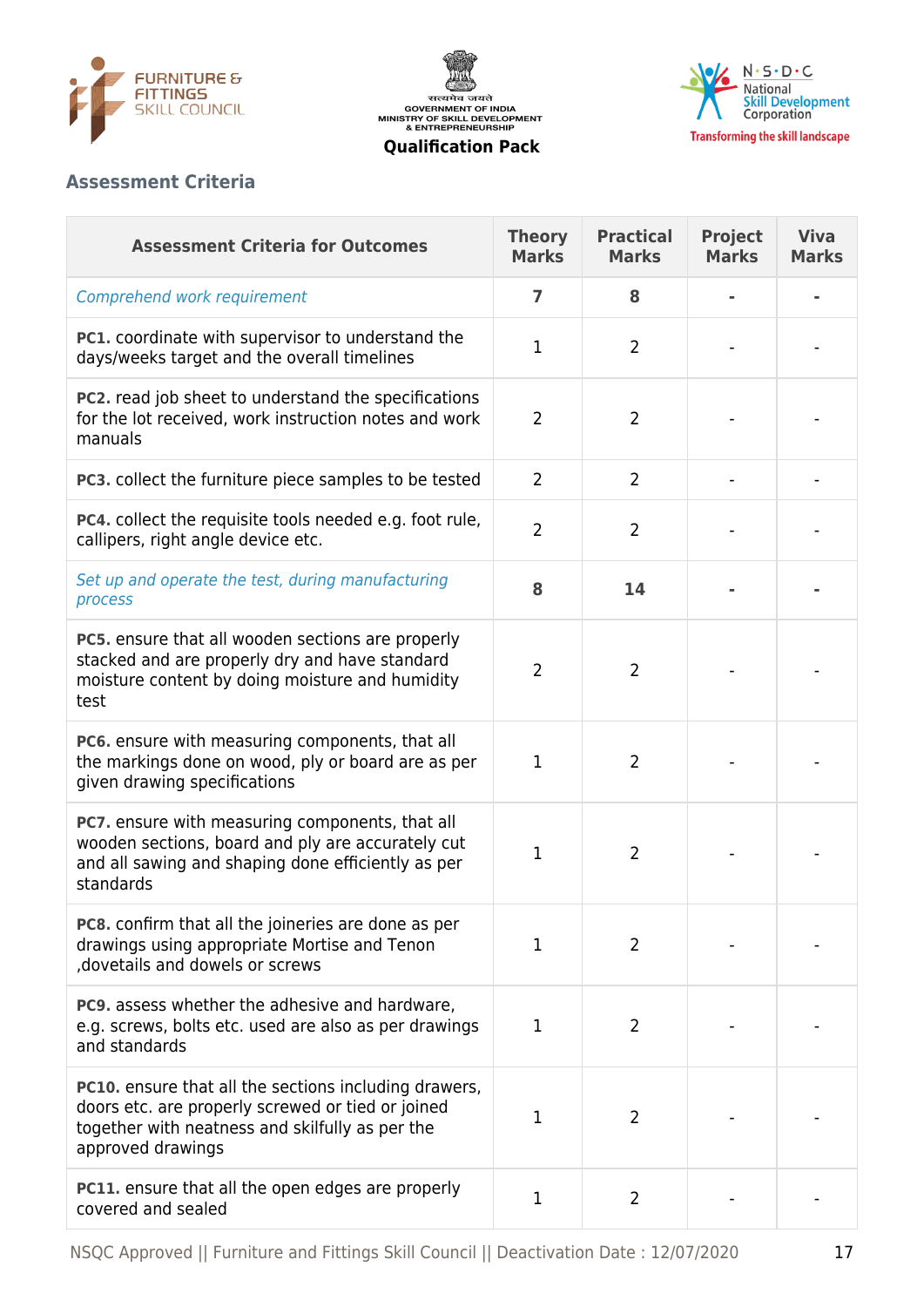





| <b>Assessment Criteria for Outcomes</b>                                                                                                                                                                                                                                                                                                                                                                                                                                                                                                                                                                       | <b>Theory</b><br><b>Marks</b> | <b>Practical</b><br><b>Marks</b> | <b>Project</b><br><b>Marks</b> | <b>Viva</b><br><b>Marks</b> |
|---------------------------------------------------------------------------------------------------------------------------------------------------------------------------------------------------------------------------------------------------------------------------------------------------------------------------------------------------------------------------------------------------------------------------------------------------------------------------------------------------------------------------------------------------------------------------------------------------------------|-------------------------------|----------------------------------|--------------------------------|-----------------------------|
| Final products Structure Strength, appearance and<br>durability test                                                                                                                                                                                                                                                                                                                                                                                                                                                                                                                                          | 5                             | 10                               |                                |                             |
| <b>PC12.</b> carry out the visual and physical checking of<br>the products longevity, strength, durability, and<br>physical appearance by doing of load test, stability<br>Test, drop test and surface soundness test etc.                                                                                                                                                                                                                                                                                                                                                                                    | 1                             | $\overline{2}$                   |                                |                             |
| PC13. carry out the visual and physical checking all<br>corner blocks thatadd to the strength and stability<br>to a piece in making of final product                                                                                                                                                                                                                                                                                                                                                                                                                                                          | 1                             | $\overline{2}$                   |                                |                             |
| PC14. test for sturdiness by trying to rock or jostle<br>the piece. It shouldn't squeak, twist or wobble.<br>Check to make sure it's level with the floor surface.                                                                                                                                                                                                                                                                                                                                                                                                                                            | $\mathbf{1}$                  | $\overline{2}$                   |                                |                             |
| <b>PC15.</b> carry out the visual and physical checking of<br>furniture ergonomic test w.r.t efficiency, comfort,<br>functionality etc.                                                                                                                                                                                                                                                                                                                                                                                                                                                                       | 1                             | $\overline{2}$                   |                                |                             |
| PC16. review the overall furniture for any splintered<br>edges                                                                                                                                                                                                                                                                                                                                                                                                                                                                                                                                                | $\mathbf{1}$                  | $\overline{2}$                   |                                |                             |
| Surface finish /polish/paint check                                                                                                                                                                                                                                                                                                                                                                                                                                                                                                                                                                            | $\overline{7}$                | 8                                |                                |                             |
| <b>PC17.</b> carry out the visual and physical checking of<br>sanding process done in final product. The following<br>points should be taken into consideration:a) check<br>for smoothness by running hand over surface and<br>highlight any rough patches, b) review the surface<br>from different angles to check for any scratches/<br>blotchiness, c) ensure that sanding is not done<br>across wood grain to avoid unattractive results such<br>as dark lines or scratches across the surface,d)<br>review the overall sanding done on the product to<br>avoid uneven staining done at subsequent stage. | $\overline{2}$                | $\overline{2}$                   |                                |                             |
| PC18. carry out the visual and physical check of<br>staining done on final product. E.g. evaluate if the<br>staining done is even or not without any dark spots<br>and all sides, ends of furniture are of same tone or<br>not.                                                                                                                                                                                                                                                                                                                                                                               | $\overline{2}$                | 2                                |                                |                             |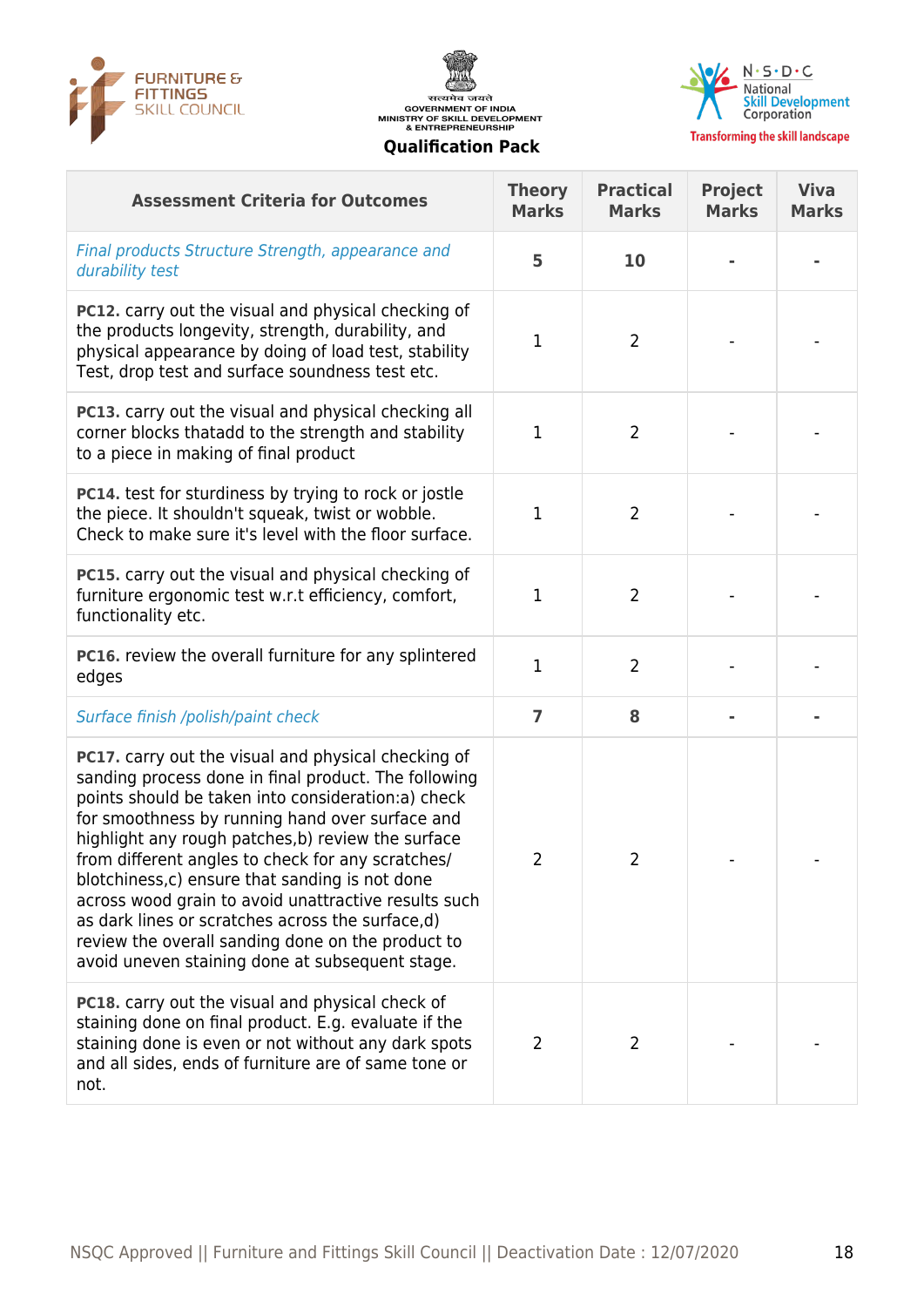





**Transforming the skill landscape** 

| <b>Assessment Criteria for Outcomes</b>                                                                                                                                                                                                                                                                                                                                                                                                                                                                                                      | <b>Theory</b><br><b>Marks</b> | <b>Practical</b><br><b>Marks</b> | <b>Project</b><br><b>Marks</b> | <b>Viva</b><br><b>Marks</b> |
|----------------------------------------------------------------------------------------------------------------------------------------------------------------------------------------------------------------------------------------------------------------------------------------------------------------------------------------------------------------------------------------------------------------------------------------------------------------------------------------------------------------------------------------------|-------------------------------|----------------------------------|--------------------------------|-----------------------------|
| <b>PC19.</b> conduct the visual and physical check of<br>finishes and top coating done on the final product.<br>The following points should be taken into<br>consideration:a) evaluate that the finishes should be<br>similar on the back and underside of the furniture<br>too,b) evaluate the finish to ensure it is smooth and<br>free of rough spots, dust specks or bubbles, c)<br>review for the depth and richness in the finish which<br>comes on furniture through several light coats of<br>finish with sanding between the coats. | $\overline{2}$                | $\overline{2}$                   |                                |                             |
| PC20. check for any dull spots indicating not enough<br>coats or for any glossy or cloudy surface that hides<br>the wood grain                                                                                                                                                                                                                                                                                                                                                                                                               | 1                             | $\overline{2}$                   |                                |                             |
| Final products weather, chemical and fire test                                                                                                                                                                                                                                                                                                                                                                                                                                                                                               | $\overline{\mathbf{4}}$       | 8                                |                                |                             |
| PC21. carry out the visual, physical and mechanical<br>test of final products surface water absorption and<br>thickness swelling test                                                                                                                                                                                                                                                                                                                                                                                                        | 1                             | $\overline{2}$                   |                                |                             |
| PC22. carry out the visual, physical and mechanical<br>test of final products surface linear variation with<br>change in Moisture Content test, Humidity &<br>Temperature test                                                                                                                                                                                                                                                                                                                                                               | 1                             | $\overline{2}$                   |                                |                             |
| <b>PC23.</b> carry out the visual, physical and mechanical<br>test of final products surface Dull Accelerated Heat<br>and UV aging Test                                                                                                                                                                                                                                                                                                                                                                                                      | 1                             | $\overline{2}$                   |                                |                             |
| PC24. carry out the physical and mechanical test of<br>final products flammability, heat and visible Smoke<br><b>Release Rates test</b>                                                                                                                                                                                                                                                                                                                                                                                                      | 1                             | $\overline{2}$                   |                                |                             |
| Achieving productivity and quality standards                                                                                                                                                                                                                                                                                                                                                                                                                                                                                                 | 9                             | 12                               |                                |                             |
| PC25. maintain notes and records of all readings<br>undertaken and ensure to undertake required<br>documentation for complete compliance                                                                                                                                                                                                                                                                                                                                                                                                     | $\overline{2}$                | $\overline{2}$                   |                                |                             |
| PC26. review the readings and other records and<br>discuss the results with the senior/supervisor before<br>initiating the sorting/grading of all finished articles                                                                                                                                                                                                                                                                                                                                                                          | $\overline{2}$                | $\overline{2}$                   |                                |                             |
| <b>PC27.</b> basis the results of the tests, undertake the<br>sorting/grading of all finished articles                                                                                                                                                                                                                                                                                                                                                                                                                                       | $\overline{2}$                | $\overline{2}$                   |                                |                             |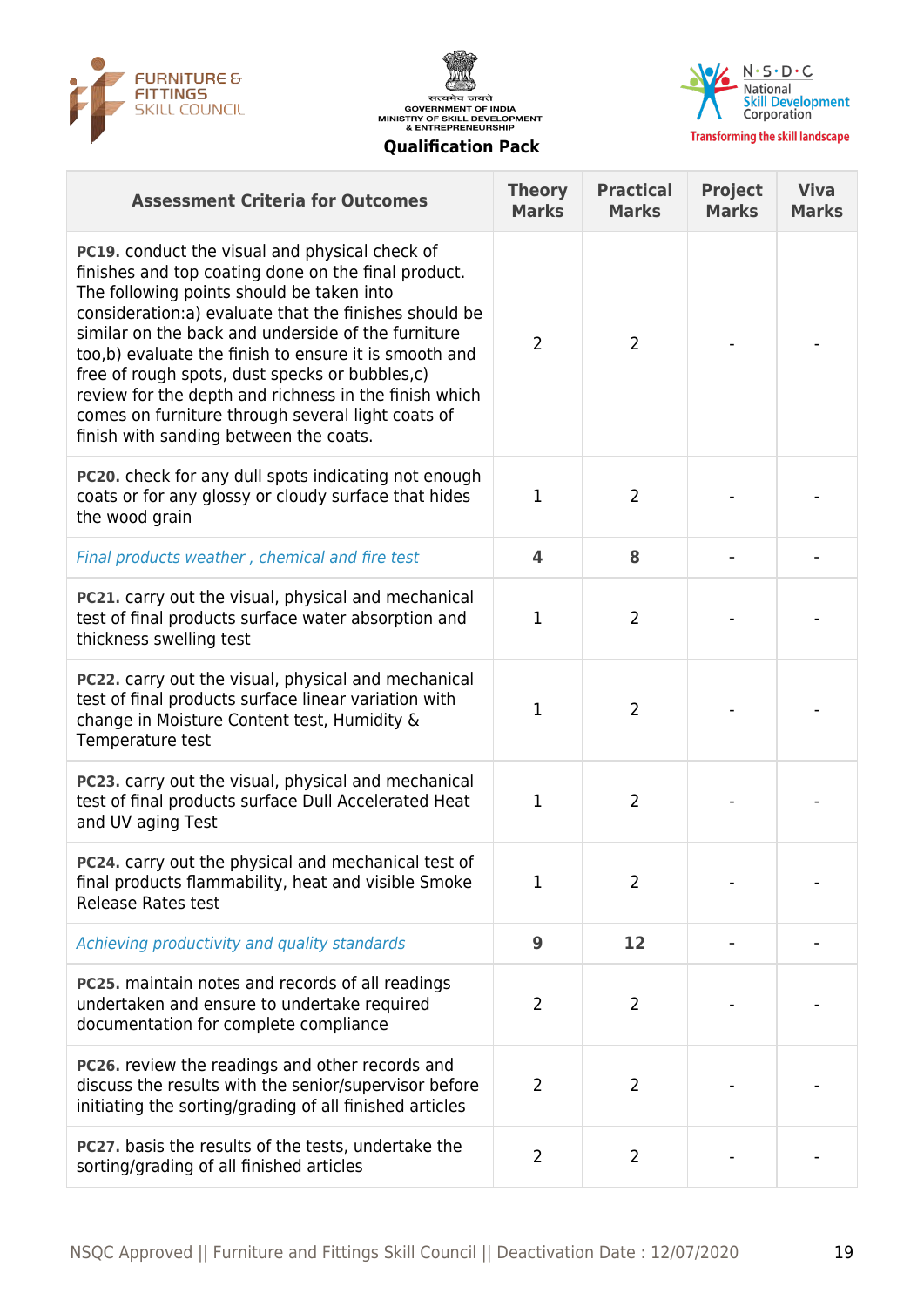





| <b>Assessment Criteria for Outcomes</b>                                                                                                      | <b>Theory</b><br><b>Marks</b> | <b>Practical</b><br><b>Marks</b> | <b>Project</b><br><b>Marks</b> | <b>Viva</b><br><b>Marks</b> |
|----------------------------------------------------------------------------------------------------------------------------------------------|-------------------------------|----------------------------------|--------------------------------|-----------------------------|
| PC28. achieve 100% target w.r.t number and area of<br>pieces to be tested                                                                    | 1                             | 2                                |                                |                             |
| <b>PC29.</b> ensure compliance to standards and 100%<br>quality guarantee                                                                    |                               | $\mathcal{P}$                    |                                |                             |
| <b>PC30.</b> confirm to rules adherence towards requisite<br>testing of samples during manufacturing process<br>and finished article testing |                               | 2                                |                                |                             |
| <b>NOS Total</b>                                                                                                                             | 40                            | 60                               |                                |                             |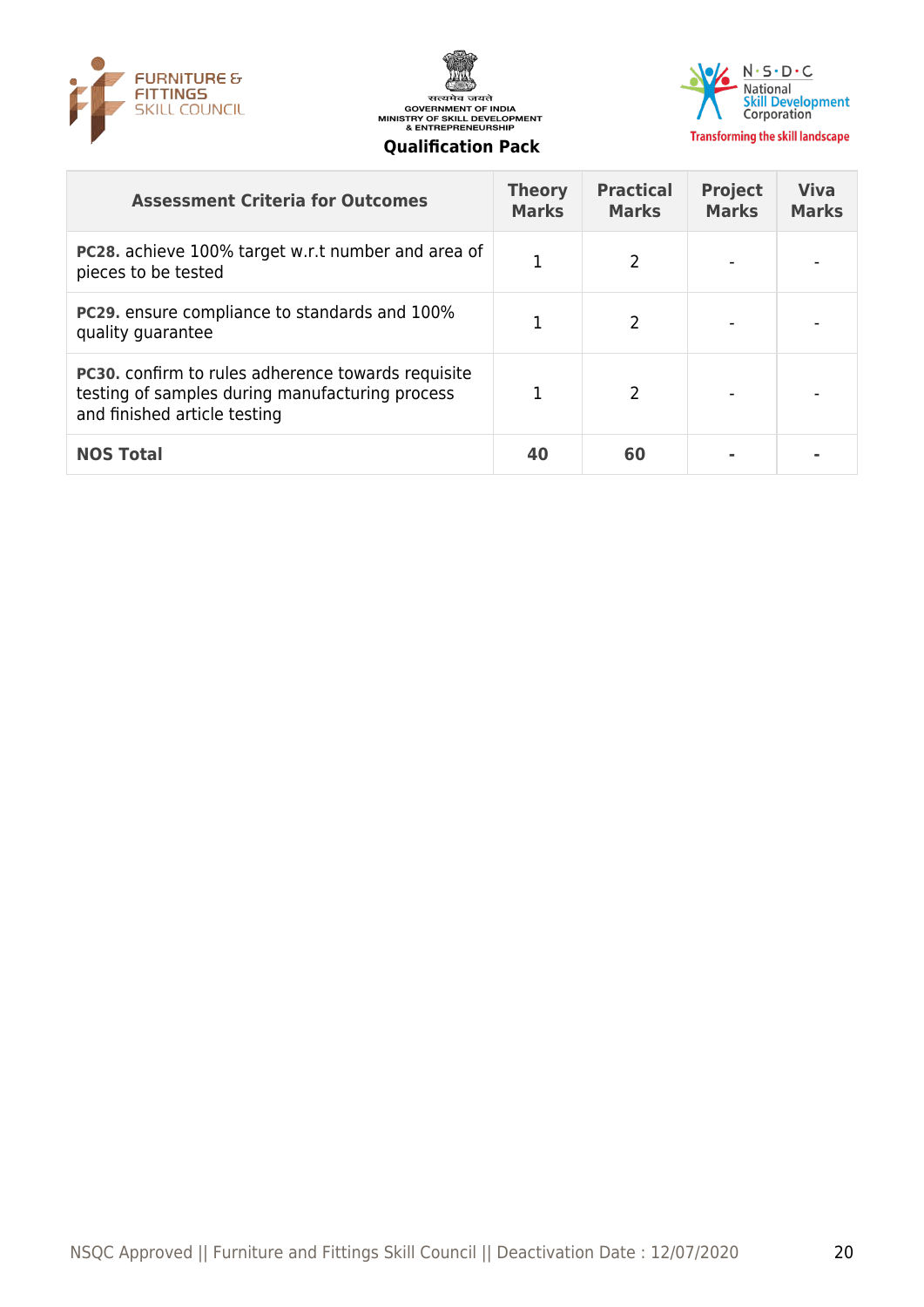





#### **National Occupational Standards (NOS) Parameters**

| <b>NOS Code</b>            | <b>FFS/N0118</b>                 |
|----------------------------|----------------------------------|
| <b>NOS Name</b>            | Testing of Finished wood product |
| <b>Sector</b>              | Furniture & Fittings             |
| <b>Sub-Sector</b>          | Wooden Furniture                 |
| <b>Occupation</b>          | Quality analysis -Production     |
| <b>NSQF Level</b>          | $\overline{4}$                   |
| <b>Credits</b>             | <b>NA</b>                        |
| <b>Version</b>             | 1.0                              |
| <b>Last Reviewed Date</b>  | 12/07/2017                       |
| <b>Next Review Date</b>    | 12/07/2020                       |
| <b>NSQC Clearance Date</b> |                                  |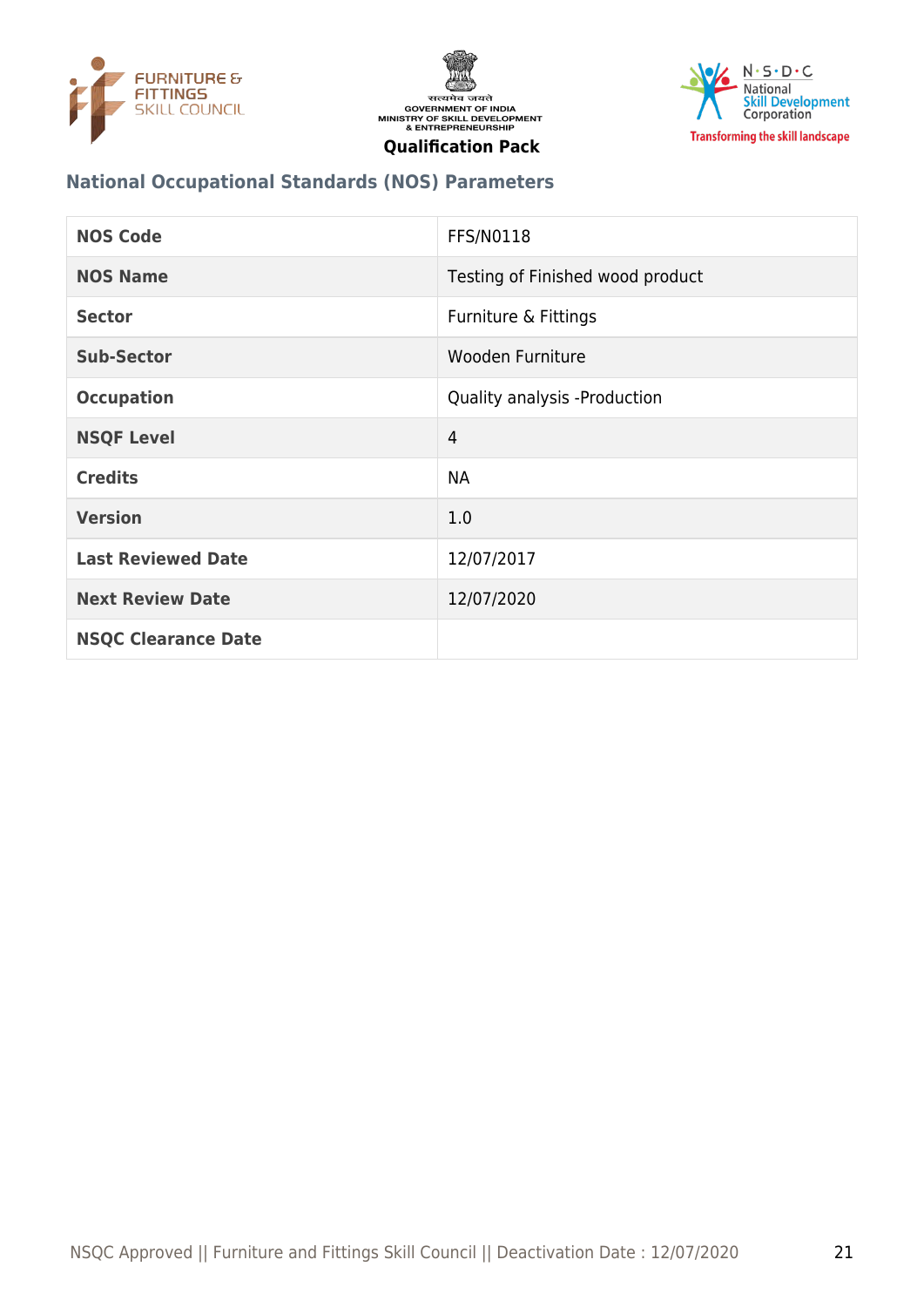





### <span id="page-21-0"></span>**FFS/N8501: Maintain work area, tools and machines**

#### **Description**

This OS unit is about organizing / maintaining work area and activities to ensure tools and machines are maintained as per norms

#### **Scope**

This unit/task covers the following:

Maintenance of work area,tools and machines

#### **Elements and Performance Criteria**

#### Maintenance of workarea, tools and machines

To be competent, the user/individual on the job must be able to:

- **PC1.** handle materials, machinery, equipment and tools safely and correctly
- **PC2.** use correct handling procedures
- **PC3.** use materials to minimize waste
- **PC4.** prepare and organize work
- **PC5.** maintain a clean and hazard free working area
- **PC6.** deal with work interruptions
- **PC7.** maintain tools equipment and consumables
- **PC8.** work in a comfortable position with the correct posture
- **PC9.** use cleaning equipment and methods appropriate for the work to be carried out
- **PC10.** dispose of waste safely in the designated location
- **PC11.** store cleaning equipment safely after use
- **PC12.** ensure safe and correct handling of materials, equipment and tools
- **PC13.** maintain appropriate environment to protect stock from pilfering, theft, damage and deterioration

#### **Knowledge and Understanding (KU)**

The individual on the job needs to know and understand:

- **1.** relevant legislation, standards, policies, and procedures followed in the company
- **2.** expectations and responsibilities of the job role
- **3.** the organizations rules, codes, guidelines and standards
- **4.** statutory responsibilities, organizational legislation and regulations
- **5.** contact person in case of queries on procedure or products
- **6.** method to handle tools and equipment safely and the health and safety implications of not doing so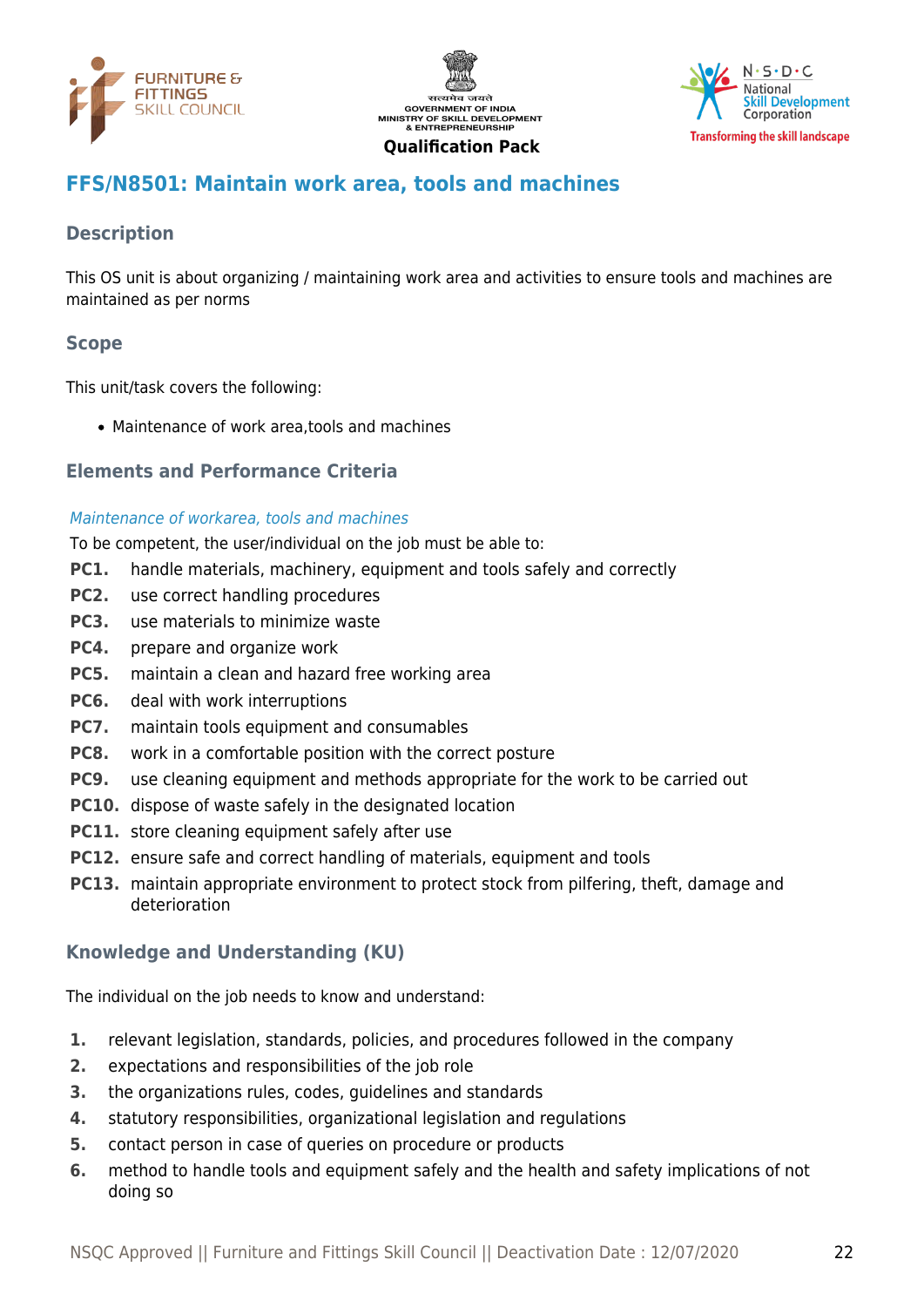





- **7.** escalation matrix
- **8.** relevant health and safety requirements applicable in the work place
- **9.** who to approach for support in order to obtain work related instructions, clarifications and support
- **10.** importance of following health, hygiene, safety and quality standards
- **11.** work instructions and specifications and interpret them accurately
- **12.** method to make use of the information detailed in specifications and instructions
- **13.** different ways of minimizing waste
- **14.** effects of contamination on products i.e. dirt, water and from other work happening on the site
- **15.** Common faults with equipment and the method to rectify them
- **16.** maintenance procedures of tools, equipment and consumables as per manufacturers instructions
- **17.** Hazards likely to be encountered when conducting routine maintenance
- **18.** different types of cleaning equipment and substances and their use
- **19.** safe working practices for cleaning and the method of carrying them out

#### **Generic Skills (GS)**

User/individual on the job needs to know how to:

- **1.** write in Hindi or local language
- **2.** fill logs, forms and formats in local language or Hindi for recording quantity and quality of work figures, defects and other related information, etc. whenever needed
- **3.** fill formats, logs and forms related to work in local language or Hindi/English
- **4.** document measurement appropriately whenever required
- **5.** read instructions from supervisor provided in local language or Hindi
- **6.** read and understand manufacturers instructions and job specifications
- **7.** interpret pictorial representations and written signs or instructions
- **8.** read and interpret numbers written in Hindi or local language
- **9.** understand safety symbols and basic warning signs wherever needed
- **10.** communicate effectively with team members, supervisors, managers etc.
- **11.** seek clarification on any unclear instructions in locally understood language
- **12.** take decisions of once own roles and responsibilities
- **13.** decide on material requirement for related to once work
- **14.** decide on to accept or reject a work piece on the basis of quality parameter
- **15.** plan and organize own work in a way that all activities are completed in time and as per specifications
- **16.** plan word as per job specification
- **17.** plan and organize cleaning and maintenance activities
- **18.** work and deliver output as per client requirement and satisfaction
- **19.** identify any defects in materials, tools and equipment and ways to resolve them
- **20.** determine timely correction of errors to minimize rejection of pieces or rework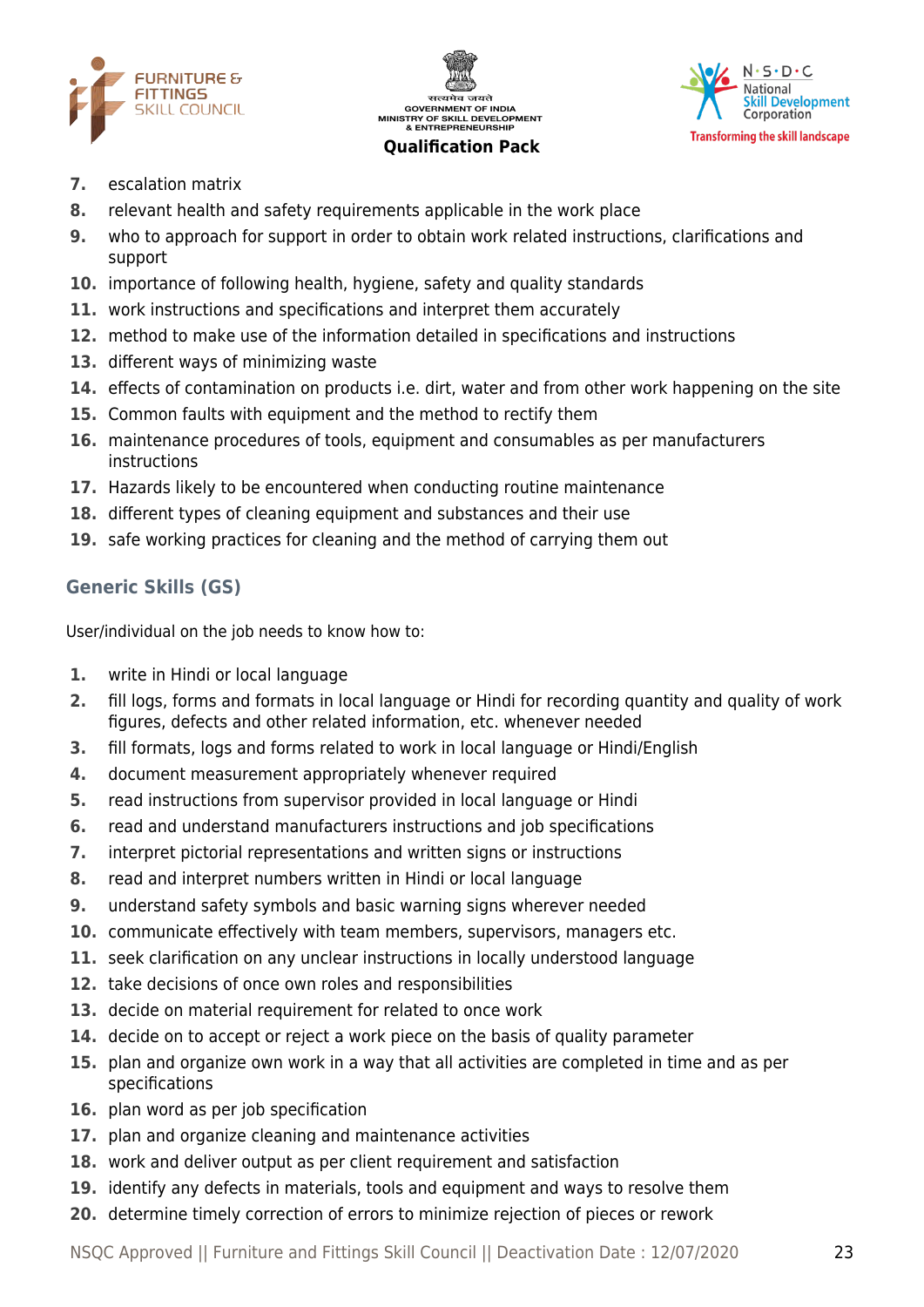





- **21.** Analyse the situation and take appropriate actions while dealing with team members
- **22.** analyse, evaluate and apply the information gathered from observation, experience, reasoning, or communication to act efficiently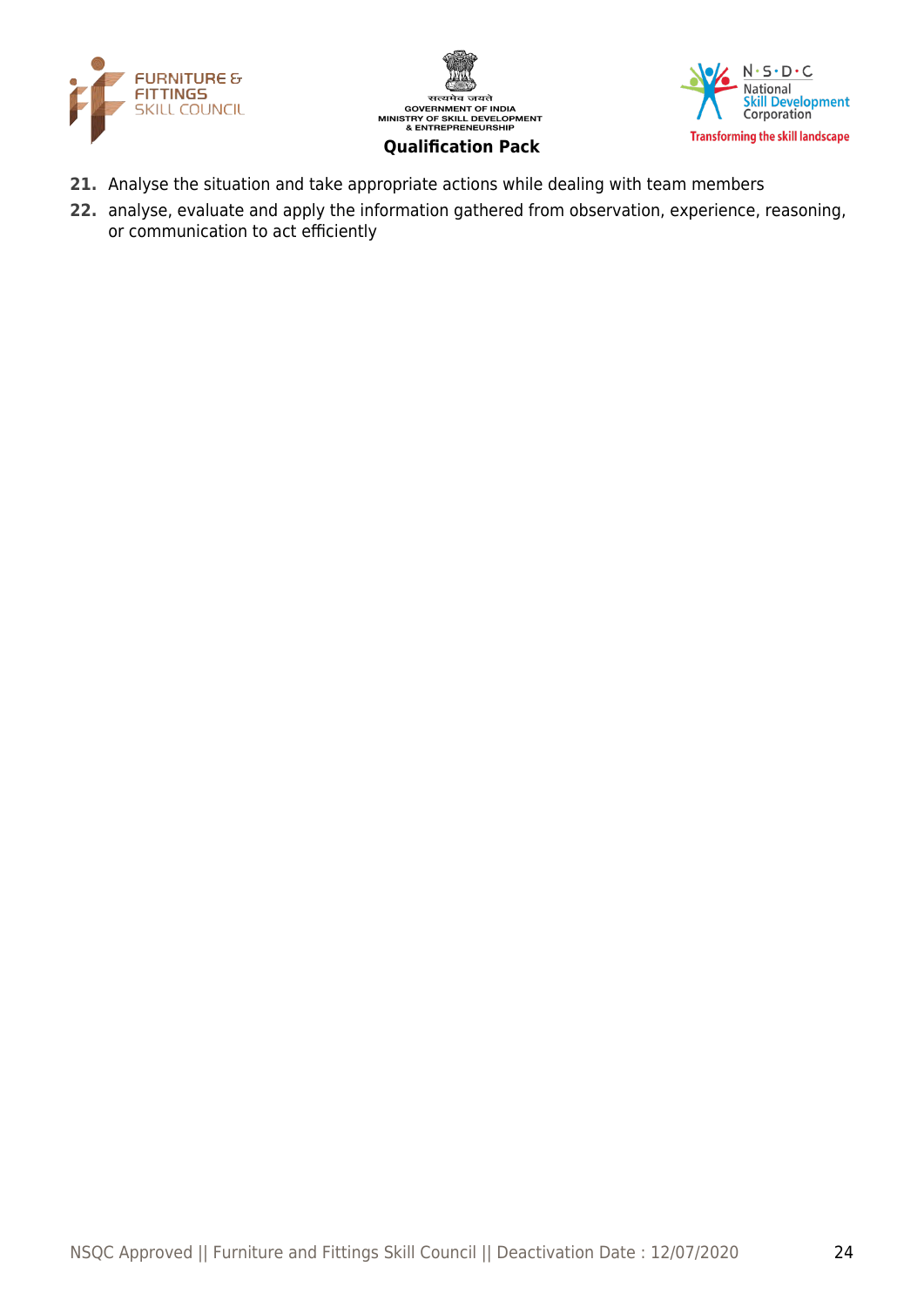





#### **Assessment Criteria**

| <b>Assessment Criteria for Outcomes</b>                                                                       | <b>Theory</b><br><b>Marks</b> | <b>Practical</b><br><b>Marks</b> | <b>Project</b><br><b>Marks</b> | <b>Viva</b><br><b>Marks</b> |
|---------------------------------------------------------------------------------------------------------------|-------------------------------|----------------------------------|--------------------------------|-----------------------------|
| Maintenance of workarea, tools and machines                                                                   | 50                            | 50                               |                                |                             |
| PC1. handle materials, machinery, equipment<br>and tools safely and correctly                                 | 4                             | 4                                |                                |                             |
| PC2. use correct handling procedures                                                                          | 4                             | 4                                |                                |                             |
| <b>PC3.</b> use materials to minimize waste                                                                   | 4                             | 4                                |                                |                             |
| PC4. prepare and organize work                                                                                | 4                             | 4                                |                                |                             |
| PC5, maintain a clean and hazard free<br>working area                                                         | 4                             | 4                                |                                |                             |
| PC6. deal with work interruptions                                                                             | 4                             | 4                                |                                |                             |
| PC7. maintain tools equipment and<br>consumables                                                              | 4                             | 4                                |                                |                             |
| PC8. work in a comfortable position with the<br>correct posture                                               | 4                             | 4                                |                                |                             |
| PC9. use cleaning equipment and methods<br>appropriate for the work to be carried out                         | 4                             | 4                                |                                |                             |
| PC10. dispose of waste safely in the<br>designated location                                                   | 5                             | 3                                |                                |                             |
| PC11. store cleaning equipment safely after<br>use                                                            | 3                             | 4                                |                                |                             |
| PC12. ensure safe and correct handling of<br>materials, equipment and tools                                   | 3                             | 4                                |                                |                             |
| PC13. maintain appropriate environment to<br>protect stock from pilfering, theft, damage<br>and deterioration | 3                             | 3                                |                                |                             |
| <b>NOS Total</b>                                                                                              | 50                            | 50                               |                                |                             |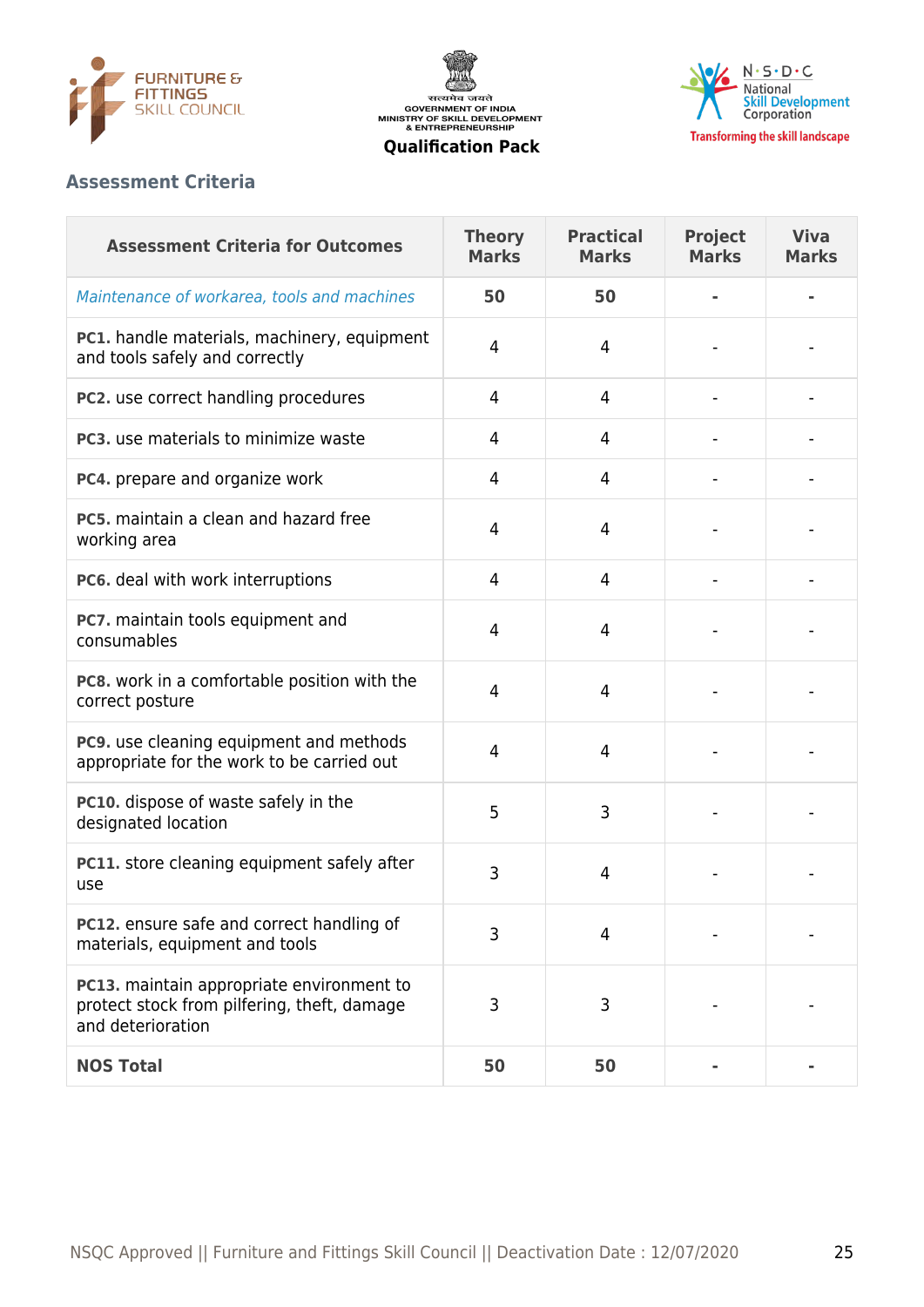





#### **National Occupational Standards (NOS) Parameters**

| <b>NOS Code</b>            | <b>FFS/N8501</b>                       |
|----------------------------|----------------------------------------|
| <b>NOS Name</b>            | Maintain work area, tools and machines |
| <b>Sector</b>              | Furniture & Fittings                   |
| <b>Sub-Sector</b>          | Generic                                |
| <b>Occupation</b>          | Generic                                |
| <b>NSQF Level</b>          | 3                                      |
| <b>Credits</b>             | <b>NA</b>                              |
| <b>Version</b>             | 1.0                                    |
| <b>Last Reviewed Date</b>  | 17/10/2019                             |
| <b>Next Review Date</b>    | 17/10/2023                             |
| <b>NSQC Clearance Date</b> | 22/08/2019                             |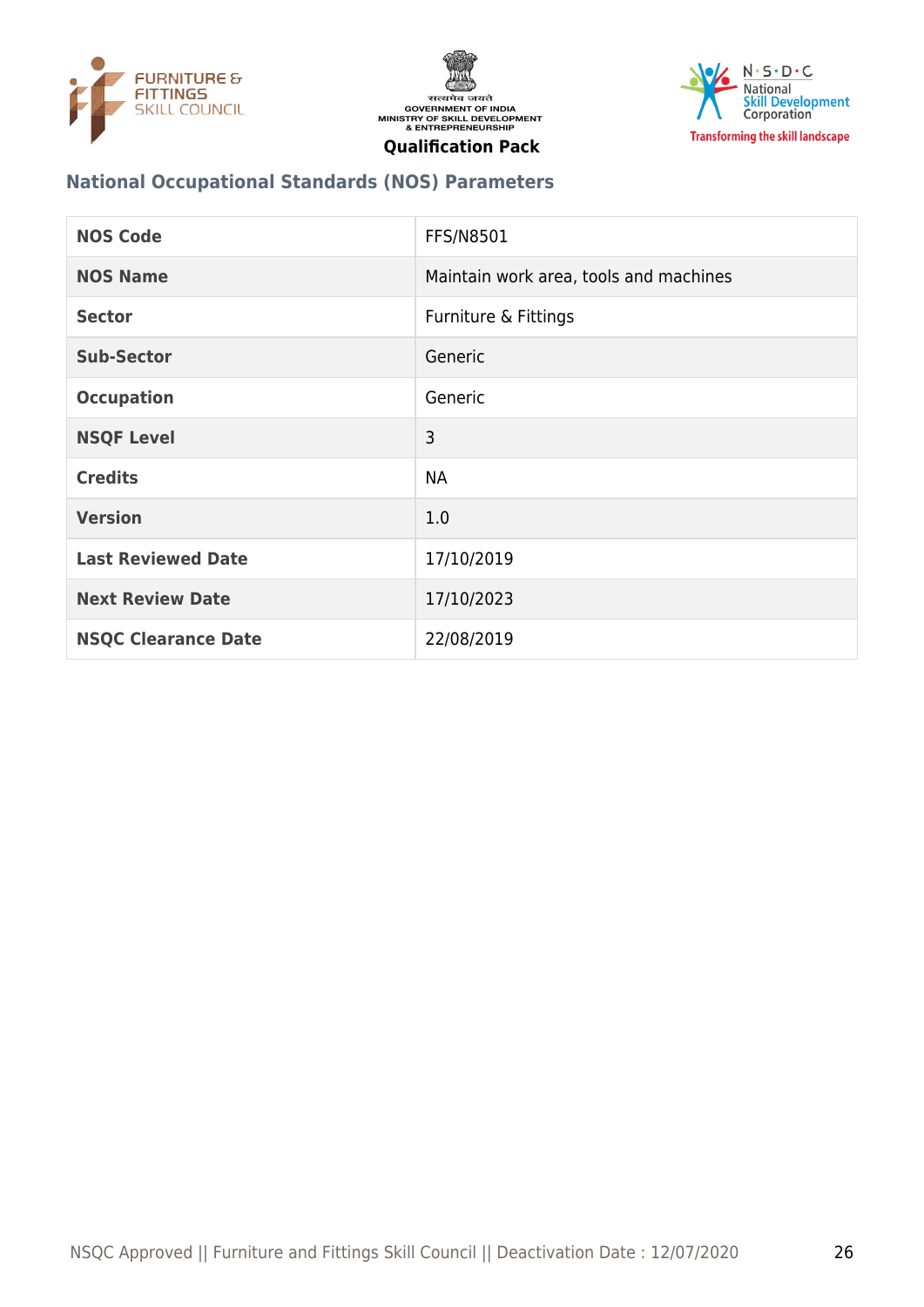





# <span id="page-26-0"></span>**FFS/N8601: Ensure health and safety at workplace**

#### **Description**

This OS unit covers health, safety and security at the workplace. This includes procedures and practices that candidate need to follow to help maintain a healthy, safe and secure work environment.

#### **Scope**

This unit/task covers the following:

• Health and safety-Dealing with emergencies

#### **Elements and Performance Criteria**

#### Health and Safety

To be competent, the user/individual on the job must be able to:

- **PC1.** work safely at all times, complying with health and safety legislation, regulations and other relevant quidelines
- **PC2.** ensure that health and safety instructions applicable to the work place are being followed
- **PC3.** check the worksite for any possible health and safety hazards
- **PC4.** Follow manufacturers instructions and job specifications relating to safe use of materials specifically chemicals and power equipment
- **PC5.** ensure safe handling and disposal of waste and debris
- **PC6.** identify and report any hazards and potential risks/ threats to supervisors or other authorized personnelHazards: sharp edged tools, hazardous surfaces, physical hazards, electrical hazards, health hazards from chemicals and other such toxic material etc.
- **PC7.** undertake first aid activities in case of any accident, if required and asked to do so
- **PC8.** select and use appropriate personal protective equipment compatible to the work and compliant to relevant occupational health and safety guidelines Personal Protective Equipment: masks, safety glasses, head protection, ear muffs, safety footwear, gloves, aprons etc.
- **PC9.** maintain correct body posture while standing and working for long hours and carrying heavy materials
- **PC10.** lift, carry or move heavy wooden furniture and accessories from one place to another using approved safe working practices
- **PC11.** handle all required tools, machines, materials & equipment safely
- **PC12.** adhere to relevant occupational safety policies while handling sharp tools to make and install furniture and fittings
- **PC13.** take safety measures while handling glass, heavy wood, materials, chemicals etc.
- **PC14.** apply good housekeeping practices at all timesGood Housekeeping Practices: clean/tidy work areas, removal/disposal of waste products, protect surfaces
- **PC15.** report accident/incident report to authorized personal
- **PC16.** perform basic safety checks before operation of all machines, tools and electrical equipment
- **PC17.** follow recommended material handling procedure to control damage and personal injury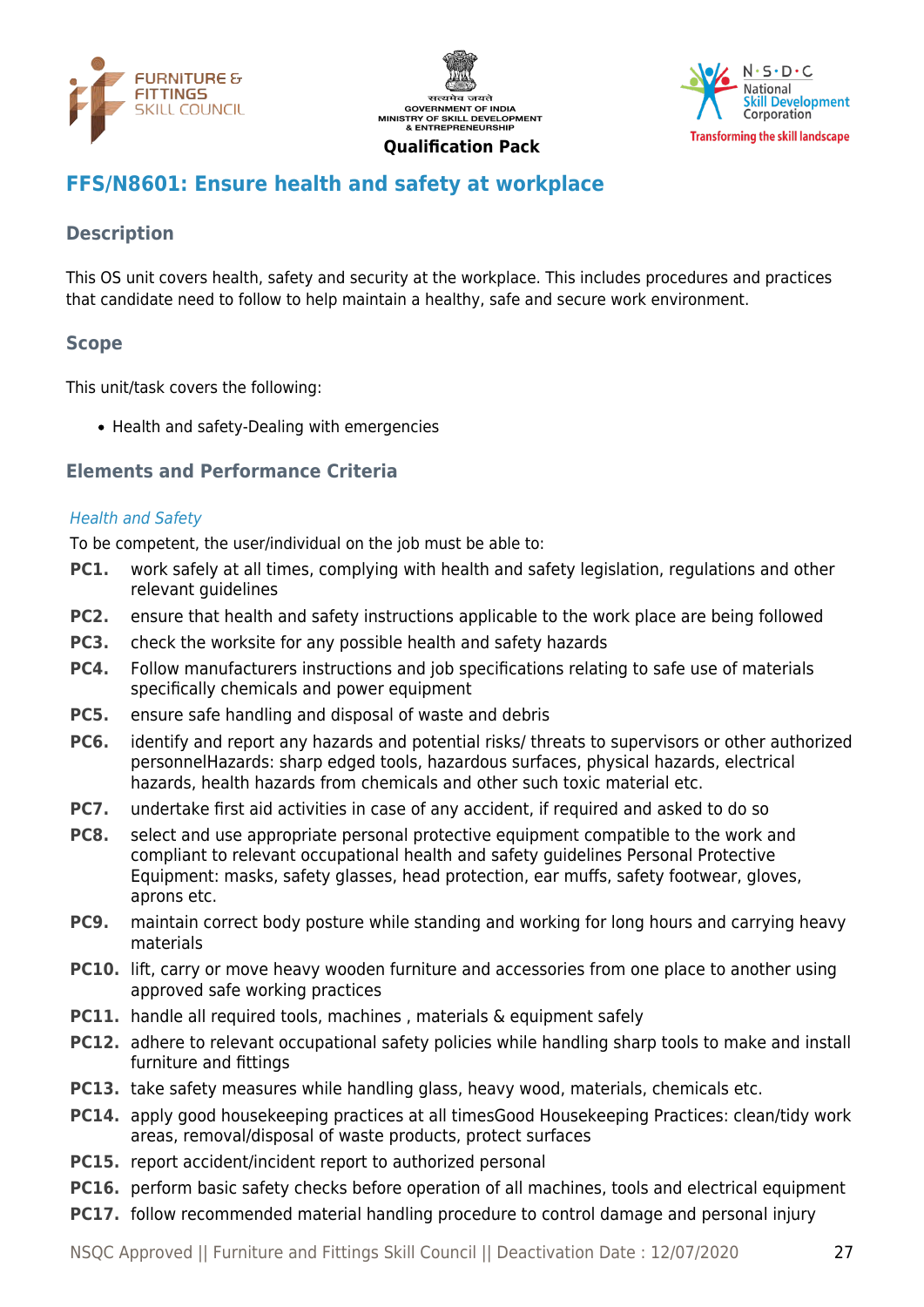





**PC18.** follow safe working practices at all times

#### Dealing with Emergencies

To be competent, the user/individual on the job must be able to:

- **PC19.** follow appropriate procedure in case a of fire emergency
- **PC20.** follow electrical safety measures while working with electrically powered tools & equipment
- **PC21.** follow agreed work location procedures in the event of an emergency or an accident
- **PC22.** follow emergency and evacuation procedures in case of accidents, fires, natural calamities
- **PC23.** Check and ensure general health and safety equipment are available at work site. General Health and Safety Equipment: fire extinguishers; first aid equipment; safety instruments and clothing; safety installations (e.g. fire exits, exhaust fans)
- **PC24.** Comply with restrictions imposed on harmful chemicals inside work area during working hours
- **PC25.** correctly demonstrate rescue techniques applied during fire hazard
- **PC26.** demonstrate good housekeeping in order to prevent fire hazards
- **PC27.** demonstrate the correct use of a fire extinguisher
- **PC28.** demonstrate how to free a person from electrocution
- **PC29.** respond promptly and appropriately to an accident situation or medical emergency
- **PC30.** participate in emergency procedures Emergency Procedures: raising alarm, safe/efficient, evacuation, correct means of escape, correct assembly point, roll call, correct return to work
- **PC31.** use the various appropriate fire extinguishers on different types of fires correctly. Types of fires: Class A: e.g. ordinary solid combustibles, such as wood, paper, cloth, plastic, charcoal, etc.; Class B: flammable liquids andgases, such as gasoline, propane, diesel fuel, tar, cooking oil, and similar substances; Class C: e.g. electrical equipment such as appliances, wiring, breaker panels, etc. These categories of fires become Class A, B, and D fires when the electrical equipment that initiated the fire is no longer receiving electricity); Class D: combustible metals such as magnesium, titanium, and sodium (These fires burn at extremely high temperatures and require special suppression agents)
- **PC32.** state methods of accident prevention in the work environment. Methods of accident prevention: training in health and safety procedures; using health and safety procedures; use of equipment and working practices (such as safe carrying procedures); safety notices, advice; instruction from colleagues and supervisors

#### **Knowledge and Understanding (KU)**

The individual on the job needs to know and understand:

- **1.** organizational procedures for safe handling of equipment and machine operations
- **2.** how to respond to emergency situation in line with organisational procedures
- **3.** reporting protocol and documentation required
- **4.** whom to contact in case of an emergency
- **5.** Where to get the list of contact in case of an emergency in the organization
- **6.** common health and safety hazards in a work environment and related precautions
- **7.** organizational procedures for safe handling of tools and equipment
- **8.** how to respond to an emergency situation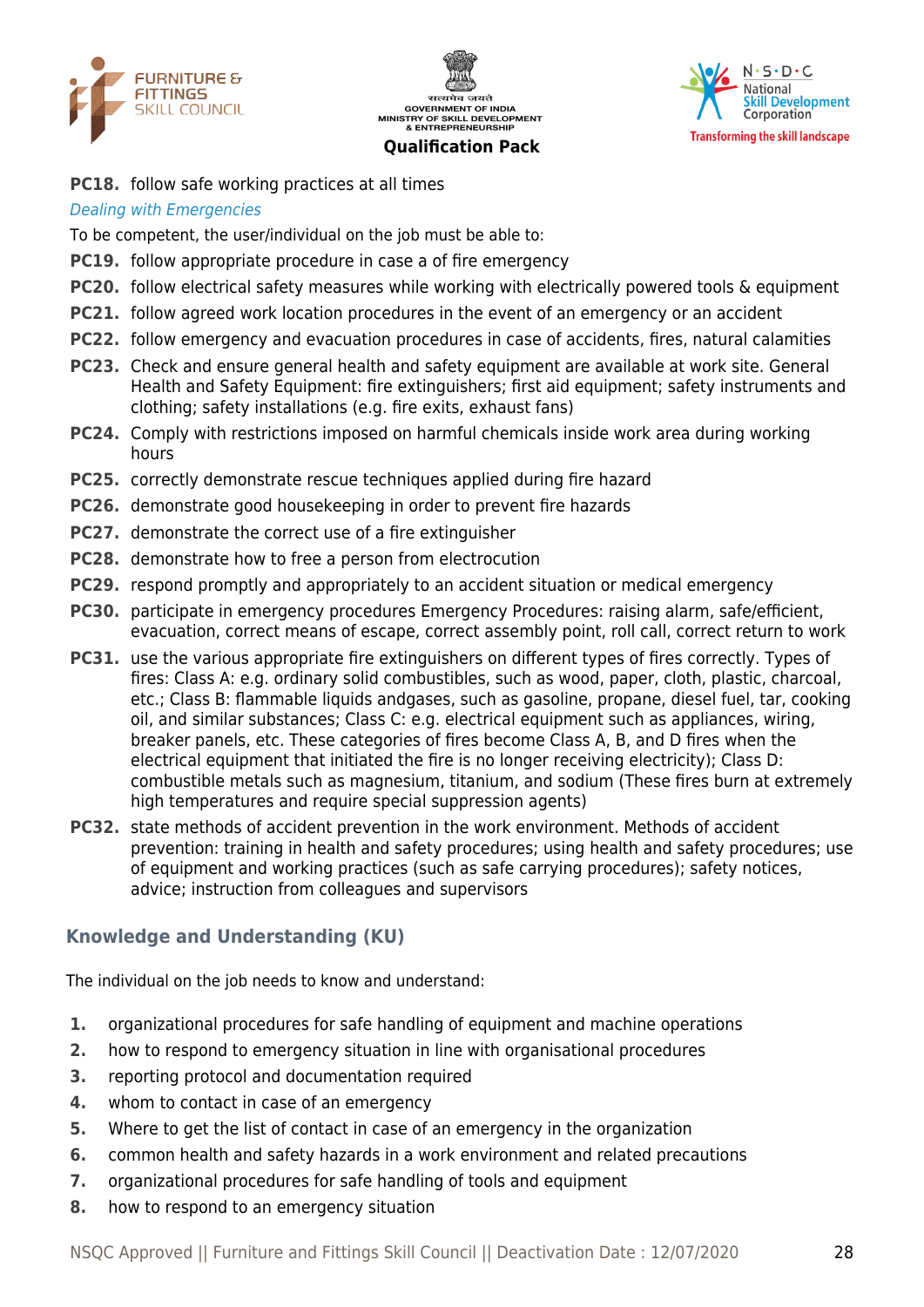





- **9.** potential risks and threats
- **10.** organizational reporting protocol
- **11.** health and safety practices at work place
- **12.** potential hazards and risks which may be present at furniture and fittings related workplace
- **13.** storage and handling of hazardous substances
- **14.** importance of good housekeeping
- **15.** procedure to be followed for safe disposal of waste
- **16.** safe working practices in a furniture and fittings related workplace
- **17.** how to deal with an accident which involve human life
- **18.** different types of personal protective equipment and their use
- **19.** how to follow safe working practices while at work
- **20.** different risks associated with the use of electrical equipment
- **21.** preventative and remedial actions to be taken in the case of exposure to toxic materials, Exposure: ingested, contact with skin, inhaledPreventative action: ventilation, masks, protective clothing/ equipment); Remedial action: immediate first aid, report to supervisorToxic materials: solvents, flux, lead
- **22.** importance of using protective clothing/equipment while working
- **23.** Various causes of fire
- **24.** techniques of using the different fire extinguishers
- **25.** different type of fire extinguishers and their use
- **26.** various types of safety signs and what they mean
- **27.** Appropriate basic first aid treatment relevant to the condition eg. shock, electrical shock, bleeding, breaks to bones, minor burns, resuscitation, poisoning, eye injuries, etc.
- **28.** importance of safe lifting practices and correct body postures
- **29.** list of names (and job titles if applicable), and the contact details of all the people responsible for health and safety in a workplace

### **Generic Skills (GS)**

User/individual on the job needs to know how to:

- **1.** write in Hindi or local language
- **2.** fill logs, forms and formats in local language or Hindi for recording quantity and quality of work figures, defects and other related information, etc. whenever needed
- **3.** document measurement appropriately whenever required
- **4.** read all organizational and equipment related health and safety manuals and documents
- **5.** read and comprehend safety related documents
- **6.** communicate effectively with team members, supervisors, managers etc
- **7.** seek clarification on any unclear instructions in locally understood language
- **8.** take decisions of once own roles and responsibilities
- **9.** decide on material requirement for related to once work
- **10.** decide on to accept or reject a work piece on the basis of quality parameter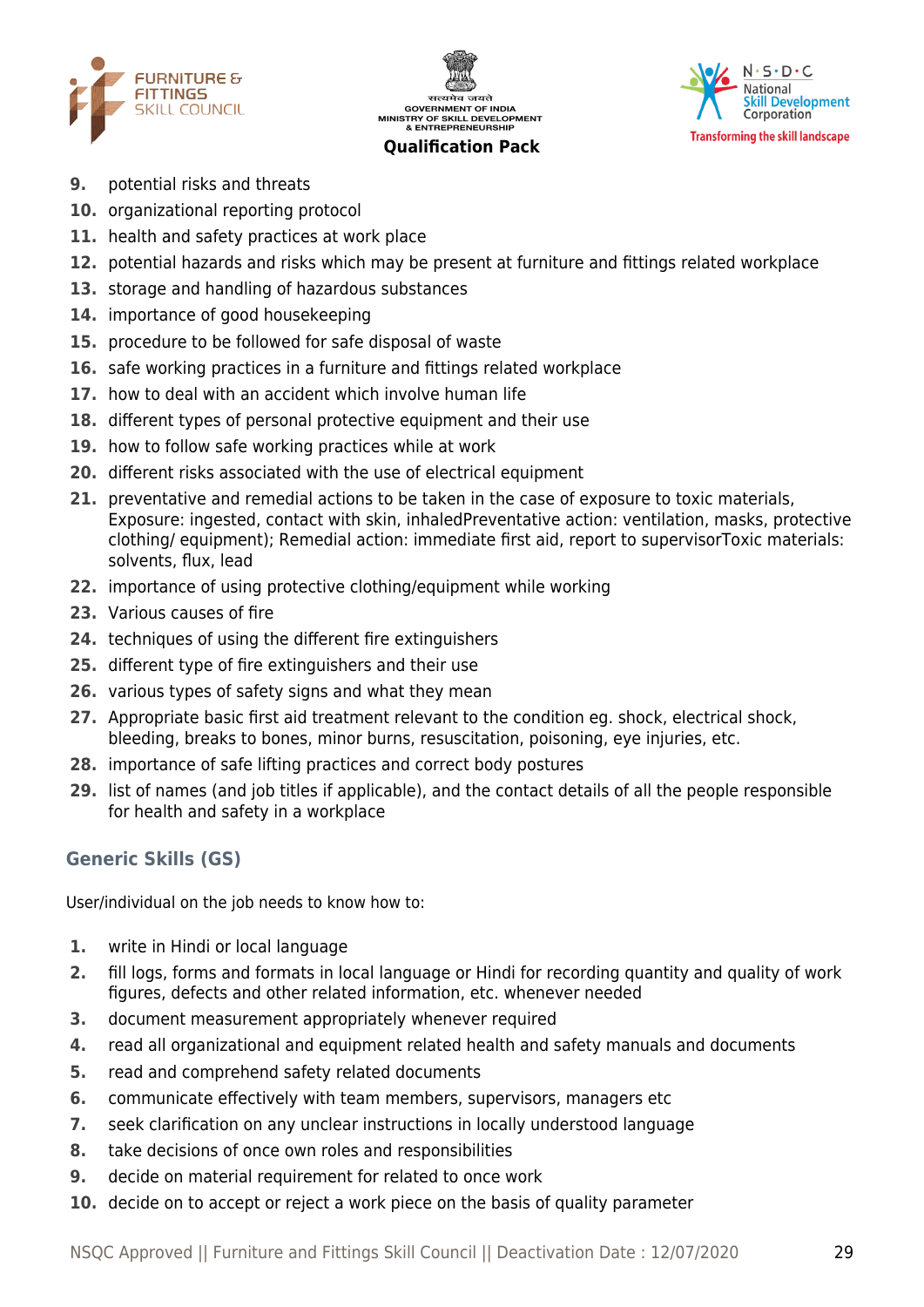





- **11.** plan and organize own work in a way that all activities are completed in time and as per specifications
- **12.** plan word as per job specification
- **13.** plan and organize cleaning and maintenance activities
- **14.** work and deliver output as per client requirement and satisfaction
- **15.** identify any defects in materials, tools and equipment and ways to resolve them
- **16.** determine timely correction of errors to minimize rejection of pieces or rework
- **17.** analyse the situation and take appropriate actions while dealing with team members
- **18.** analyse, evaluate and apply the information gathered from observation, experience, reasoning, or communication to act efficiently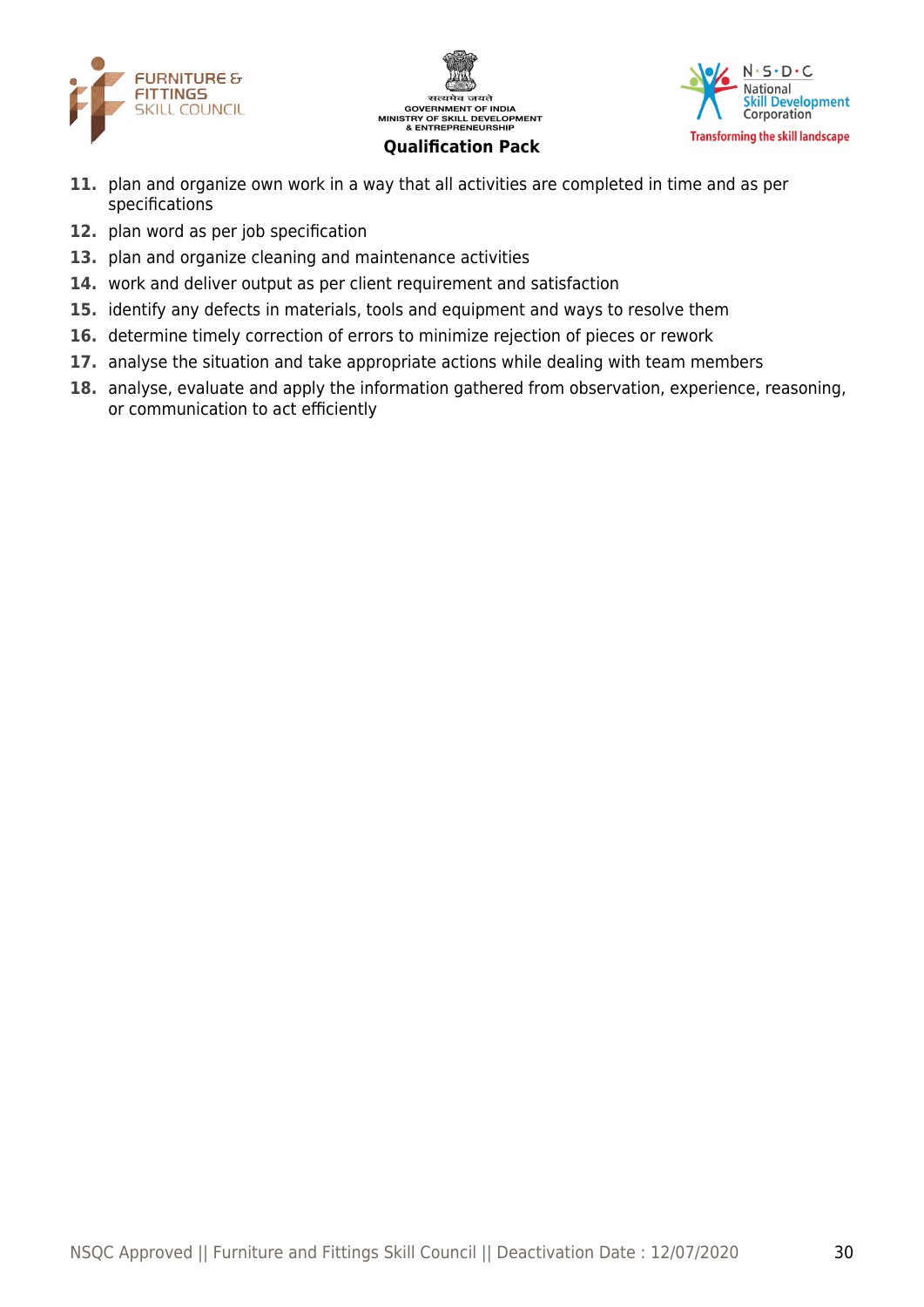





## **Assessment Criteria**

| <b>Assessment Criteria for Outcomes</b>                                                                                                                                                                                                                                                        | <b>Theory</b><br><b>Marks</b> | <b>Practical</b><br><b>Marks</b> | <b>Project</b><br><b>Marks</b> | <b>Viva</b><br><b>Marks</b> |
|------------------------------------------------------------------------------------------------------------------------------------------------------------------------------------------------------------------------------------------------------------------------------------------------|-------------------------------|----------------------------------|--------------------------------|-----------------------------|
| <b>Health and Safety</b>                                                                                                                                                                                                                                                                       | 17                            | 39                               |                                |                             |
| <b>PC1.</b> work safely at all times, complying with health<br>and safety legislation, regulations and other<br>relevant guidelines                                                                                                                                                            | $\overline{2}$                | $\mathbf 1$                      |                                |                             |
| PC2. ensure that health and safety instructions<br>applicable to the work place are being followed                                                                                                                                                                                             | $\mathbf{1}$                  | $\overline{2}$                   |                                |                             |
| PC3. check the worksite for any possible health and<br>safety hazards                                                                                                                                                                                                                          | 1                             | $\overline{2}$                   |                                |                             |
| PC4. Follow manufacturers instructions and job<br>specifications relating to safe use of materials<br>specifically chemicals and power equipment                                                                                                                                               | $\mathbf{1}$                  | $\overline{2}$                   |                                |                             |
| PC5. ensure safe handling and disposal of waste and<br>debris                                                                                                                                                                                                                                  |                               | 3                                |                                |                             |
| PC6. identify and report any hazards and potential<br>risks/ threats to supervisors or other authorized<br>personnelHazards: sharp edged tools, hazardous<br>surfaces, physical hazards, electrical hazards, health<br>hazards from chemicals and other such toxic<br>material etc.            | $\mathbf 1$                   | $\overline{2}$                   |                                |                             |
| PC7. undertake first aid activities in case of any<br>accident, if required and asked to do so                                                                                                                                                                                                 |                               | 3                                |                                |                             |
| PC8. select and use appropriate personal protective<br>equipment compatible to the work and compliant to<br>relevant occupational health and safety guidelines<br>Personal Protective Equipment: masks, safety<br>glasses, head protection, ear muffs, safety footwear,<br>gloves, aprons etc. |                               | 3                                |                                |                             |
| PC9. maintain correct body posture while standing<br>and working for long hours and carrying heavy<br>materials                                                                                                                                                                                |                               | 3                                |                                |                             |
| PC10. lift, carry or move heavy wooden furniture<br>and accessories from one place to another using<br>approved safe working practices                                                                                                                                                         | $\overline{2}$                | 2                                |                                |                             |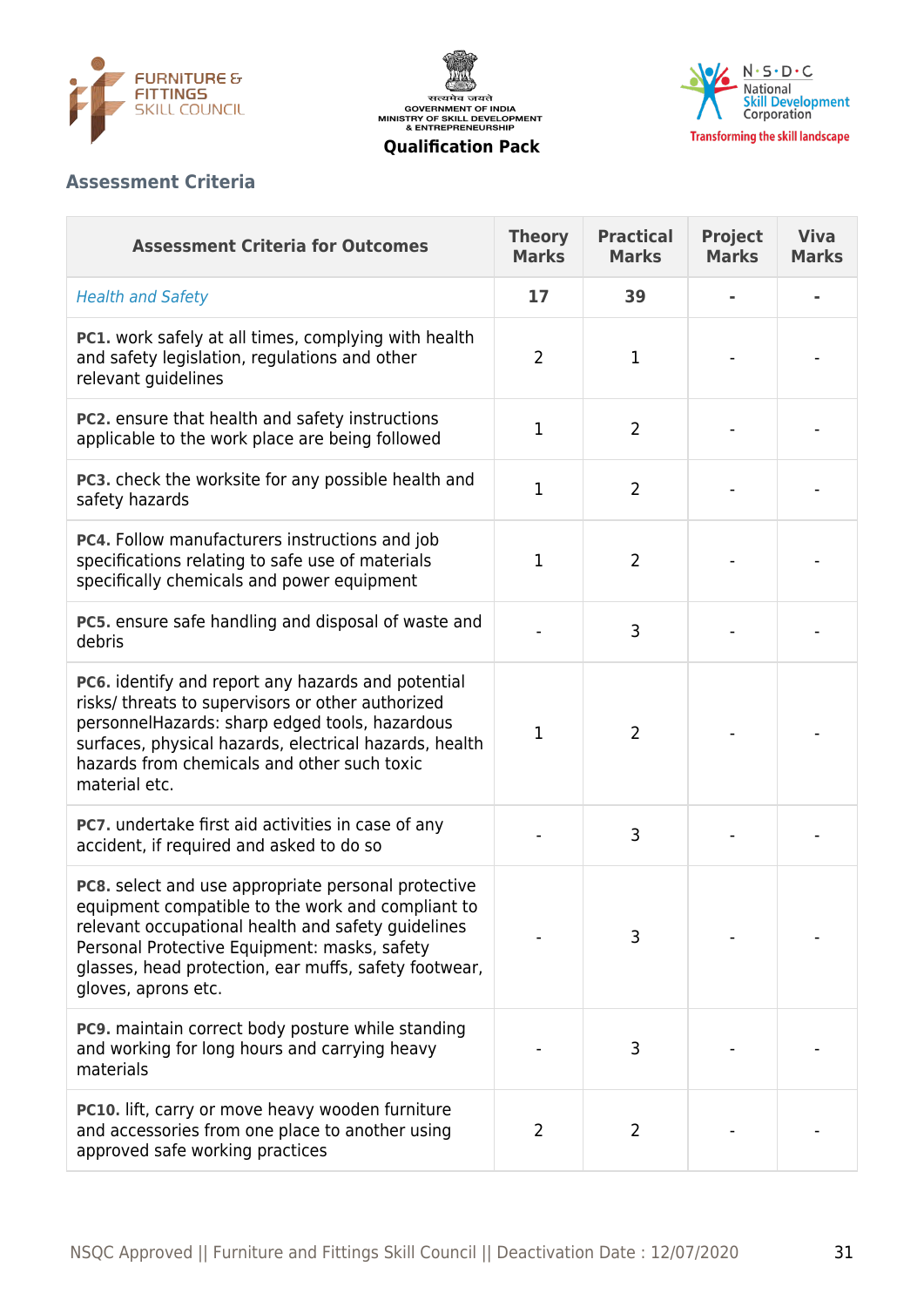





| <b>Assessment Criteria for Outcomes</b>                                                                                                                                                                                                                                       | <b>Theory</b><br><b>Marks</b> | <b>Practical</b><br><b>Marks</b> | <b>Project</b><br><b>Marks</b> | <b>Viva</b><br><b>Marks</b> |
|-------------------------------------------------------------------------------------------------------------------------------------------------------------------------------------------------------------------------------------------------------------------------------|-------------------------------|----------------------------------|--------------------------------|-----------------------------|
| <b>PC11.</b> handle all required tools, machines, materials<br>& equipment safely                                                                                                                                                                                             | $\overline{2}$                | $\overline{2}$                   |                                |                             |
| <b>PC12.</b> adhere to relevant occupational safety<br>policies while handling sharp tools to make and<br>install furniture and fittings                                                                                                                                      |                               | 3                                |                                |                             |
| <b>PC13.</b> take safety measures while handling glass,<br>heavy wood, materials, chemicals etc.                                                                                                                                                                              |                               | 3                                |                                |                             |
| PC14. apply good housekeeping practices at all<br>timesGood Housekeeping Practices: clean/tidy work<br>areas, removal/disposal of waste products, protect<br>surfaces                                                                                                         | $\overline{2}$                | 1                                |                                |                             |
| PC15. report accident/incident report to authorized<br>personal                                                                                                                                                                                                               | 1                             | $\overline{2}$                   |                                |                             |
| PC16. perform basic safety checks before operation<br>of all machines, tools and electrical equipment                                                                                                                                                                         | $\overline{2}$                | $\mathbf{1}$                     |                                |                             |
| PC17. follow recommended material handling<br>procedure to control damage and personal injury                                                                                                                                                                                 | 1                             | $\overline{2}$                   |                                |                             |
| <b>PC18.</b> follow safe working practices at all times                                                                                                                                                                                                                       | $\mathbf 1$                   | $\overline{2}$                   |                                |                             |
| <b>Dealing with Emergencies</b>                                                                                                                                                                                                                                               | 13                            | 31                               |                                |                             |
| PC19. follow appropriate procedure in case a of fire<br>emergency                                                                                                                                                                                                             | 1                             | $\overline{2}$                   |                                |                             |
| <b>PC20.</b> follow electrical safety measures while<br>working with electrically powered tools & equipment                                                                                                                                                                   | 2                             | 2                                |                                |                             |
| <b>PC21.</b> follow agreed work location procedures in the<br>event of an emergency or an accident                                                                                                                                                                            | $\mathbf 1$                   | $\overline{2}$                   |                                |                             |
| <b>PC22.</b> follow emergency and evacuation procedures<br>in case of accidents, fires, natural calamities                                                                                                                                                                    | $\mathbf 1$                   | $\overline{2}$                   |                                |                             |
| <b>PC23.</b> Check and ensure general health and safety<br>equipment are available at work site. General Health<br>and Safety Equipment: fire extinguishers; first aid<br>equipment; safety instruments and clothing; safety<br>installations (e.g. fire exits, exhaust fans) | $\mathbf 1$                   | 3                                |                                |                             |
| PC24. Comply with restrictions imposed on harmful<br>chemicals inside work area during working hours                                                                                                                                                                          |                               | 3                                |                                |                             |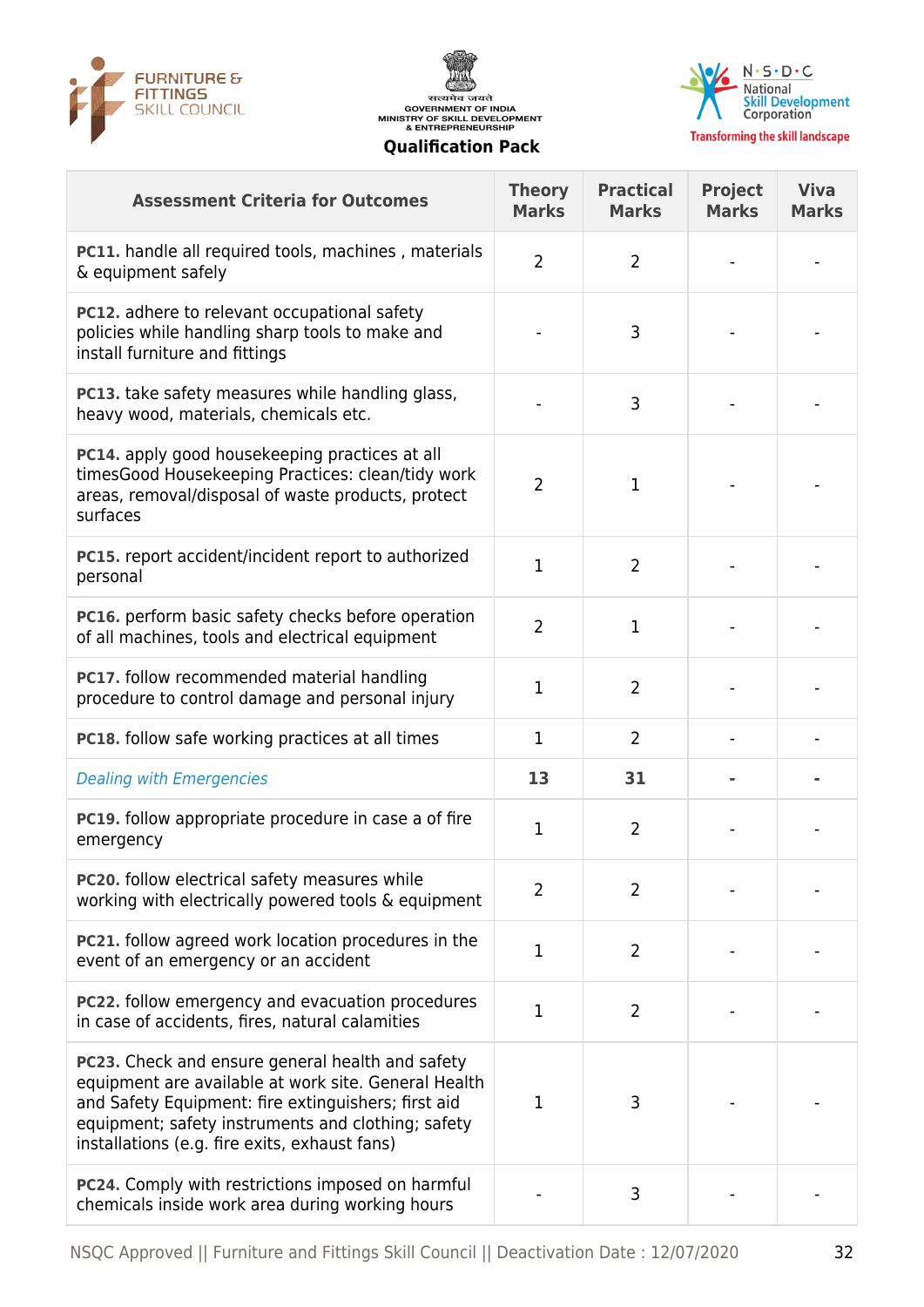





| <b>Assessment Criteria for Outcomes</b>                                                                                                                                                                                                                                                                                                                                                                                                                                                                                                                                                                                                                                                                                                                                           | <b>Theory</b><br><b>Marks</b> | <b>Practical</b><br><b>Marks</b> | <b>Project</b><br><b>Marks</b> | <b>Viva</b><br><b>Marks</b> |
|-----------------------------------------------------------------------------------------------------------------------------------------------------------------------------------------------------------------------------------------------------------------------------------------------------------------------------------------------------------------------------------------------------------------------------------------------------------------------------------------------------------------------------------------------------------------------------------------------------------------------------------------------------------------------------------------------------------------------------------------------------------------------------------|-------------------------------|----------------------------------|--------------------------------|-----------------------------|
| <b>PC25.</b> correctly demonstrate rescue techniques<br>applied during fire hazard                                                                                                                                                                                                                                                                                                                                                                                                                                                                                                                                                                                                                                                                                                |                               | 3                                |                                |                             |
| PC26. demonstrate good housekeeping in order to<br>prevent fire hazards                                                                                                                                                                                                                                                                                                                                                                                                                                                                                                                                                                                                                                                                                                           |                               | 3                                |                                |                             |
| PC27. demonstrate the correct use of a fire<br>extinguisher                                                                                                                                                                                                                                                                                                                                                                                                                                                                                                                                                                                                                                                                                                                       | $\overline{2}$                | 1                                |                                |                             |
| PC28. demonstrate how to free a person from<br>electrocution                                                                                                                                                                                                                                                                                                                                                                                                                                                                                                                                                                                                                                                                                                                      | $\mathbf{1}$                  | $\overline{2}$                   |                                |                             |
| <b>PC29.</b> respond promptly and appropriately to an<br>accident situation or medical emergency                                                                                                                                                                                                                                                                                                                                                                                                                                                                                                                                                                                                                                                                                  |                               | 3                                |                                |                             |
| PC30. participate in emergency procedures<br>Emergency Procedures: raising alarm, safe/efficient,<br>evacuation, correct means of escape, correct<br>assembly point, roll call, correct return to work                                                                                                                                                                                                                                                                                                                                                                                                                                                                                                                                                                            |                               | 3                                |                                |                             |
| PC31. use the various appropriate fire extinguishers<br>on different types of fires correctly. Types of fires:<br>Class A: e.g. ordinary solid combustibles, such as<br>wood, paper, cloth, plastic, charcoal, etc.; Class B:<br>flammable liquids andgases, such as gasoline,<br>propane, diesel fuel, tar, cooking oil, and similar<br>substances; Class C: e.g. electrical equipment such<br>as appliances, wiring, breaker panels, etc. These<br>categories of fires become Class A, B, and D fires<br>when the electrical equipment that initiated the fire<br>is no longer receiving electricity); Class D:<br>combustible metals such as magnesium, titanium,<br>and sodium (These fires burn at extremely high<br>temperatures and require special suppression<br>agents) | 1                             | $\overline{2}$                   |                                |                             |
| <b>PC32.</b> state methods of accident prevention in the<br>work environment. Methods of accident prevention:<br>training in health and safety procedures; using<br>health and safety procedures; use of equipment and<br>working practices (such as safe carrying<br>procedures); safety notices, advice; instruction from<br>colleagues and supervisors                                                                                                                                                                                                                                                                                                                                                                                                                         | 3                             |                                  |                                |                             |
| <b>NOS Total</b>                                                                                                                                                                                                                                                                                                                                                                                                                                                                                                                                                                                                                                                                                                                                                                  | 30                            | 70                               |                                |                             |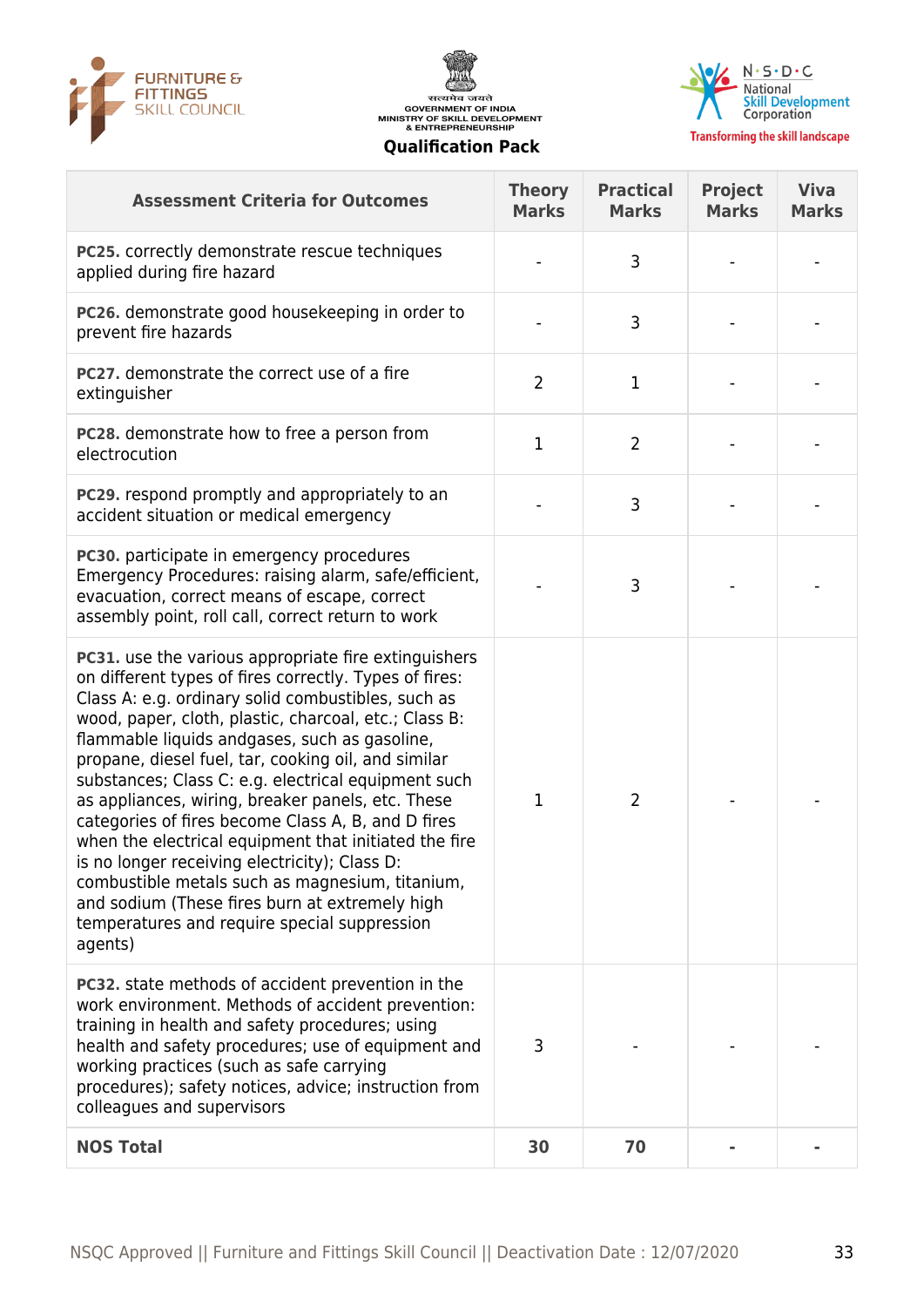





#### **National Occupational Standards (NOS) Parameters**

| <b>NOS Code</b>            | <b>FFS/N8601</b>                      |
|----------------------------|---------------------------------------|
| <b>NOS Name</b>            | Ensure health and safety at workplace |
| <b>Sector</b>              | Furniture & Fittings                  |
| <b>Sub-Sector</b>          | Generic                               |
| <b>Occupation</b>          | Generic                               |
| <b>NSQF Level</b>          | 3                                     |
| <b>Credits</b>             | <b>NA</b>                             |
| <b>Version</b>             | 1.0                                   |
| <b>Last Reviewed Date</b>  | 17/10/2019                            |
| <b>Next Review Date</b>    | 17/10/2023                            |
| <b>NSQC Clearance Date</b> | 22/08/2019                            |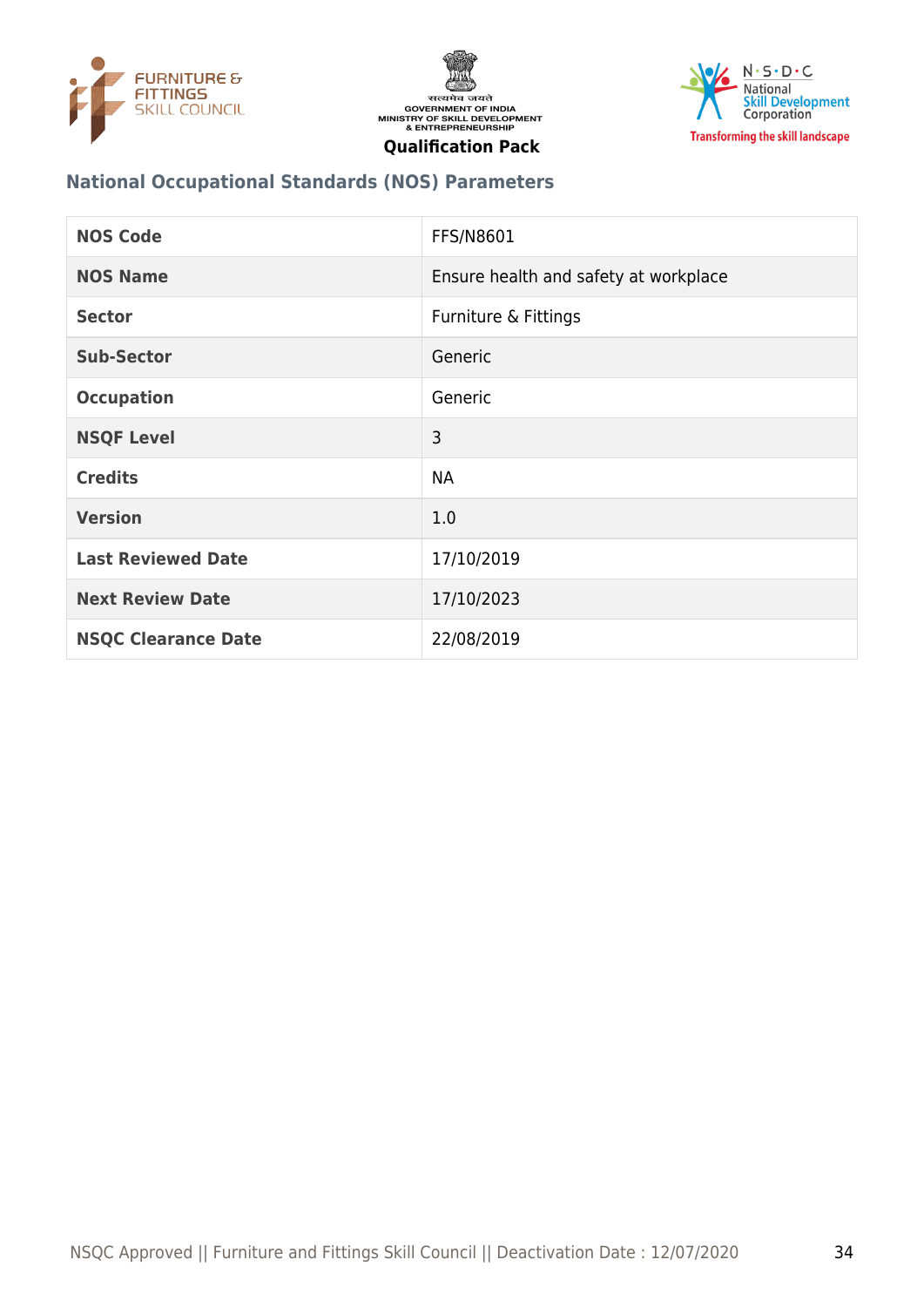





## <span id="page-34-0"></span>**FFS/N8801: Work effectively with others**

#### **Description**

This OS unit is about communicating and coordinating with team members including subordinates and superiors.

#### **Scope**

This unit/task covers the following:

- Interaction with seniors
- Work effectively

#### **Elements and Performance Criteria**

#### Interaction with Seniors

To be competent, the user/individual on the job must be able to:

- **PC1.** seek assistance from supervisor or any such appropriate authority as and when required
- **PC2.** ask questions and seek clarifications on work tasks whenever requiredndling procedures
- **PC3.** seek and obtain clarifications on policies and procedures, from the supervisor or other authorized personnel
- **PC4.** identify and report any possible deviations to appropriate authority
- **PC5.** address the problems effectively and report if required to immediate supervisor appropriately
- **PC6.** Receive instructions clearly from superiors and respond effectively on the same
- **PC7.** follow escalation matrix in case of any grievance
- **PC8.** accurately receive information and instructions from the supervisor related to one's work

#### Work effectively

To be competent, the user/individual on the job must be able to:

- **PC9.** coordinate and cooperate with colleagues to achieve work objectives
- **PC10.** display courteous behaviour at all times
- **PC11.** respond politely to customer queries and other team members
- **PC12.** follow work place dress code
- **PC13.** keep work area in a tidy and organized state
- **PC14.** adhere to time lines and quality standards
- **PC15.** follow organizational policies and procedures
- **PC16.** share information with team wherever and whenever required to enhance quality and productivity at work place
- **PC17.** work together with co-workers in a synchronized manner
- **PC18.** communicate with others clearly, at a pace and in a manner that helps them to understand
- **PC19.** show respect to other and their work
- **PC20.** display active listening skills while interacting with others at work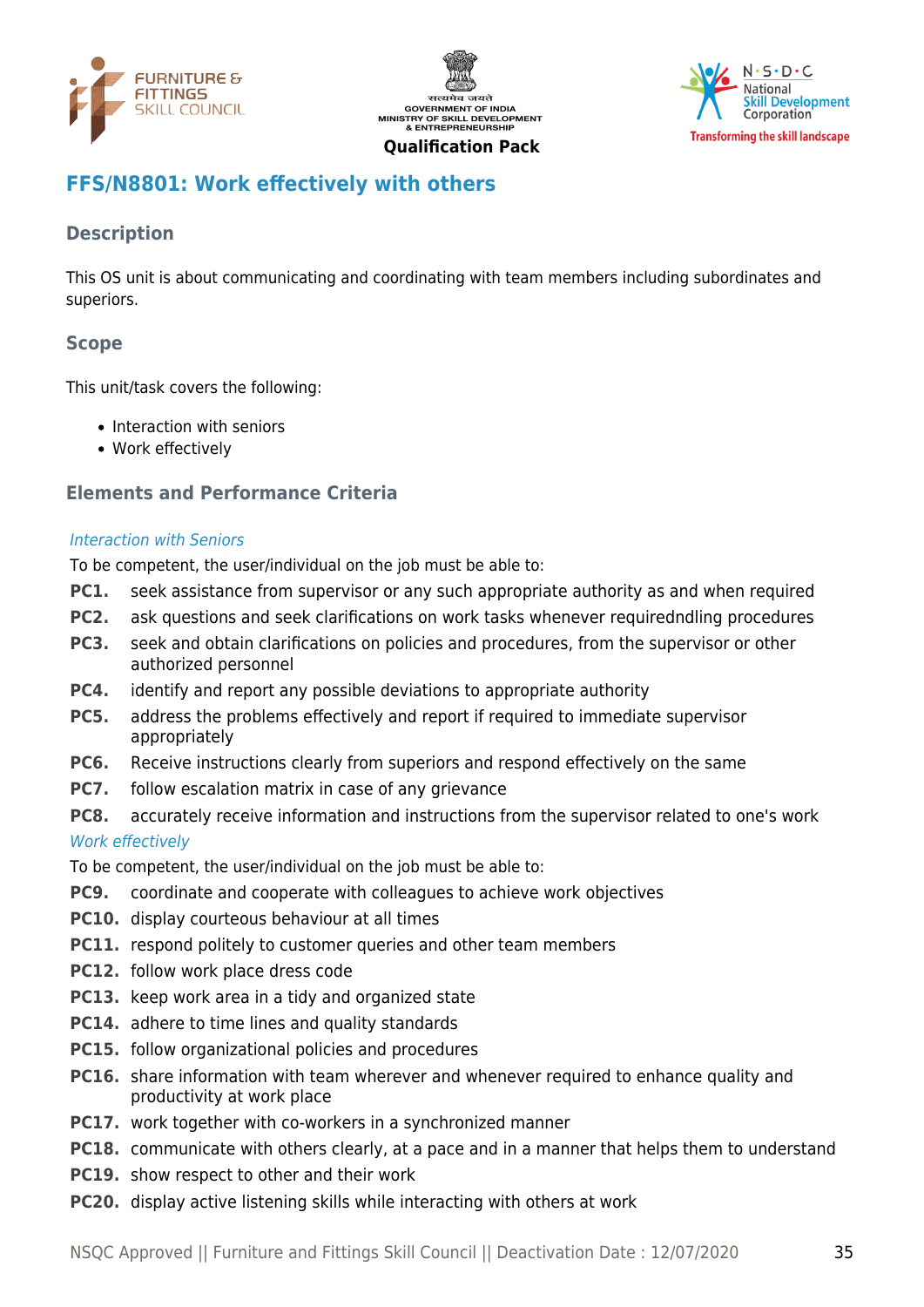





**PC21.** Demonstrate responsible and disciplined behaviors at the workplace disciplined behaviors: e.g. punctuality; completing tasks as per given time and standards; not gossiping and idling time; eliminating waste, honesty, etc.

#### **Knowledge and Understanding (KU)**

The individual on the job needs to know and understand:

- **1.** legislation, standards, policies, and procedures followed in the company relevant to own employment and performance conditions
- **2.** reporting structure, inter-dependent functions, lines and procedures in the work area
- **3.** relevant people and their responsibilities within the work area
- **4.** escalation matrix and procedures for reporting work and employment relate issue clarifications and support
- **5.** importance of working effectively with others to achieve organizations goals
- **6.** importance of effective communication and establishing good working relationships with other
- **7.** responsibilities and objectives of the role
- **8.** own roles and responsibilities
- **9.** principle of furniture and fittings manufacturing and installation
- **10.** importance of having correct understanding of work task and objective
- **11.** how to keep work area clean and tidy and its importance
- **12.** applicable quality standards for assigned work task and objective
- **13.** Reporting procedure in case of deviations
- **14.** importance and need of supporting co-workers facing problems for smooth functioning of work
- **15.** different type of people that one is required to communicate and coordinate within the organization
- **16.** various components of communication cycle
- **17.** importance of active listening
- **18.** importance of discipline and ethics for professional success
- **19.** what constitutes disciplined behavior for a working professional
- **20.** expressing and addressing grievances appropriately and effectively
- **21.** importance and ways of managing interpersonal conflict effectively

#### **Generic Skills (GS)**

User/individual on the job needs to know how to:

- **1.** write in Hindi or local language
- **2.** fill formats, logs and forms related to work in local language or Hindi/English
- **3.** document measurement appropriately whenever required
- **4.** read instructions from supervisor provided in local language or Hindi
- **5.** read and understand manufacturers instructions and job specifications
- **6.** interpret pictorial representations and written signs or instructions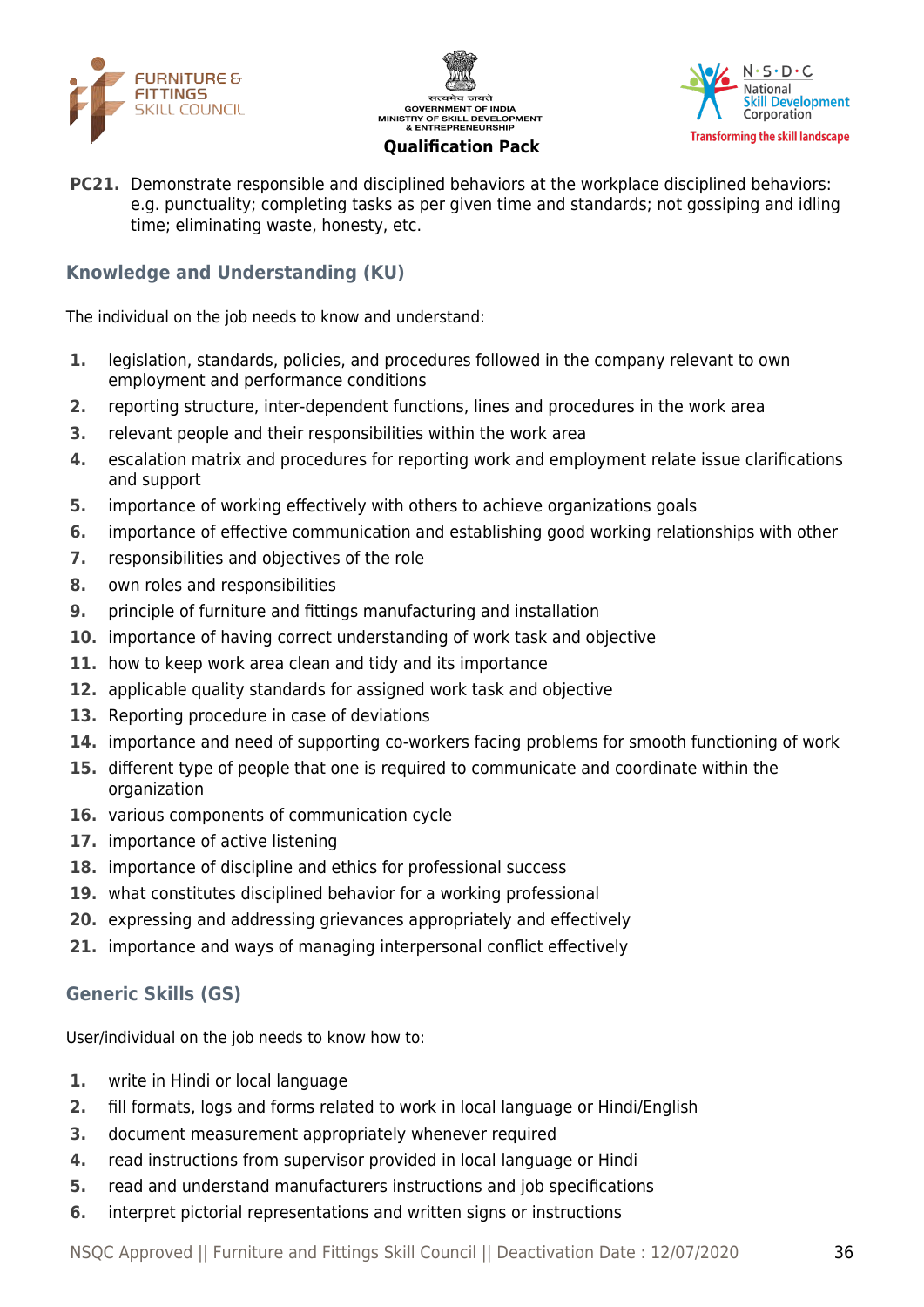





- **7.** read and interpret numbers written in Hindi or local language
- **8.** understand safety symbols and basic warning signs wherever needed
- **9.** communicate effectively with team members, supervisors, managers etc.
- **10.** seek clarification on any unclear instructions in locally understood language
- **11.** take decisions of once own roles and responsibilities
- **12.** decide on material requirement for related to once work
- **13.** decide on to accept or reject a work piece on the basis of quality parameter
- **14.** Plan and organize own work in a way that all activities are completed in time and as per specifications
- **15.** plan word as per job specification
- **16.** plan and organize cleaning and maintenance activities
- **17.** work and deliver output as per client requirement and satisfaction
- **18.** identify any defects in materials, tools and equipment and ways to resolve them
- **19.** determine timely correction of errors to minimize rejection of pieces or rework
- **20.** analyse the situation and take appropriate actions while dealing with team members
- **21.** analyse, evaluate and apply the information gathered from observation, experience, reasoning, or communication to act efficiently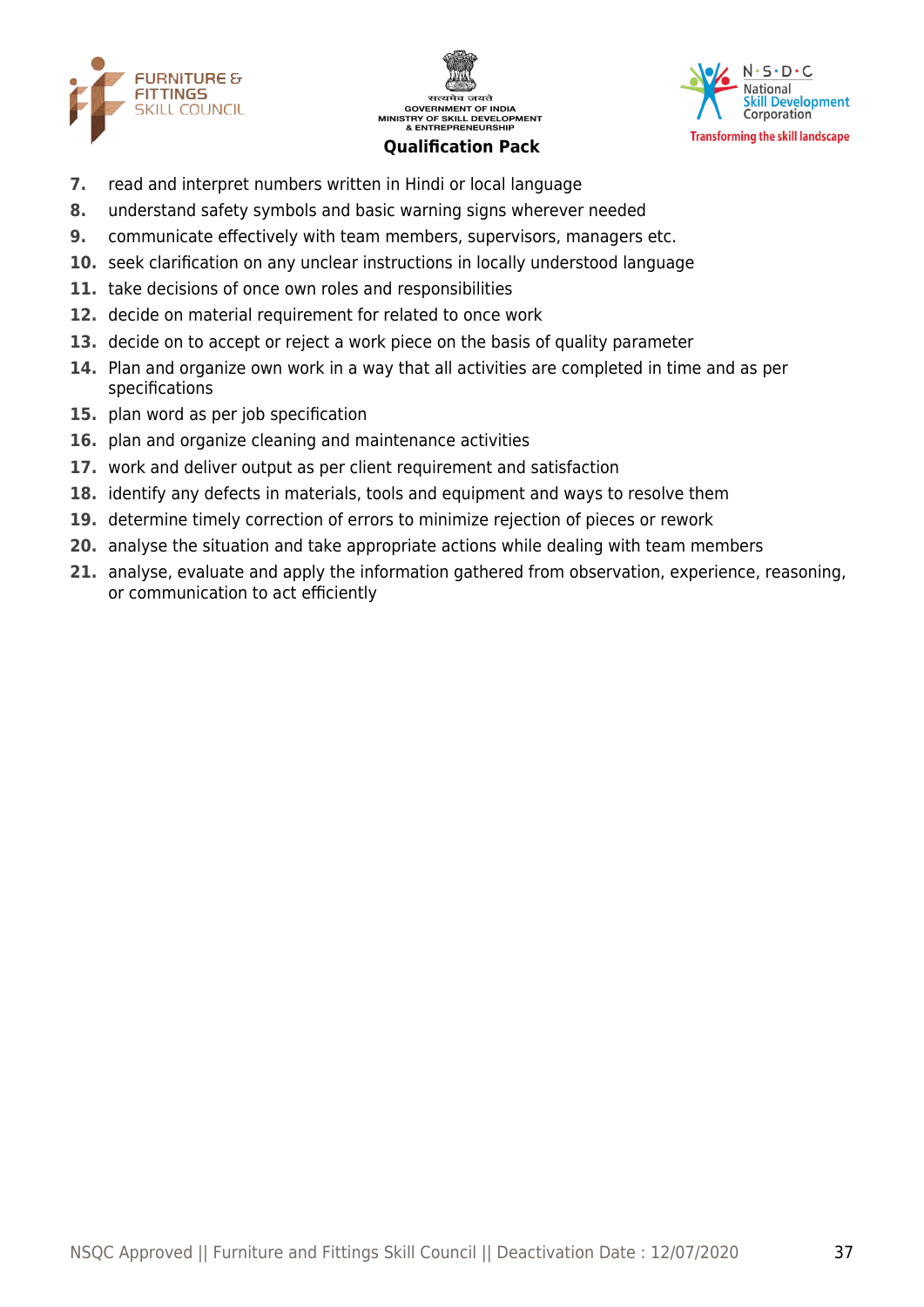

सत्यमेव जयते<br>GOVERNMENT OF INDIA<br>MINISTRY OF SKILL DEVELOPMENT<br>& ENTREPRENEURSHIP



**Qualification Pack**

#### **Assessment Criteria**

| <b>Assessment Criteria for Outcomes</b>                                                                                 | <b>Theory</b><br><b>Marks</b> | <b>Practical</b><br><b>Marks</b> | <b>Project</b><br><b>Marks</b> | <b>Viva</b><br><b>Marks</b> |
|-------------------------------------------------------------------------------------------------------------------------|-------------------------------|----------------------------------|--------------------------------|-----------------------------|
| <b>Interaction with Seniors</b>                                                                                         | 18                            | 15                               |                                |                             |
| PC1. seek assistance from supervisor or any<br>such appropriate authority as and when required                          | 1                             | $\overline{2}$                   |                                |                             |
| PC2. ask questions and seek clarifications on<br>work tasks whenever requiredndling procedures                          | 1                             | $\overline{2}$                   |                                |                             |
| PC3. seek and obtain clarifications on policies<br>and procedures, from the supervisor or other<br>authorized personnel | 5                             |                                  |                                |                             |
| PC4. identify and report any possible deviations<br>to appropriate authority                                            | 1                             | $\overline{2}$                   |                                |                             |
| PC5. address the problems effectively and report<br>if required to immediate supervisor appropriately                   | $\overline{2}$                | 3                                |                                |                             |
| PC6. Receive instructions clearly from superiors<br>and respond effectively on the same                                 | 1                             | $\overline{2}$                   |                                |                             |
| PC7. follow escalation matrix in case of any<br>grievance                                                               | $\overline{4}$                | $\overline{2}$                   |                                |                             |
| PC8. accurately receive information and<br>instructions from the supervisor related to one's<br>work                    | 3                             | $\overline{2}$                   |                                |                             |
| Work effectively                                                                                                        | 12                            | 55                               |                                |                             |
| PC9. coordinate and cooperate with colleagues<br>to achieve work objectives                                             |                               | 5                                |                                |                             |
| PC10. display courteous behaviour at all times                                                                          |                               | 5                                |                                |                             |
| PC11. respond politely to customer queries and<br>other team members                                                    | 1                             | 4                                |                                |                             |
| PC12. follow work place dress code                                                                                      |                               | 5                                |                                |                             |
| PC13. keep work area in a tidy and organized<br>state                                                                   |                               | 5                                |                                |                             |
| PC14. adhere to time lines and quality standards                                                                        | $\overline{2}$                | 3                                |                                |                             |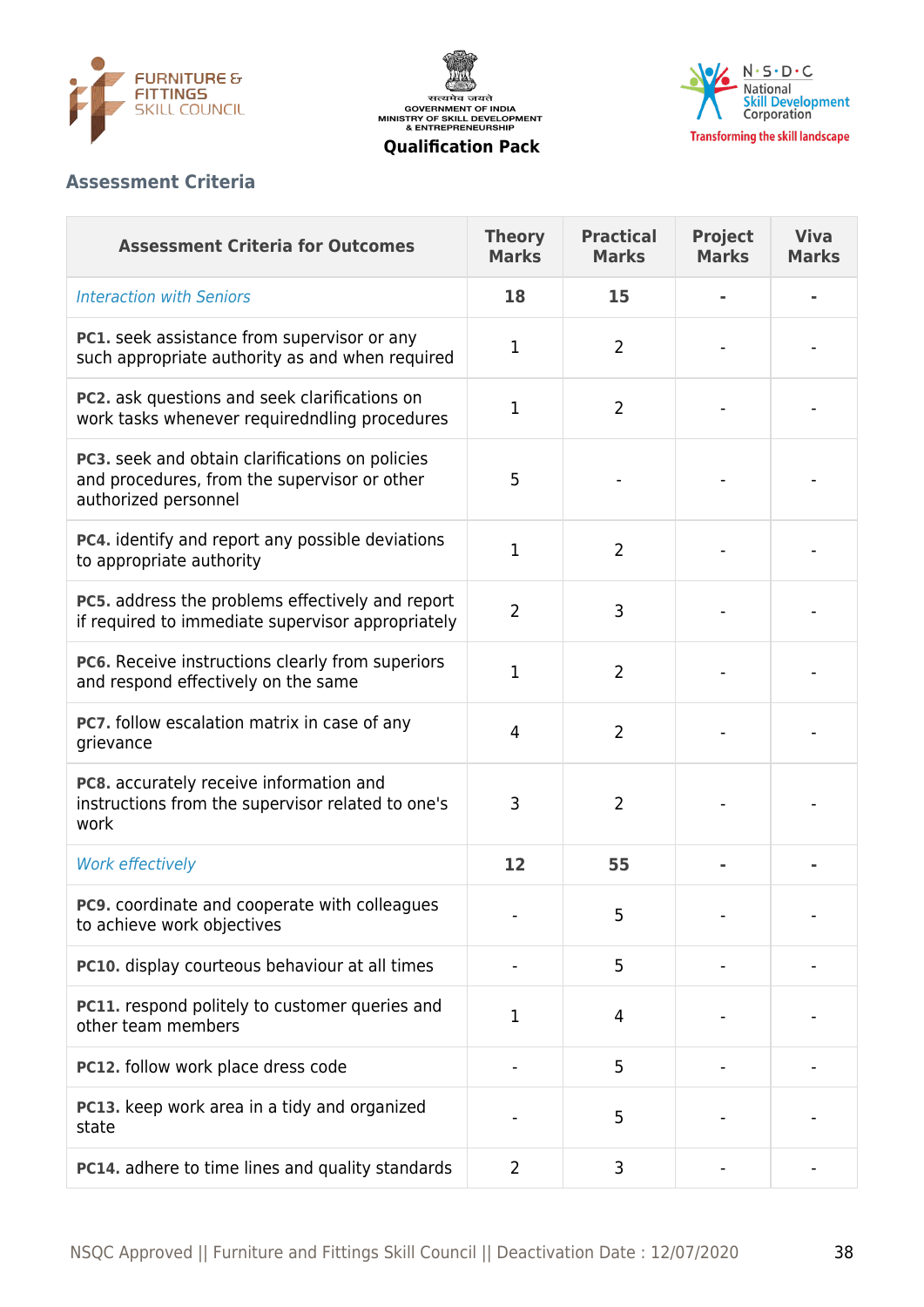





**Transforming the skill landscape** 

| <b>Assessment Criteria for Outcomes</b>                                                                                                                                                                                                         | <b>Theory</b><br><b>Marks</b> | <b>Practical</b><br><b>Marks</b> | <b>Project</b><br><b>Marks</b> | <b>Viva</b><br><b>Marks</b> |
|-------------------------------------------------------------------------------------------------------------------------------------------------------------------------------------------------------------------------------------------------|-------------------------------|----------------------------------|--------------------------------|-----------------------------|
| PC15. follow organizational policies and<br>procedures                                                                                                                                                                                          | 4                             |                                  |                                |                             |
| <b>PC16.</b> share information with team wherever and<br>whenever required to enhance quality and<br>productivity at work place                                                                                                                 | $\overline{2}$                | 3                                |                                |                             |
| PC17. work together with co-workers in a<br>synchronized manner                                                                                                                                                                                 |                               | 6                                |                                |                             |
| PC18. communicate with others clearly, at a<br>pace and in a manner that helps them to<br>understand                                                                                                                                            | 3                             | 3                                |                                |                             |
| PC19. show respect to other and their work                                                                                                                                                                                                      |                               | 5                                |                                |                             |
| PC20. display active listening skills while<br>interacting with others at work                                                                                                                                                                  |                               | 5                                |                                |                             |
| PC21. Demonstrate responsible and disciplined<br>behaviors at the workplace disciplined<br>behaviors: e.g. punctuality; completing tasks as<br>per given time and standards; not gossiping and<br>idling time; eliminating waste, honesty, etc. |                               | 6                                |                                |                             |
| <b>NOS Total</b>                                                                                                                                                                                                                                | 30                            | 70                               |                                |                             |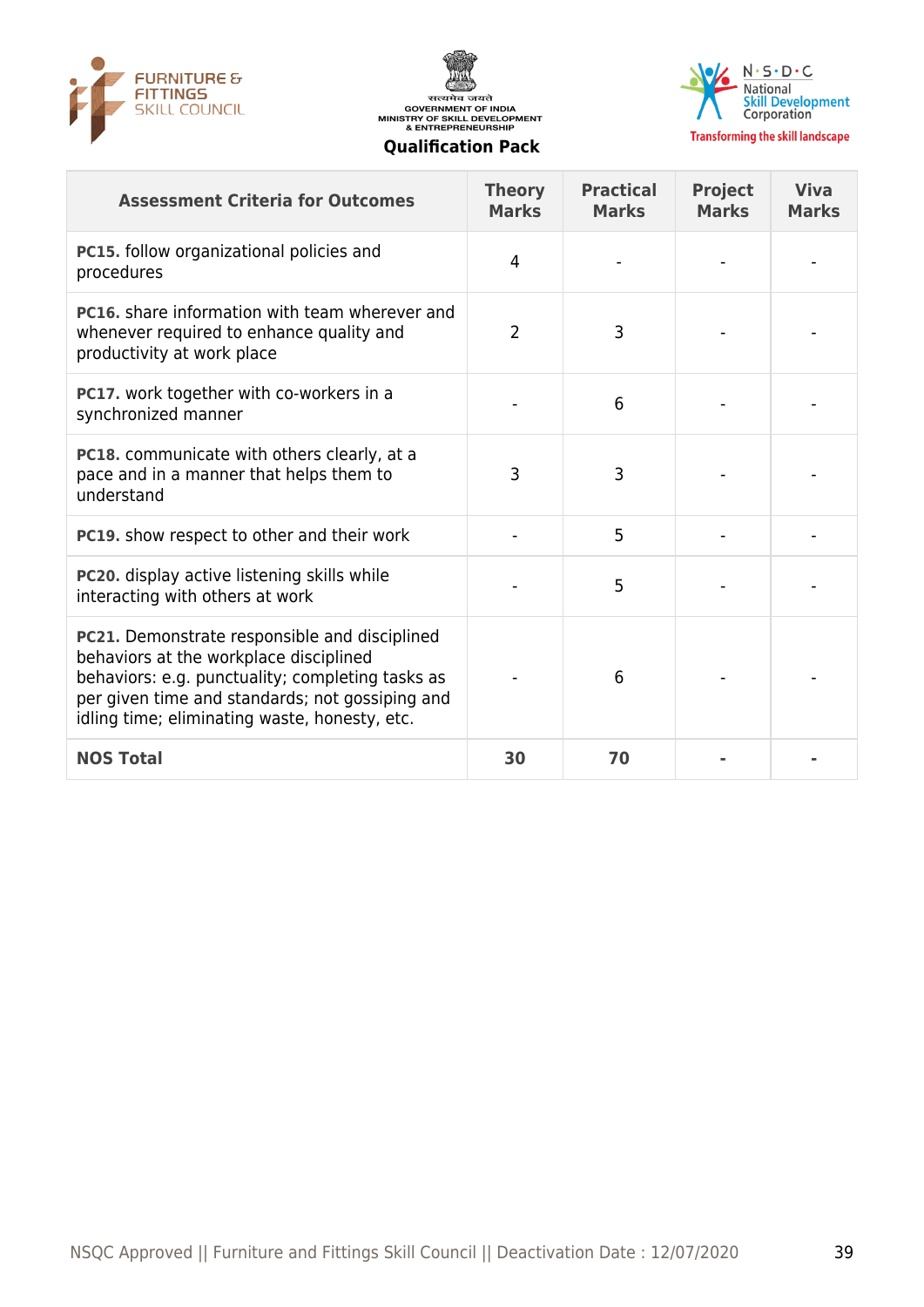





#### **National Occupational Standards (NOS) Parameters**

| <b>NOS Code</b>            | <b>FFS/N8801</b>             |
|----------------------------|------------------------------|
| <b>NOS Name</b>            | Work effectively with others |
| <b>Sector</b>              | Furniture & Fittings         |
| <b>Sub-Sector</b>          | Generic                      |
| <b>Occupation</b>          | Generic                      |
| <b>NSQF Level</b>          | 3                            |
| <b>Credits</b>             | <b>NA</b>                    |
| <b>Version</b>             | 1.0                          |
| <b>Last Reviewed Date</b>  | 17/10/2019                   |
| <b>Next Review Date</b>    | 17/10/2023                   |
| <b>NSQC Clearance Date</b> | 22/08/2019                   |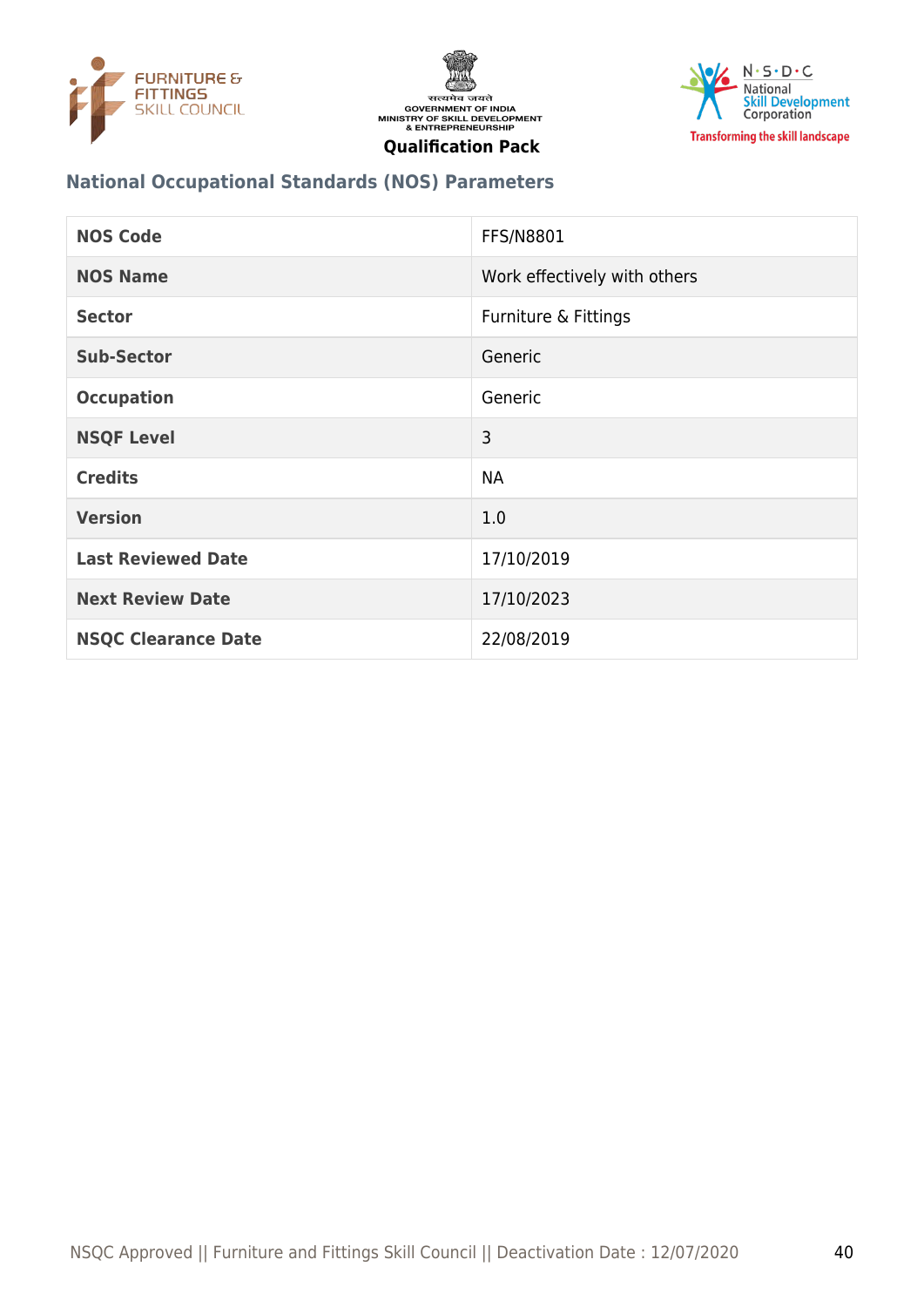





#### <span id="page-40-0"></span>Assessment Guidelines and Assessment Weightage

#### **Assessment Guidelines**

1. Criteria for assessment for each Qualification Pack will be created by the Sector Skill Council. Each Element/ Performance Criteria (PC) will be assigned marks proportional to its importance in NOS. SSC will also lay down proportion of marks for Theory and Skills Practical for each Element/ PC.

2. The assessment for the theory part will be based on knowledge bank of questions created by the SSC.

3. Assessment will be conducted for all compulsory NOS, and where applicable, on the selected elective/option NOS/set of NOS.

4. Individual assessment agencies will create unique question papers for theory part for each candidate at each examination/training center (as per assessment criteria below).

5. Individual assessment agencies will create unique evaluations for skill practical for every student at each examination/ training center based on these criteria.

6. To pass the Qualification Pack assessment, every trainee should score the Recommended Pass % aggregate for the QP.

7. In case of unsuccessful completion, the trainee may seek reassessment on the Qualification Pack.

**Recommended Pass % : 70**

#### <span id="page-40-1"></span>**Assessment Weightage**

#### Compulsory NOS

| <b>National Occupational</b><br><b>Standards</b>     | <b>Theory</b><br><b>Marks</b> | <b>Practical</b><br><b>Marks</b> | <b>Project</b><br><b>Marks</b> | <b>Viva</b><br><b>Marks</b> | <b>Total</b><br><b>Marks</b> | Weightage |
|------------------------------------------------------|-------------------------------|----------------------------------|--------------------------------|-----------------------------|------------------------------|-----------|
| FFS/N0117. Testing of<br>Natural/ Engineered Wood    | 40                            | 60                               |                                |                             | 100                          | 30        |
| FFS/N0118. Testing of<br>Finished wood product       | 40                            | 60                               |                                |                             | 100                          | 30        |
| FFS/N8501. Maintain work<br>area, tools and machines | 50                            | 50                               | $\overline{\phantom{a}}$       |                             | 100                          | 15        |
| FFS/N8601.Ensure health<br>and safety at workplace   | 30                            | 70                               |                                |                             | 100                          | 15        |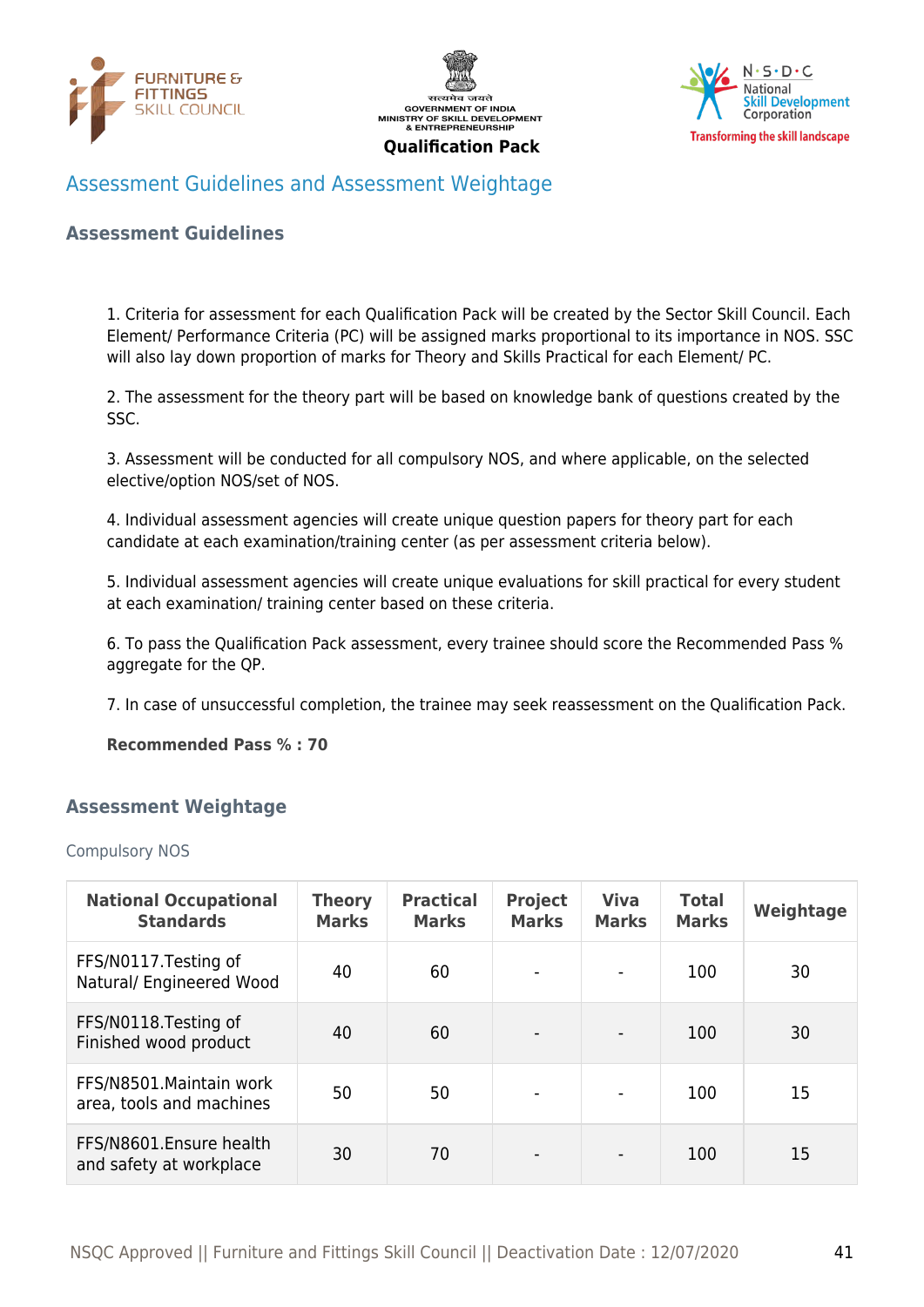





| <b>National Occupational</b><br><b>Standards</b> | <b>Theory</b><br><b>Marks</b> | <b>Practical</b><br><b>Marks</b> | <b>Project</b><br><b>Marks</b> | <b>Viva</b><br><b>Marks</b> | <b>Total</b><br><b>Marks</b> | Weightage |
|--------------------------------------------------|-------------------------------|----------------------------------|--------------------------------|-----------------------------|------------------------------|-----------|
| FFS/N8801.Work<br>effectively with others        | 30                            | 70                               | $\blacksquare$                 | $\blacksquare$              | 100                          | 10        |
| <b>Total</b>                                     | <b>190</b>                    | 310                              | $\blacksquare$                 | $\blacksquare$              | 500                          | 100       |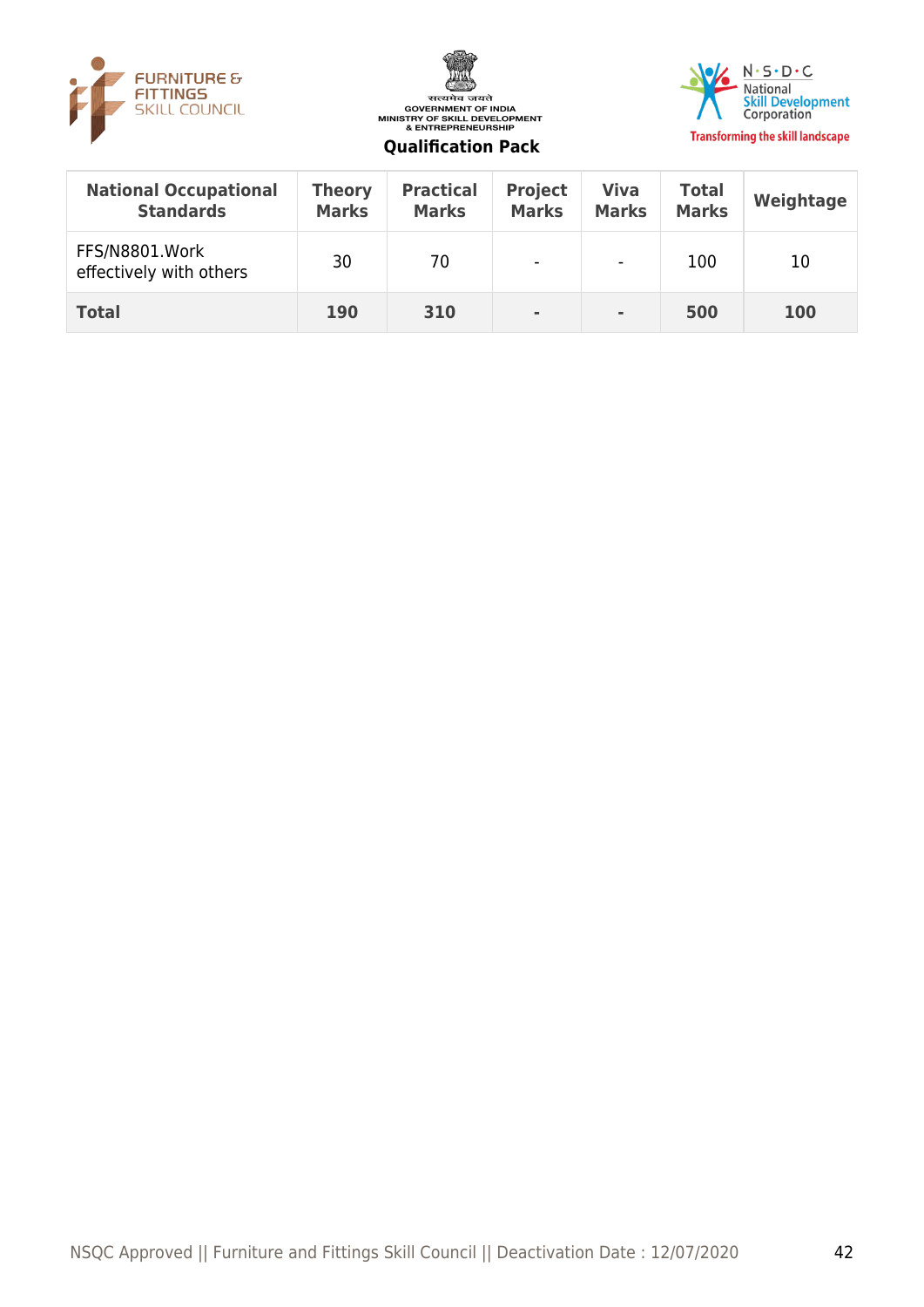



# $N \cdot S \cdot D \cdot C$ National<br>Skill Development<br>Corporation **Transforming the skill landscape**

#### <span id="page-42-0"></span>**Acronyms**

| <b>NOS</b>  | National Occupational Standard(s)               |
|-------------|-------------------------------------------------|
| <b>NSQF</b> | National Skills Qualifications Framework        |
| <b>QP</b>   | <b>Qualifications Pack</b>                      |
| <b>TVET</b> | Technical and Vocational Education and Training |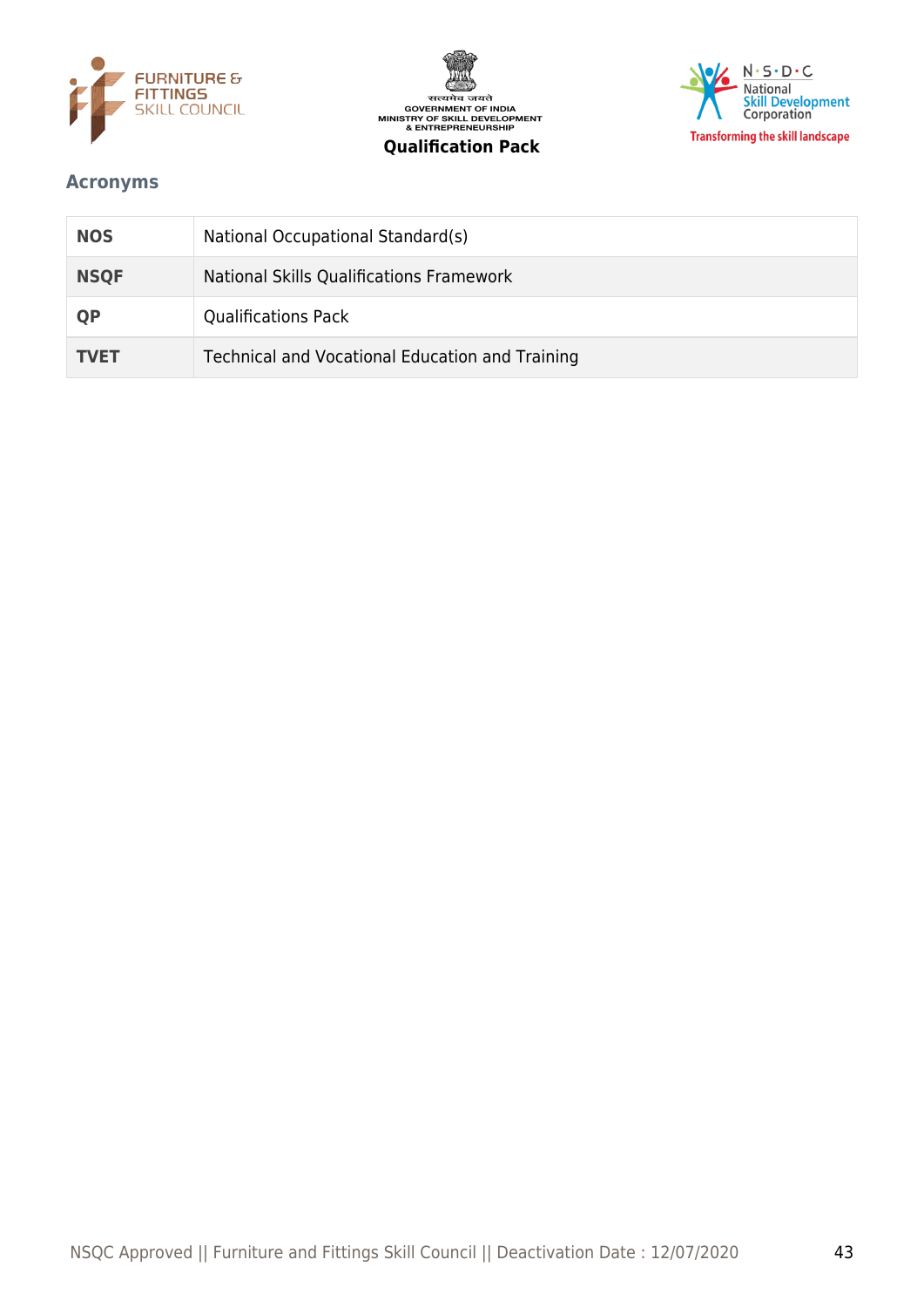





#### <span id="page-43-0"></span>**Glossary**

| <b>Sector</b>                                                    | Sector is a conglomeration of different business operations having<br>similar business and interests. It may also be defined as a distinct<br>subset of the economy whose components share similar characteristics<br>and interests.                                                                         |
|------------------------------------------------------------------|--------------------------------------------------------------------------------------------------------------------------------------------------------------------------------------------------------------------------------------------------------------------------------------------------------------|
| <b>Sub-sector</b>                                                | Sub-sector is derived from a further breakdown based on the<br>characteristics and interests of its components.                                                                                                                                                                                              |
| <b>Occupation</b>                                                | Occupation is a set of job roles, which perform similar/ related set of<br>functions in an industry.                                                                                                                                                                                                         |
| Job role                                                         | Job role defines a unique set of functions that together form a unique<br>employment opportunity in an organisation.                                                                                                                                                                                         |
| <b>Occupational</b><br><b>Standards (OS)</b>                     | OS specify the standards of performance an individual must achieve<br>when carrying out a function in the workplace, together with the<br>Knowledge and Understanding (KU) they need to meet that standard<br>consistently. Occupational Standards are applicable both in the Indian<br>and global contexts. |
| <b>Performance Criteria</b><br>(PC)                              | Performance Criteria (PC) are statements that together specify the<br>standard of performance required when carrying out a task.                                                                                                                                                                             |
| <b>National</b><br><b>Occupational</b><br><b>Standards (NOS)</b> | NOS are occupational standards which apply uniquely in the Indian<br>context.                                                                                                                                                                                                                                |
| <b>Qualifications Pack</b><br>(QP)                               | QP comprises the set of OS, together with the educational, training and<br>other criteria required to perform a job role. A QP is assigned a unique<br>qualifications pack code.                                                                                                                             |
| <b>Unit Code</b>                                                 | Unit code is a unique identifier for an Occupational Standard, which is<br>denoted by an 'N'                                                                                                                                                                                                                 |
| <b>Unit Title</b>                                                | Unit title gives a clear overall statement about what the incumbent<br>should be able to do.                                                                                                                                                                                                                 |
| <b>Description</b>                                               | Description gives a short summary of the unit content. This would be<br>helpful to anyone searching on a database to verify that this is the<br>appropriate OS they are looking for.                                                                                                                         |
| <b>Scope</b>                                                     | Scope is a set of statements specifying the range of variables that an<br>individual may have to deal with in carrying out the function which have<br>a critical impact on quality of performance required.                                                                                                  |